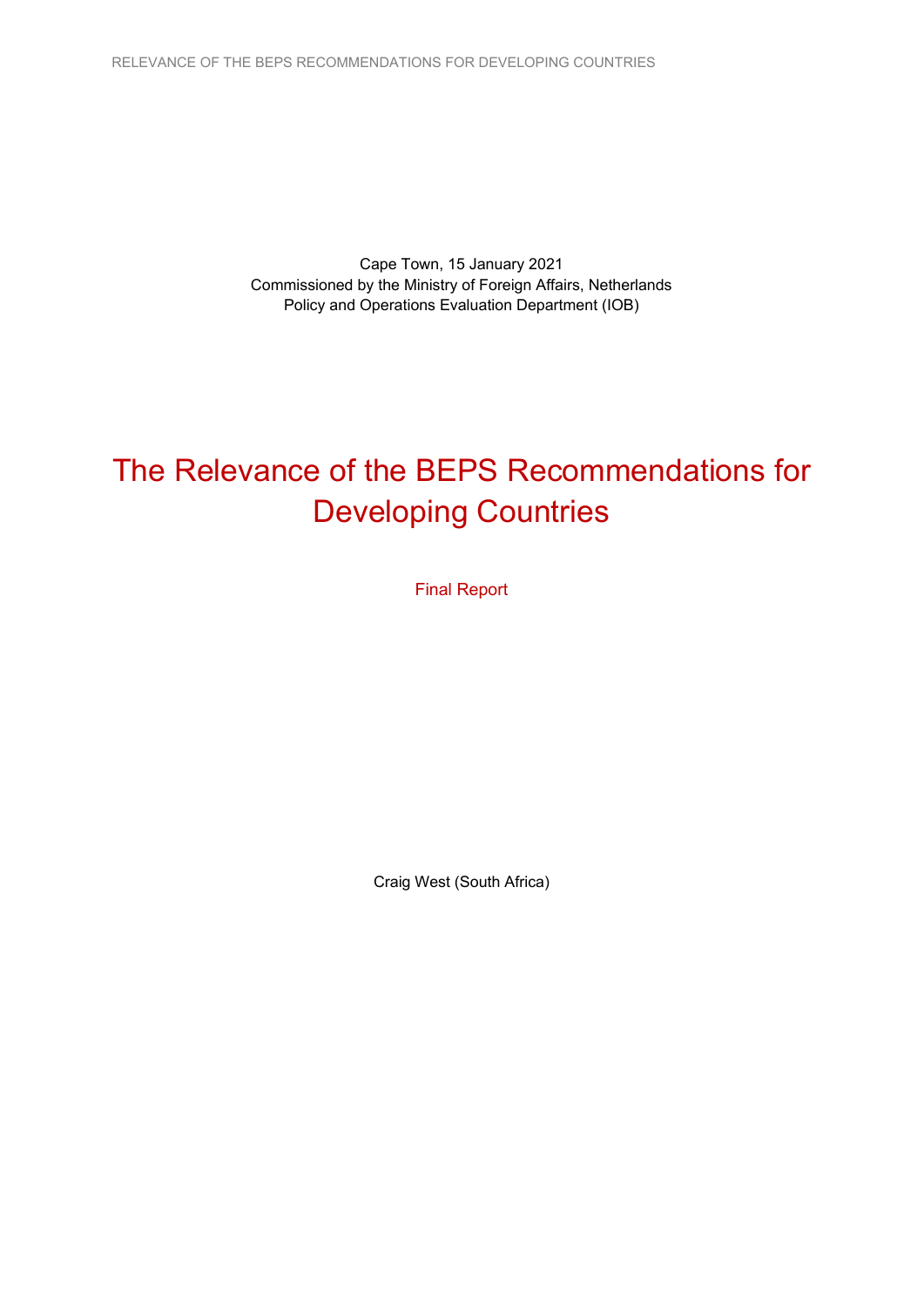#### **Information & disclaimer**

This report is based exclusively on information in the public domain. The author is not responsible for errors or omissions in the obtained information and data.

Copyright © 2021 Craig West. All rights reserved. Data from this report may be used in articles, studies and syllabi, provided that the source is clearly and accurately mentioned. Data in this report may not be used for commercial purposes without prior permission of the author. Permission can be obtained by contacting: craig.west.main@gmail.com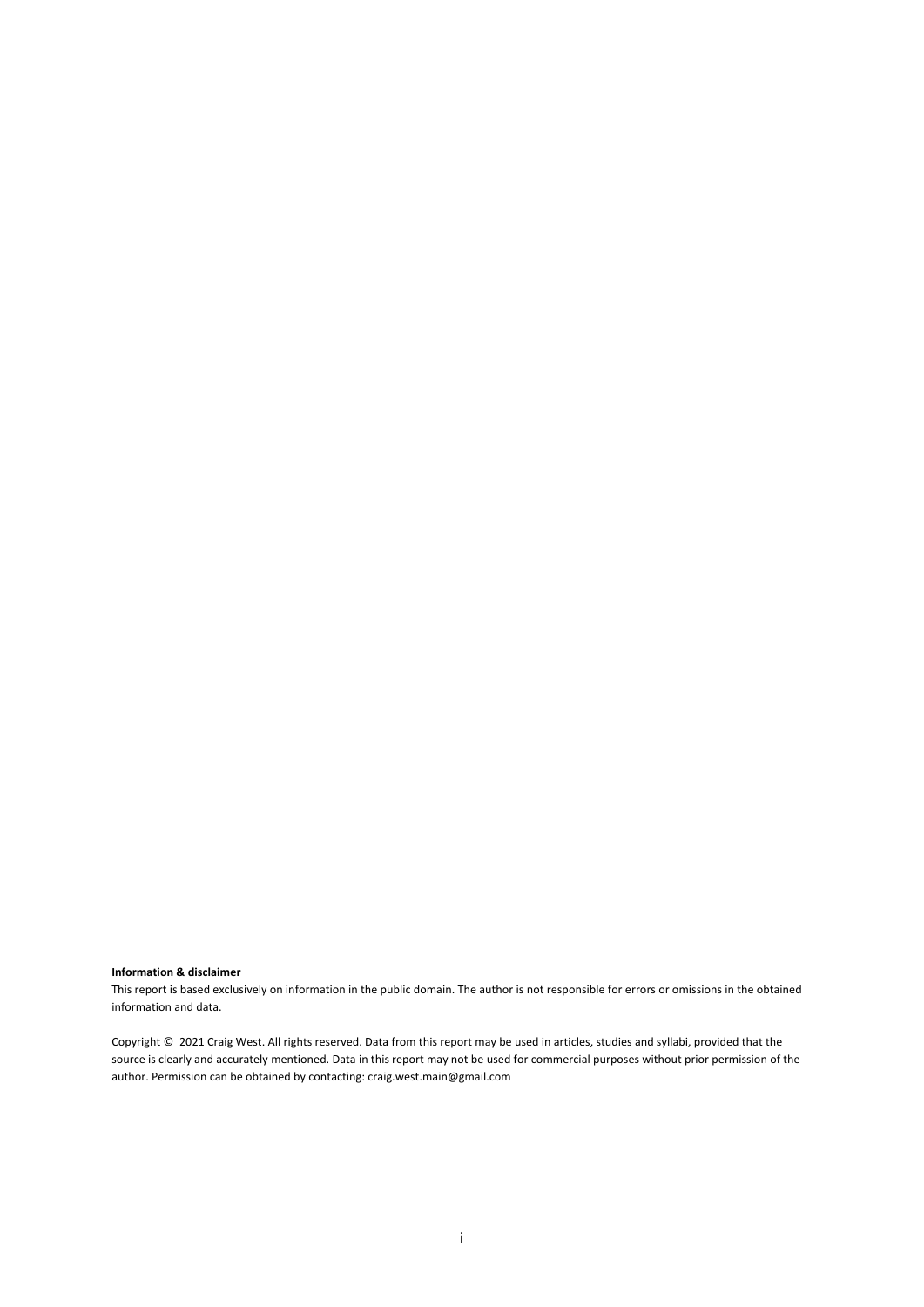# **Table of Contents**

| 2.3. Action 2 - Neutralising the Effects of Hybrid Mismatch Arrangements  7                      |  |
|--------------------------------------------------------------------------------------------------|--|
| 2.4. Action 3 - Designing Effective Controlled Foreign Company (CFC) Rules  8                    |  |
| 2.5. Action 4 - Limiting Base Erosion Involving Interest Deductions and Other Financial Payments |  |
| 2.6. Action 5 - Countering Harmful Tax Practices More Effectively, Taking into Account           |  |
| 2.7. Action 6 - Preventing the Granting of Treaty Benefits in Inappropriate Circumstances -      |  |
| 2.8. Action 7 - Preventing the Artificial Avoidance of Permanent Establishment Status  10        |  |
| 2.9. Actions 8-10 - Aligning Transfer Pricing Outcomes with Value Creation  10                   |  |
|                                                                                                  |  |
|                                                                                                  |  |
| 2.12. Action 13 - Transfer Pricing Documentation and Country-by-Country Reporting - minimum      |  |
| 2.13. Action 14 - Making Dispute Resolution Mechanisms More Effective - minimum standard 11      |  |
| 2.14. Action 15 - Developing a Multilateral Instrument to Modify Bilateral Tax Treaties 15       |  |
|                                                                                                  |  |
|                                                                                                  |  |
|                                                                                                  |  |
|                                                                                                  |  |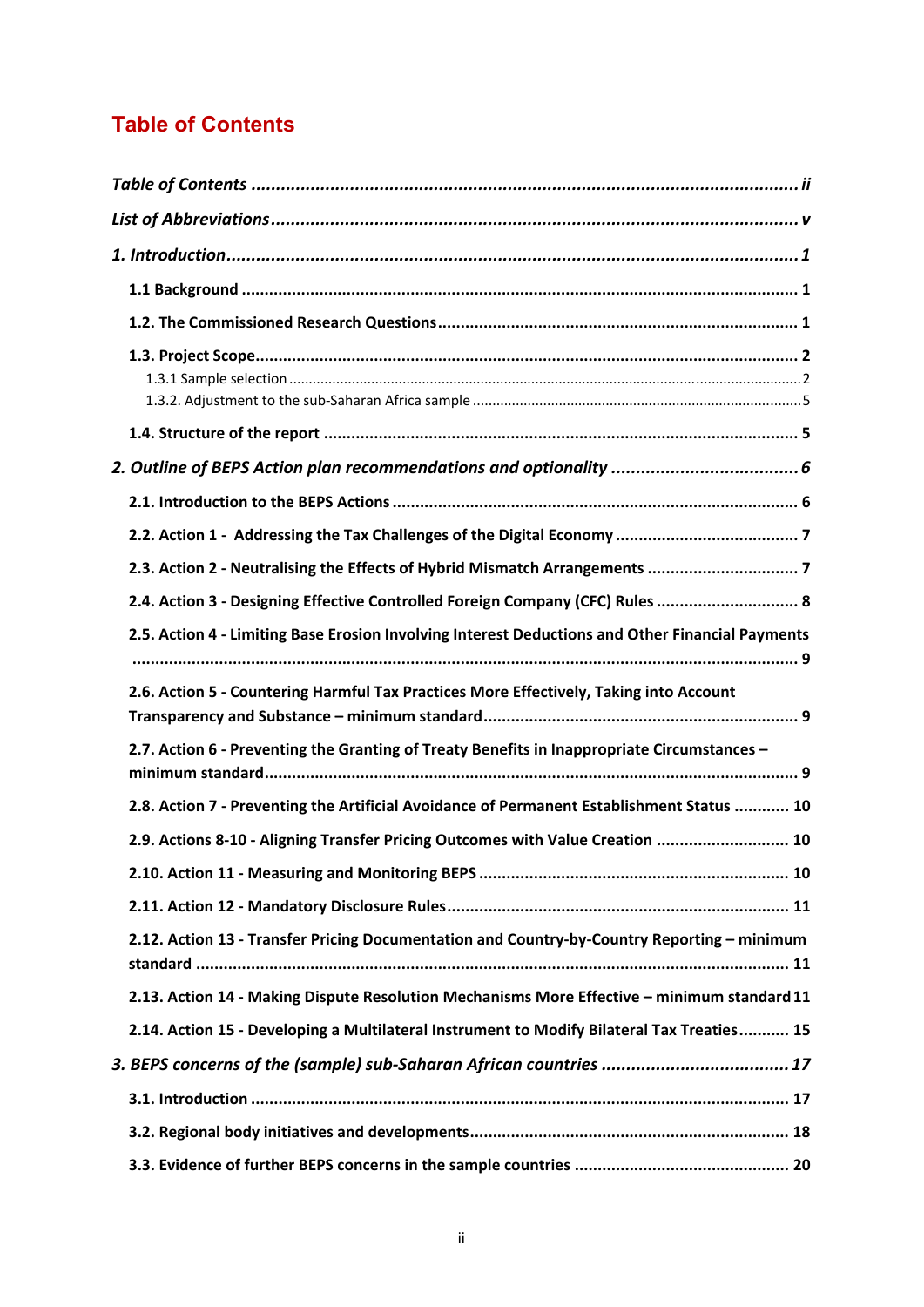| 4. Mapping the BEPS recommendations against the identified BEPS concerns of the sample      |  |
|---------------------------------------------------------------------------------------------|--|
|                                                                                             |  |
|                                                                                             |  |
|                                                                                             |  |
|                                                                                             |  |
|                                                                                             |  |
|                                                                                             |  |
|                                                                                             |  |
|                                                                                             |  |
|                                                                                             |  |
|                                                                                             |  |
|                                                                                             |  |
|                                                                                             |  |
|                                                                                             |  |
|                                                                                             |  |
| 5. Implementation of the various BEPS measures by the sample developed countries 33         |  |
|                                                                                             |  |
|                                                                                             |  |
|                                                                                             |  |
|                                                                                             |  |
|                                                                                             |  |
|                                                                                             |  |
|                                                                                             |  |
|                                                                                             |  |
|                                                                                             |  |
|                                                                                             |  |
| Papers/policy documents published by governments of developing and developed countries . 47 |  |
|                                                                                             |  |
|                                                                                             |  |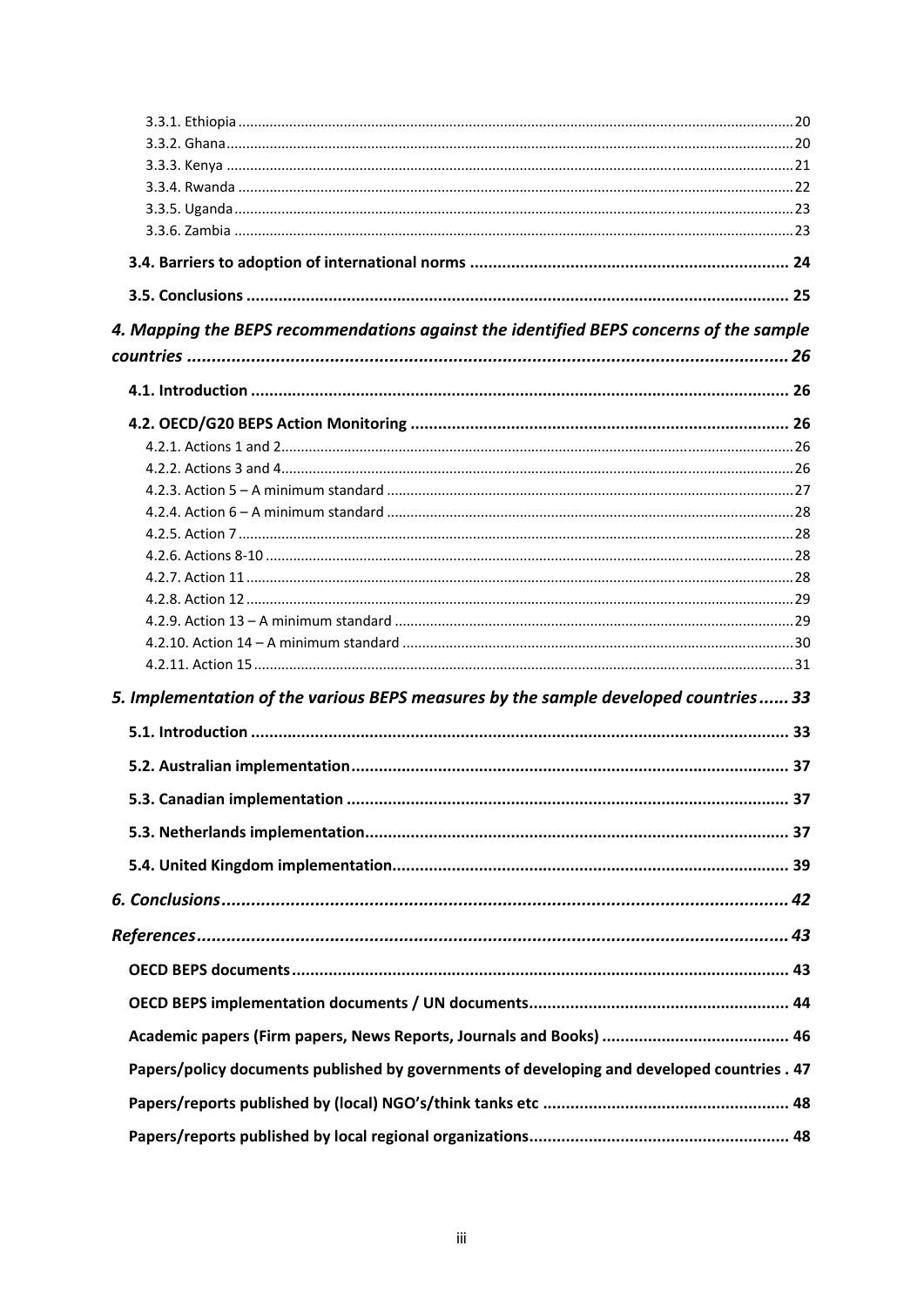| Input provided by developing countries/regional organizations during regional consultations as |  |
|------------------------------------------------------------------------------------------------|--|
|                                                                                                |  |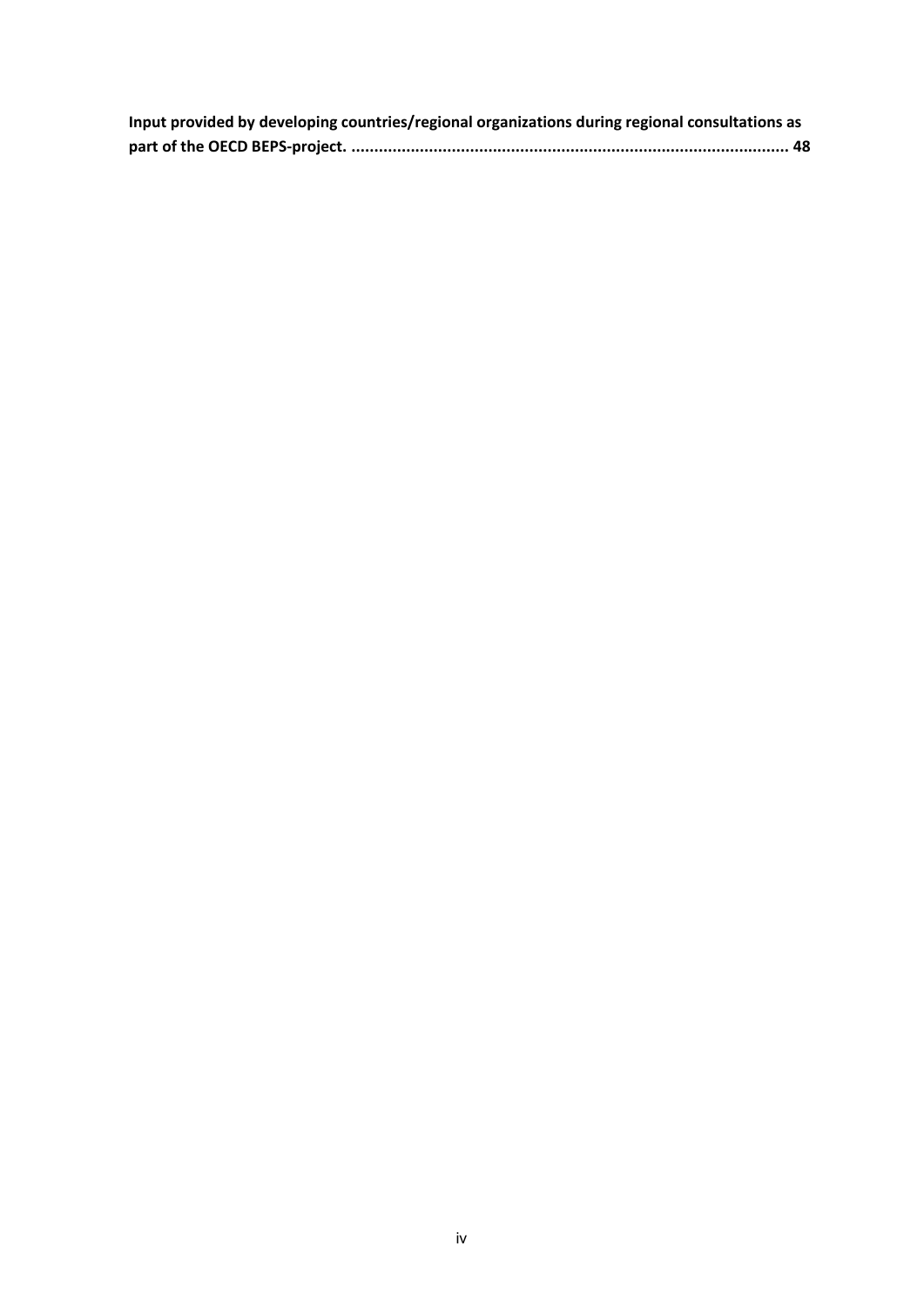# **List of Abbreviations**

| <b>AfDB</b>       | African Development Bank                                                           |
|-------------------|------------------------------------------------------------------------------------|
| <b>ALP</b>        | Arm's length principle                                                             |
| <b>APA</b>        | <b>Advance Pricing Agreements</b>                                                  |
| <b>ATAD</b>       | Anti-tax avoidance directive                                                       |
| <b>ATAF</b>       | African Tax Administration Forum                                                   |
| ATI               | <b>Addis Tax Initiative</b>                                                        |
| <b>ATR</b>        | <b>Advance Tax Rulings</b>                                                         |
| <b>BEPS</b>       | <b>Base Erosion and Profit Shifting</b>                                            |
| <b>CATA</b>       | <b>Commonwealth Association of Tax Administrators</b>                              |
| <b>CbCR</b>       | Country-by-Country reporting                                                       |
| <b>CFC</b>        | Controlled foreign company                                                         |
| <b>CIT</b>        | Corporate income tax                                                               |
| <b>COMESA</b>     | Common Market for Eastern and Southern Africa                                      |
| <b>CREDAF</b>     | Centre de rencontre des administrations fiscales                                   |
| <b>DRM</b>        | Domestic resource mobilisation                                                     |
| <b>DTC</b>        | Double taxation convention                                                         |
| <b>DWG</b>        | G20 Development Working Group                                                      |
| <b>EAC</b>        | <b>East African Community</b>                                                      |
| <b>ECOWAS</b>     | <b>Economic Community of West African States</b>                                   |
| EU                | European Union                                                                     |
| <b>FHTP</b>       | Forum for Harmful Tax Practice                                                     |
| <b>GAAR</b>       | <b>General Anti-Abuse Rule</b>                                                     |
| <b>HNWI</b>       | High Net Worth Individuals                                                         |
| <b>IBFD</b>       | The International Bureau for Fiscal Documentation                                  |
| IF                | OECD/G20 Inclusive Framework on BEPS                                               |
| IGAD              | Intergovernmental Authority on Development                                         |
| <b>IMF</b>        | <b>International Monetary Fund</b>                                                 |
| <b>IOB</b>        | Policy and Operations Evaluation Department of the Dutch MFA                       |
| LoB               | Limitations on benefits                                                            |
| <b>MAP</b>        | <b>Mutual Agreement Procedure</b>                                                  |
| <b>MCAA</b>       | Multilateral Convention on Mutual Assistance in Tax Matters as amended by the 2010 |
| <b>MFA</b>        | Ministry of Foreign Affairs, Netherlands                                           |
| MLI               | Multilateral Convention to Implement Tax Treaty Related Measures to Prevent BEPS   |
| <b>MNE</b>        | Multinational enterprises                                                          |
| NGO               | Non-governmental organisation                                                      |
| <b>OECD</b>       | Organisation for Economic Cooperation and Development                              |
| <b>OECD Model</b> | OECD Model Tax Convention on Income and on Capital                                 |
| <b>PE</b>         | <b>Permanent Establishment</b>                                                     |
| <b>PPT</b>        | <b>Principal Purpose Test</b>                                                      |
| <b>SADC</b>       | Southern African Development Community                                             |
| <b>TIEAs</b>      | Tax information exchange agreements                                                |
| <b>TIWB</b>       | Tax Inspectors Without Borders                                                     |
| <b>ToR</b>        | <b>Terms of Reference</b>                                                          |
| ΤP                | <b>Transfer Pricing</b>                                                            |
| UN                | <b>United Nations</b>                                                              |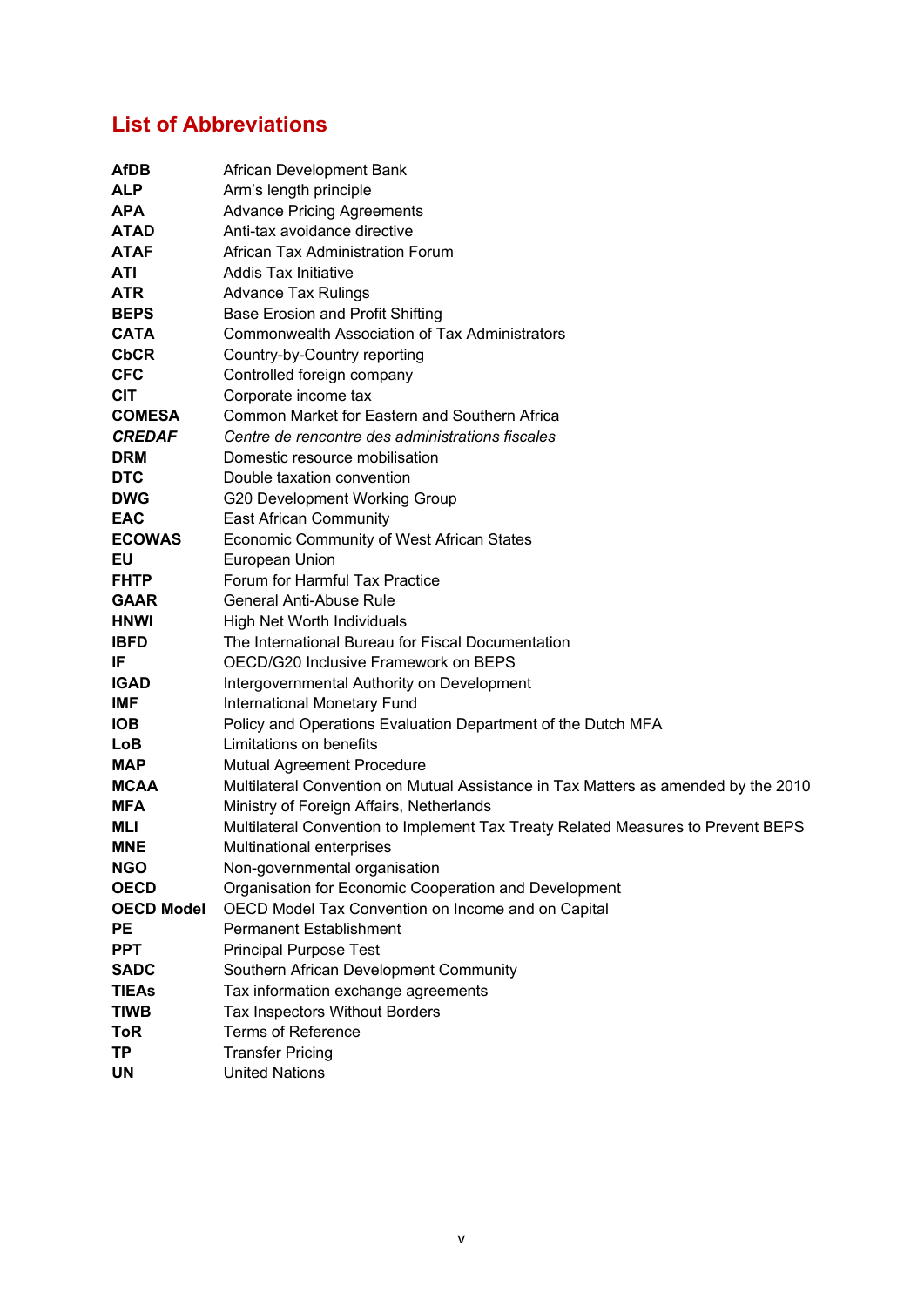# **1. Introduction**

# **1.1 Background**

1

The G20/OECD Base Erosion and Profit Shifting project identified 15 Action Points to "tackle tax avoidance, improve the coherence of international tax rules and ensure a more transparent tax environment".1 The development of the Action Points was driven by the OECD with political support from the G20, however developing country positions were not always considered or included.2 The Inclusive Framework (IF) was only created in 2016 with the aim to "ensure interested countries and jurisdictions, including developing economies, can participate on an equal footing in the development of standards on BEPS related issues, while reviewing and monitoring the implementation of the OECD/G20 BEPS Project".<sup>3</sup> These developments naturally lead to the question whether the BEPS project aims are in the interests of developing countries. While not entirely comparable, it may also be asked whether the developments within the EU in the area of tax avoidance assist to strengthen the tax systems in developing countries, for example ATAD.

# **1.2. The Commissioned Research Questions**

The research in this report, commissioned by the Policy and Operations Evaluation Department (IOB) of the Ministry of Foreign Affairs, aims to identify the priorities of developing countries on BEPS and compare them to the resulting 15 recommendations on BEPS resulting from the OECD-project.

# Box 1: Research Questions from the Terms of Reference (ToR)

- 1. RQ1: What are the 15 OECD BEPS recommendations and which implementation options are available for participating countries?
- 2. RQ2: To what extent are the 15 OECD BEPS-recommendations and implementation options considered in line with the priorities of developing countries on BEPS and why?
- 3. RQ3: To what extent is the implementation of the 15 OECD-BEPS recommendations by participating countries in line with the priorities of developing countries?

The above questions are particularly focussed as this report forms only one aspect of a larger project. As per the ToR, the overarching themes within which this report is to be contextualised are:

https://static1.squarespace.com/static/5a64c4f39f8dceb7a9159745/t/5af4b8a270a6ade56d28ed88/15259874926 42/general-evaluation.pdf) (last accessed 22 November 2020).

<sup>1</sup> OECD, *What is BEPS,* (available at: https://www.oecd.org/tax/beps/about/) (last accessed 22 November 2020).

<sup>2</sup> I. Ozai, Institutional and Structural Legitimacy Deficits in the International Tax Regime, 12 World Tax J. , sec. 2.2. (2020), Journal Articles & Papers IBFD. While this is disputed by the OECD who indicate that consultation did occur (see OECD, *Myths and Facts about BEPS*, (2015) (available at: https://www.oecd.org/ctp/myths-andfacts-about-beps.pdf) (last accessed 22 November 2020)), others support this claim of exclusion (or at least sidelining) (see for example, BEPS Monitoring Group, *Overall Evaluation of the G20/OECD Base Erosion and Profit Shifting (BEPS) Project*, 2015, (available at:

<sup>3</sup> OECD, *Overview of the Inclusive Framework on BEPS* (available at: https://www.oecd.org/tax/beps/flyerinclusive-framework-on-beps.pdf) (last accessed 22 November 2020).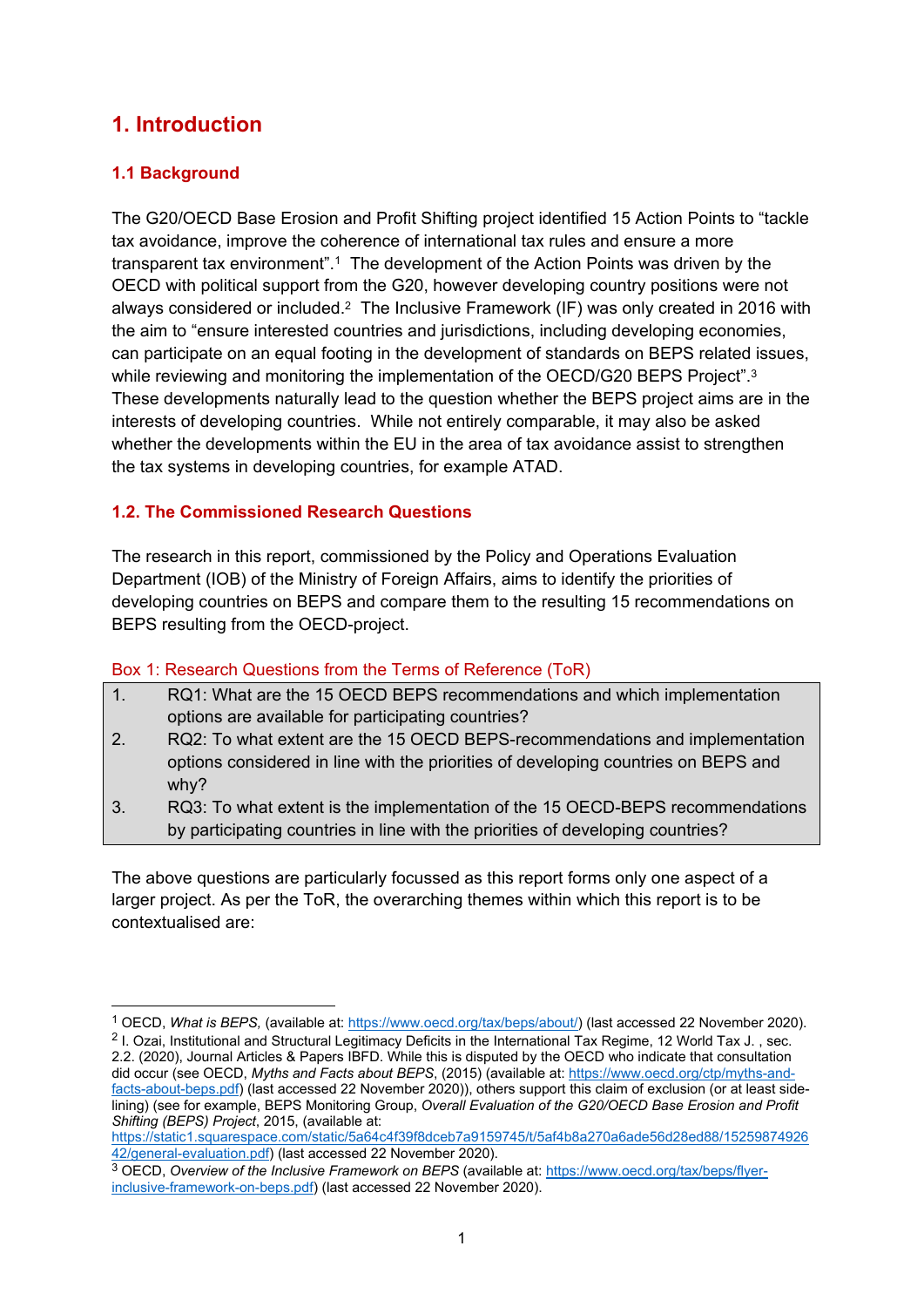- *1. Has the Netherlands succeeded in including developing countries and their priorities in discussions on international agreements on countering tax avoidance?*
- *2. To what extent are the interests of developing countries considered by the Netherlands when implementing recommendations of international discussions on countering tax avoidance?*

# **1.3. Project Scope**

RQ1 requires a brief description of the resulting 15 OECD BEPS-recommendations and implementation options available for participating countries. The mapping of the implementation alternatives serves to identify whether the recommendations can be implemented in different ways leading to different effects.

RQ2 considered whether the recommendations and implementation options (as identified in RQ1) are in line with the priorities of developing countries with respect to BEPS issues in general, which include other tax avoidance areas related to international taxation that are not covered by the OECD BEPS-project. The scope here is limited to a considered of the relevance of the BEPS-recommendations for developing countries expressed either by the developing countries and/or regional organizations themselves as well as any positions expressed in academic literature. For RQ2, the commissioned focus is on selected sub-Saharan African countries. Based on the final sample (see below, RQ2 will be structured to firstly review BEPS concerns of the sample countries in general, before linking these to the 15 BEPS Action Points. Should certain BEPS concerns (general) not coincide with those expressed in the BEPS Action Plan, an attempt will be made to identify the causes of such misalignment (e.g. structure of their economies, concerns over policy changes and autonomy, implementation capacity etc.).

RQ 3 focuses on the implementation of the OECD BEPS-recommendations by participating countries and to what extent the choices made reflect the priorities of developing countries as identified under RQ2. To potentially contrast the implementation choices of developed countries relative to developing countries, the BEPS implementation by Australia, Canada, Netherlands and United Kingdom are considered. This provides with a geographically diverse group of developed countries.

# 1.3.1 Sample selection

The ToR refers to the following countries: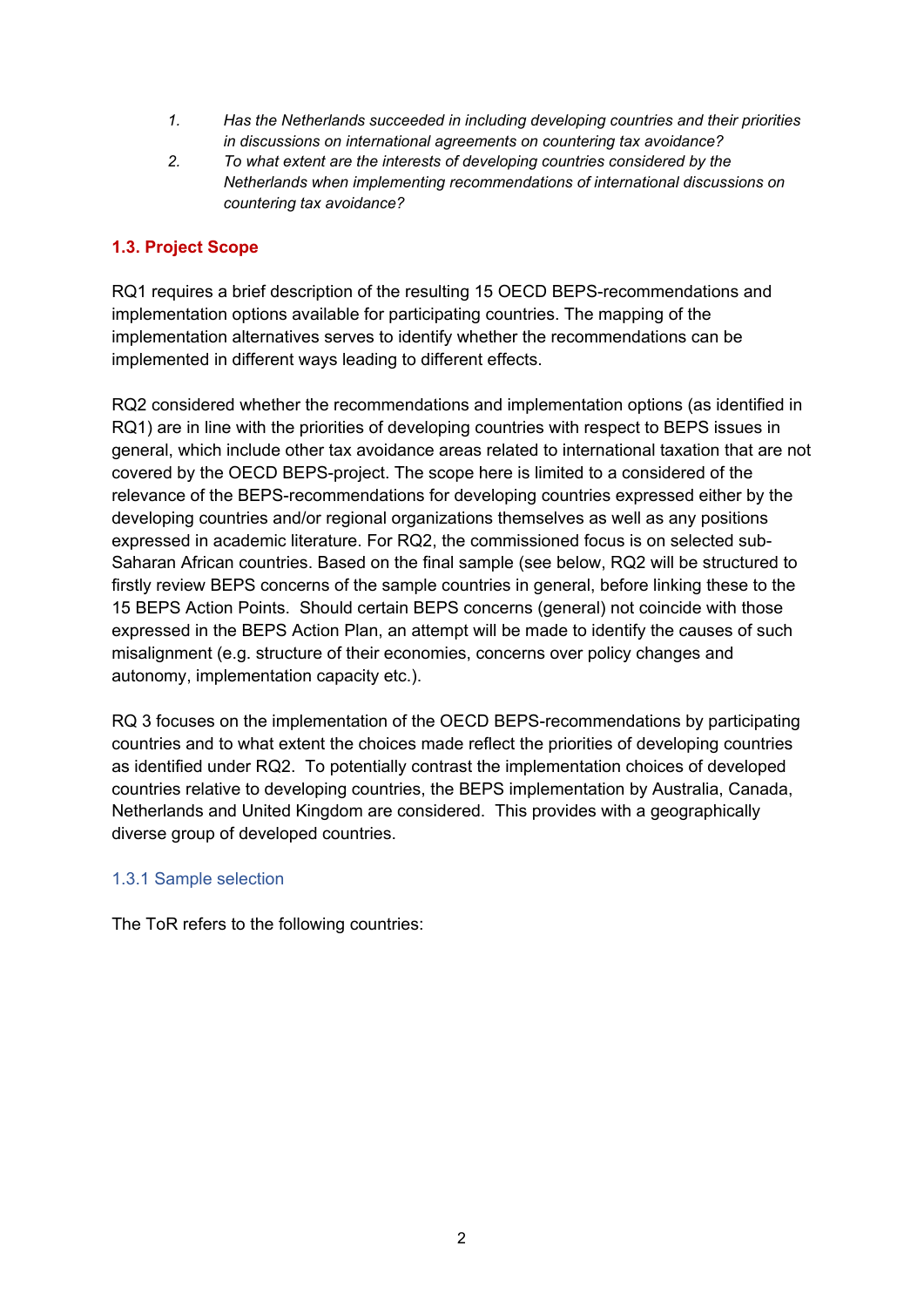

#### Figure 1: Map of Africa – ToR countries highlighted

*chart.net* 

From this listing, it is evident that some countries share certain commonalities, while others appear as outliers to the study. While all the countries are members of the African Union, the table below categorises the counties by recognised economic groupings in Africa.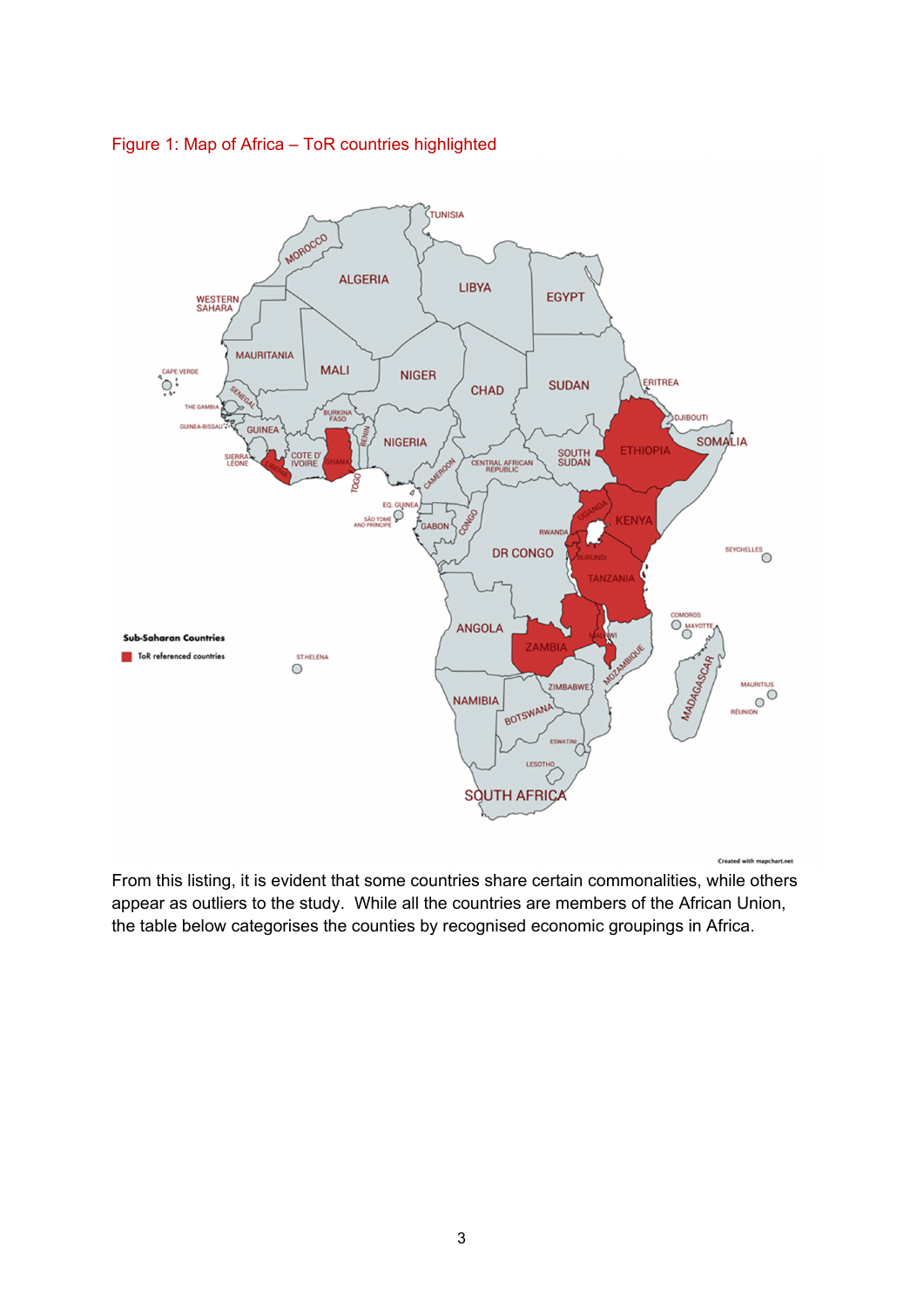| <b>COMESA4</b> | EAC <sup>5</sup> | <b>ECOWAS<sup>6</sup></b> | IGAD <sup>7</sup> | <b>SADC<sup>8</sup></b> |
|----------------|------------------|---------------------------|-------------------|-------------------------|
| <b>Burundi</b> | <b>Burundi</b>   | Ghana                     | Ethiopia          | Malawi                  |
| Ethiopia       | Kenya            | Liberia                   | Kenya             | Tanzania                |
| Kenya          | Rwanda           |                           | Uganda            | Zambia                  |
| Malawi         | Tanzania         |                           |                   |                         |
| Rwanda         | Uganda           |                           |                   |                         |
| Uganda         |                  |                           |                   |                         |
| Zambia         |                  |                           |                   |                         |

Box 2: Sample Africa Countries by Economic Grouping

As key institutions in the implementation of the BEPS Action Plan, it is telling to evaluate the ToR country selection against membership of the IF, Global Forum and whether these countries have signed the MLI (Action 15 and some implementation of other BEPS Action Points).

Further, and particularly relevant to this project, Burundi, Ethiopia, Ghana, Malawi, Rwanda, Tanzania and Uganda are **not** members of the IF, but are partly represented by the observer status of ATAF and CATA. The AfDB is also an observer to the IF.

Burundi, Ethiopia, Malawi and Zambia do not participate in the OECD Global Forum, however the AfDB, ATAF and the AU Commission are observers to the Global Forum.

| Box 3: IF and Global Forum membership of ToR African country sample |  |
|---------------------------------------------------------------------|--|
|---------------------------------------------------------------------|--|

| <b>Inclusive</b><br><b>Framework</b> <sup>9</sup> | <b>Global</b><br>Forum <sup>10</sup> | MLI signatories <sup>11</sup> | <b>MCAA signatories<sup>12</sup></b> |
|---------------------------------------------------|--------------------------------------|-------------------------------|--------------------------------------|
| Kenya                                             | Ghana                                | Kenya (26-11-2019)            | Ghana (10-07-2012)                   |
|                                                   |                                      |                               | (01-09-2013 in force)                |
| Liberia                                           | Kenya                                |                               | Kenya (08-02-2016)                   |
|                                                   |                                      |                               | (01-11-2020 in force)                |
| Zambia                                            | Liberia                              |                               | Liberia (11-06-2018)                 |
|                                                   |                                      |                               | (not in force)                       |
|                                                   | Rwanda                               |                               | Uganda (04-11-2015)                  |

<sup>4</sup> https://www.comesa.int/

1

10 OECD, *Global Forum on Transparency and Exchange of Information for Tax Purposes* (available at: https://www.oecd.org/tax/transparency/who-we-are/members/) (last accessed 22 November 2020).

11 OECD, *Signatories and Parties to the Multilateral Convention to Implement Tax Treaty Related Measures to Prevent Base Erosion And Profit Shifting*, (available at: https://www.oecd.org/tax/treaties/beps-mli-signatoriesand-parties.pdf) (last accessed 22 November 2020).

<sup>5</sup> https://www.eac.int/

<sup>6</sup> https://www.ecowas.int/

<sup>7</sup> https://igad.int/

<sup>8</sup> https://www.sadc.int/

<sup>9</sup> OECD, *OECD/G20 Inclusive Framework on BEPS: Progress Report July 2019-July 2020*, Annex A (p. 34), (2020) (available at: https://www.oecd.org/tax/beps/oecd-g20-inclusive-framework-on-beps-progress-report-july-2019-july-2020.pdf) (last accessed 22 November 2020)

<sup>12</sup> OECD, *Multilateral Convention on Mutual Assistance in Tax Matters as amended by the 2010 Protocol*, Jurisdictions Participating in the Convention on Mutual Administrative Assistance In Tax Matters (available at: https://www.oecd.org/tax/exchange-of-tax-information/Status\_of\_convention.pdf) (last access 22 November 2020)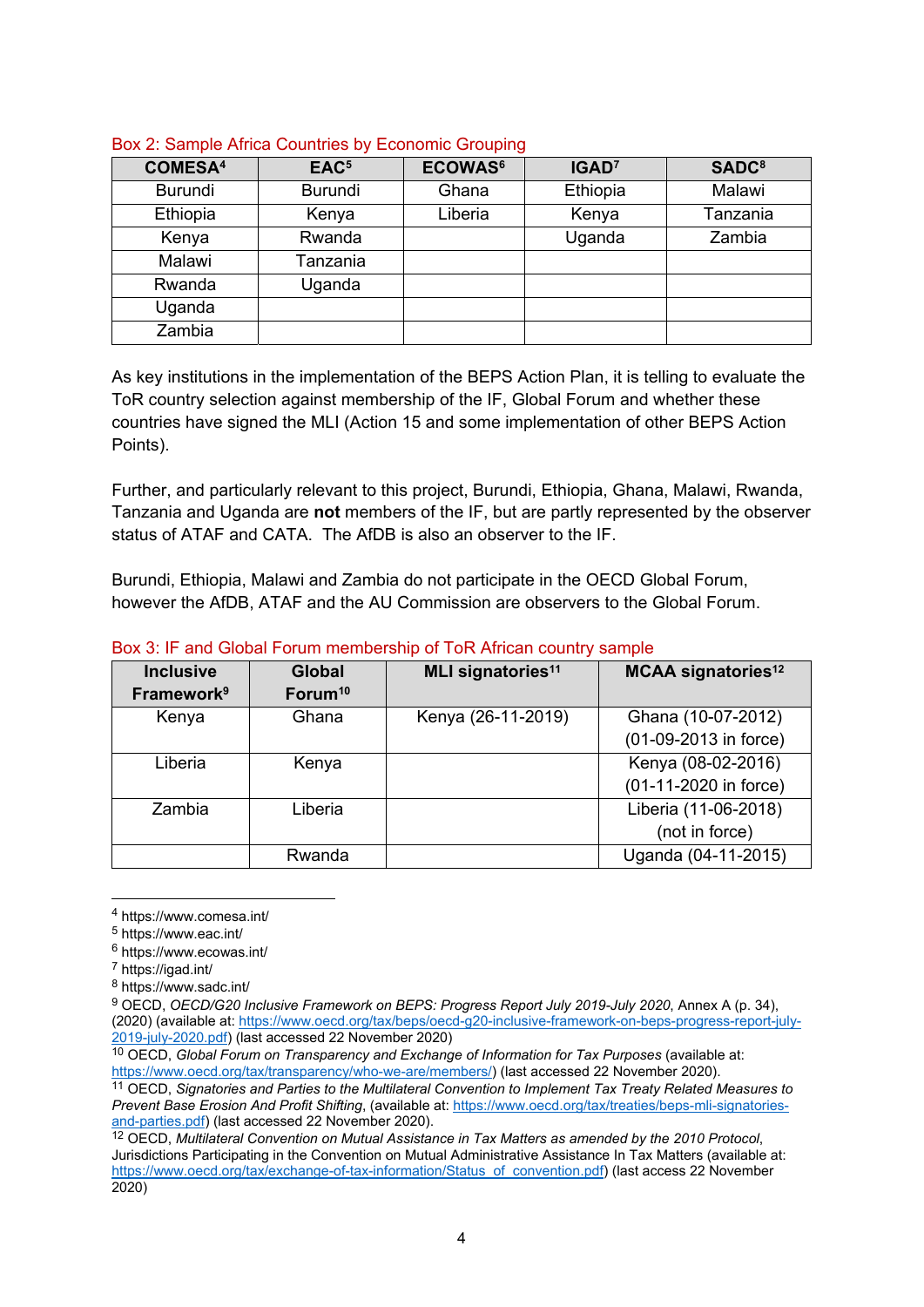|          | (01-09-2016 in force) |
|----------|-----------------------|
| Tanzania |                       |
| Uganda   |                       |

As can be observed from the above table, the sample is poorly represented on the IF, as signatories to the MLI and, to a lesser extent, on the Global Forum. However, some of the missing countries can be considered to be partly represented by the observers to these bodies. Particularly relevant will be AfDB, ATAF, AU Commission and CATA. The most relevant would be ATAF and CATA as regards implementation of BEPS Actions.

In respect of these observer bodies, it is to be noted that all, apart from Ethiopia, are members of ATAF. In addition, Ghana, Kenya, Malawi, Rwanda, Tanzania, Uganda and Zambia are members of CATA.

# 1.3.2. Adjustment to the sub-Saharan Africa sample

Ethiopia is not a participant directly or through observer parties in the IF or Global Forum but may be indirectly influenced by global developments. Data is limited.

The inclusion of Burundi and Rwanda is mostly limited to the information from observer organisations as these countries do not participate in either the IF or the Global Forum directly. Similarly, reference to the remaining African countries when referring to the IF or Global Forum should take into account whether the country participates directly or only indirectly.

#### **1.4. Structure of the report**

Chapter 2 will outline the 15 BEPS Action Points recommendations and optionality of application (RQ1).

Chapter 3 will outline the BEPS concerns of the sub-Saharan African countries in the sample based on publicly available information (RQ2 – first part).

Chapter 4 will combine the findings of chapters 2 and 3 to map the BEPS recommendations against the identified BEPS concerns of the sample of countries and analyse any inconsistencies or omissions (RQ2 – second part and part of RQ3).

Chapter 5 will outline the implementation of the various BEPS measures by selected developed countries (RQ3).

Chapter 6 will contrast the findings from chapters 4 and 5 (RQ3).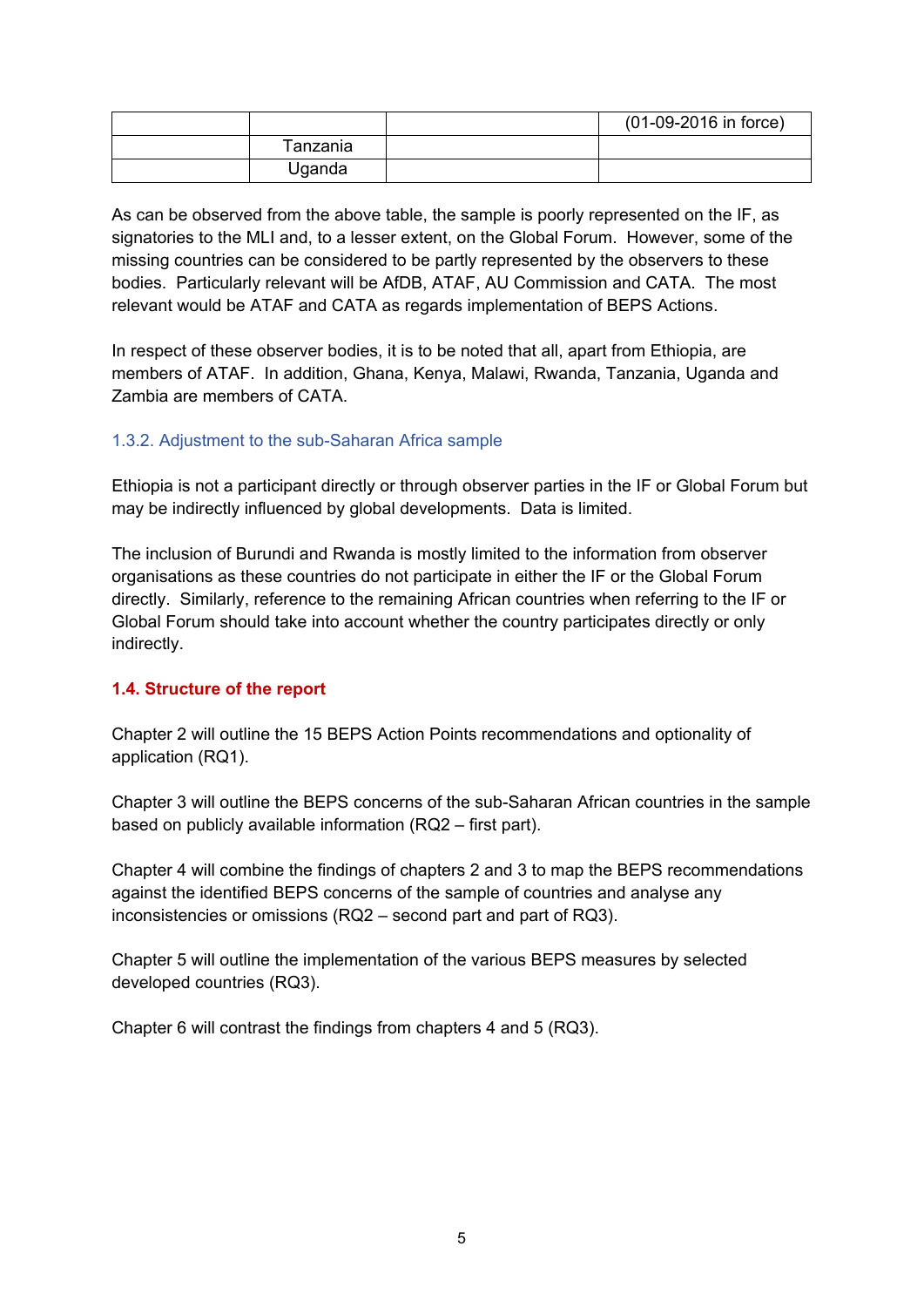# **2. Outline of BEPS Action plan recommendations and optionality**

#### **2.1. Introduction to the BEPS Actions**

As indicated in 1.1. above, the BEPS Action Plan was developed by the OECD following the mandate from the G20. Participation by countries in the development of the Action Plan was therefore limited.

| <b>Action</b>   | <b>Name</b>                                                                             |
|-----------------|-----------------------------------------------------------------------------------------|
|                 | Addressing the Tax Challenges of the Digital Economy <sup>13</sup>                      |
| $\overline{2}$  | Neutralising the Effects of Hybrid Mismatch Arrangements <sup>14</sup>                  |
| 3               | Designing Effective Controlled Foreign Company Rules <sup>15</sup>                      |
| 4               | Limiting Base Erosion Involving Interest Deductions and Other Financial                 |
|                 | Payments <sup>16</sup>                                                                  |
| 5               | Countering Harmful Tax Practices More Effectively, Taking into Account                  |
|                 | Transparency and Substance <sup>17</sup>                                                |
| 6               | Preventing the Granting of Treaty Benefits in Inappropriate Circumstances <sup>18</sup> |
| $\overline{7}$  | Preventing the Artificial Avoidance of Permanent Establishment Status <sup>19</sup>     |
| $8 - 10$        | Aligning Transfer Pricing Outcomes with Value Creation <sup>20</sup>                    |
| 11              | Measuring and Monitoring BEPS <sup>21</sup>                                             |
| 12 <sup>2</sup> | Mandatory Disclosure Rules <sup>22</sup>                                                |
| 13              | Transfer Pricing Documentation and Country-by-Country Reporting <sup>23</sup>           |

#### Box 4: BEPS Action Points

-

http://dx.doi.org/10.1787/9789264241152-en

<sup>13</sup> OECD (2015), Addressing the Tax Challenges of the Digital Economy, Action 1 - 2015 Final Report, OECD/G20 Base Erosion and Profit Shifting Project, OECD Publishing, Paris. http://dx.doi.org/10.1787/9789264241046-en

<sup>14</sup> OECD (2015), Neutralising the Effects of Hybrid Mismatch Arrangements, Action 2 - 2015 Final Report, OECD/G20 Base Erosion and Profit Shifting Project, OECD Publishing, Paris.

http://dx.doi.org/10.1787/9789264241138-en

<sup>15</sup> OECD (2015), Designing Effective Controlled Foreign Company Rules, Action 3 - 2015 Final Report, OECD/G20 Base Erosion and Profit Shifting Project, OECD Publishing, Paris.

<sup>16</sup> OECD (2015), Limiting Base Erosion Involving Interest Deductions and Other Financial Payments, Action 2015 Final Report, OECD/G20 Base Erosion and Profit Shifting Project, OECD Publishing, Paris. http://dx.doi.org/10.1787/9789264241176-en

<sup>&</sup>lt;sup>17</sup> OECD (2015), Countering Harmful Tax Practices More Effectively, Taking into Account Transparency and Substance, Action 5 - 2015 Final Report, OECD/G20 Base Erosion and Profit Shifting Project, OECD Publishing, Paris. http://dx.doi.org/10.1787/9789264241190-en

<sup>18</sup> OECD (2015), Preventing the Granting of Treaty Benefits in Inappropriate Circumstances, Action 6 – 2015 Final Report, OECD/G20 Base Erosion and Profit Shifting Project, OECD Publishing, Paris. http://dx.doi.org/10.1787/9789264241695-en

<sup>19</sup> OECD (2015), Preventing the Artificial Avoidance of Permanent Establishment Status, Action 7 - 2015 Final Report, OECD/G20 Base Erosion and Profit Shifting Project, OECD Publishing, Paris. http://dx.doi.org/10.1787/9789264241220-en

<sup>20</sup> OECD (2015), Aligning Transfer Pricing Outcomes with Value Creation, Actions 8-10 - 2015 Final Reports, OECD/G20 Base Erosion and Profit Shifting Project, OECD Publishing, Paris. http://dx.doi.org/10.1787/9789264241244-en

<sup>21</sup> OECD (2015), Measuring and Monitoring BEPS, Action 11 - 2015 Final Report, OECD/G20 Base Erosion and Profit Shifting Project, OECD Publishing, Paris. http://dx.doi.org/10.1787/9789264241343-en

<sup>22</sup> OECD (2015), Mandatory Disclosure Rules, Action 12 - 2015 Final Report, OECD/G20 Base Erosion and Profit Shifting Project, OECD Publishing, Paris. http://dx.doi.org/10.1787/9789264241442-en

<sup>23</sup> OECD (2015), Transfer Pricing Documentation and Country-by-Country Reporting, Action 13 - 2015 Final Report, OECD/G20 Base Erosion and Profit Shifting Project, OECD Publishing, Paris. http://dx.doi.org/10.1787/9789264241480-en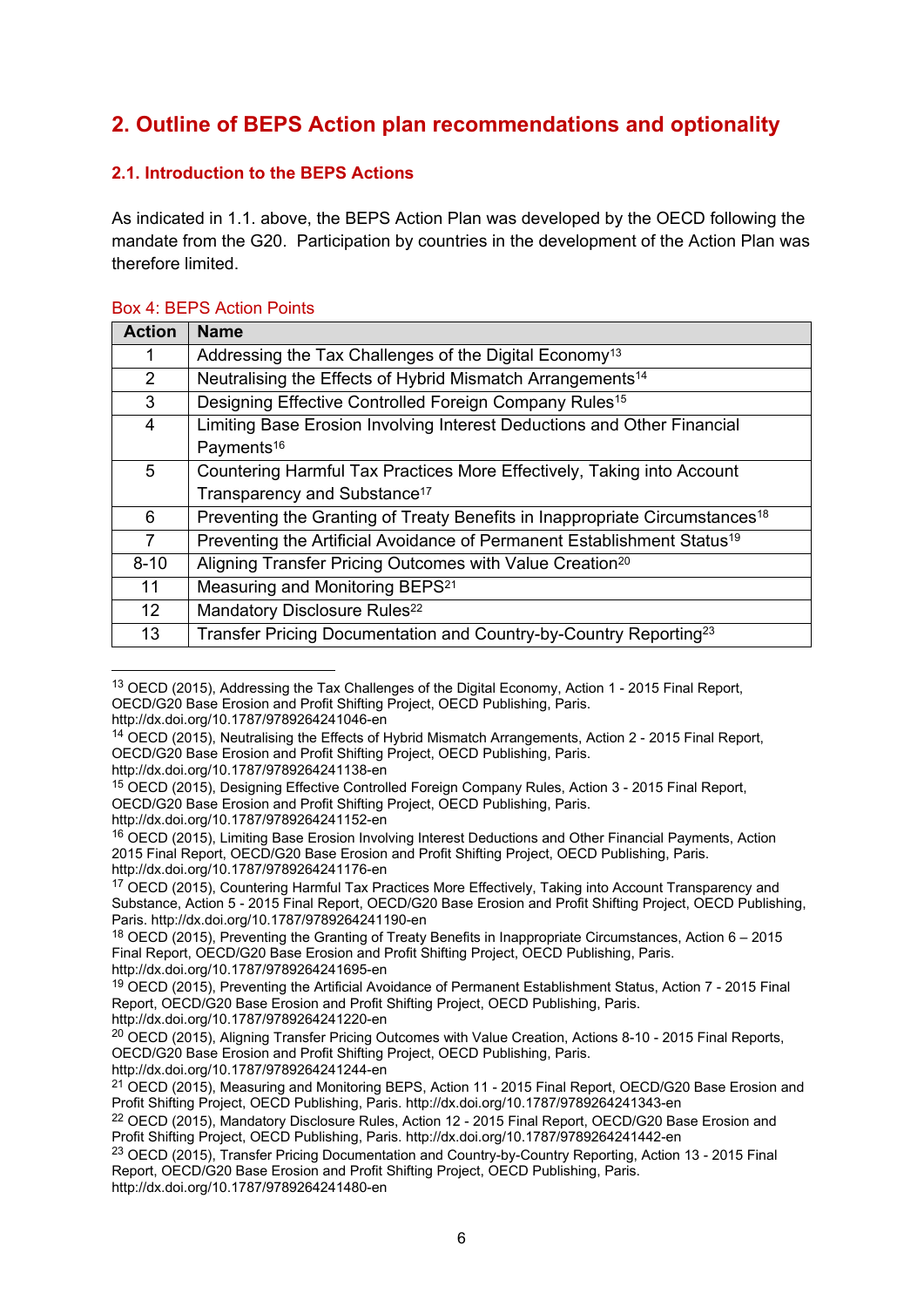| Making Dispute Resolution Mechanisms More Effective <sup>24</sup>                   |
|-------------------------------------------------------------------------------------|
| Developing a Multilateral Instrument to Modify Bilateral Tax Treaties <sup>25</sup> |

These 15 Actions should be categorised in a number of ways. Firstly, four were identified as minimum standards (being actions 5, 6, 13 and 14). Actions 8-10 (and action 13 in part) to transfer pricing issues. Finally, actions 2, 6, 7 and 14 were to be addressed in treaty revisions (see also action 15 (the MLI) and the 2017 revisions to the OECD Model). Many of the actions required countries to make changes to their domestic law.

# **2.2. Action 1 - Addressing the Tax Challenges of the Digital Economy**

On the release of the final report in 2015, little was recommended. It was rather recognised in this report that more work in the area of direct taxation was to be done. Limited recommendations were made with respect to indirect taxes (such as VAT) and recommendations for changes to domestic law were made in the "the 2016 International VAT Guidelines and complemented by the 2017 report on Mechanisms for the effective collection of VAT/GST where the supplier is not located in the jurisdiction of taxation and the 2019 report on The role of digital platforms in the collection of VAT/GST on online sales which provide guidance on implementation to jurisdictions".26 According to the OECD, some 50 countries have since adopted such rules.

On 22 October 2020, the fruits of the further work conducted within the framework of the IF was presented. The two reports, Pillar One<sup>27</sup> and Pillar Two<sup>28</sup> both confirmed that neither report had reached a firm solution, but that the "pillars" paved the way towards a solution (that may be implemented through a multilateral means.

As a solution has not yet been reached, no specific recommendations can be tested or optionality evaluated.

# **2.3. Action 2 - Neutralising the Effects of Hybrid Mismatch Arrangements**

The BEPS Action 2 addressed two forms of hybrid mismatch i.e. both in terms of financial instruments and in the form of the entity. Recommendations were made for both amendments to the tax treaties as well as to the domestic law.

-

<sup>24</sup> OECD (2015), Making Dispute Resolution Mechanisms More Effective, Action 14 - 2015 Final Report, OECD/G20 Base Erosion and Profit Shifting Project, OECD Publishing, Paris. http://dx.doi.org/10.1787/9789264241633-en

<sup>25</sup> OECD (2015), Developing a Multilateral Instrument to Modify Bilateral Tax Treaties, Action 15 -2015 Final Report, OECD/G20 Base Erosion and Profit Shifting Project, OECD Publishing, Paris. http://dx.doi.org/10.1787/9789264241688-en

<sup>&</sup>lt;sup>26</sup> OECD (see at: https://www.oecd.org/tax/beps/beps-actions/action1/) (last accessed 22 November 2020).

<sup>27</sup> OECD (2020), Tax Challenges Arising from Digitalisation – Report on Pillar One Blueprint: Inclusive Framework on BEPS, OECD/G20 Base Erosion and Profit Shifting Project, OECD Publishing, Paris, https://doi.org/10.1787/beba0634-en.

<sup>28</sup> OECD (2020), Tax Challenges Arising from Digitalisation – Report on Pillar Two Blueprint: Inclusive Framework on BEPS, OECD/G20 Base Erosion and Profit Shifting Project, OECD Publishing, Paris, https://doi.org/10.1787/abb4c3d1-en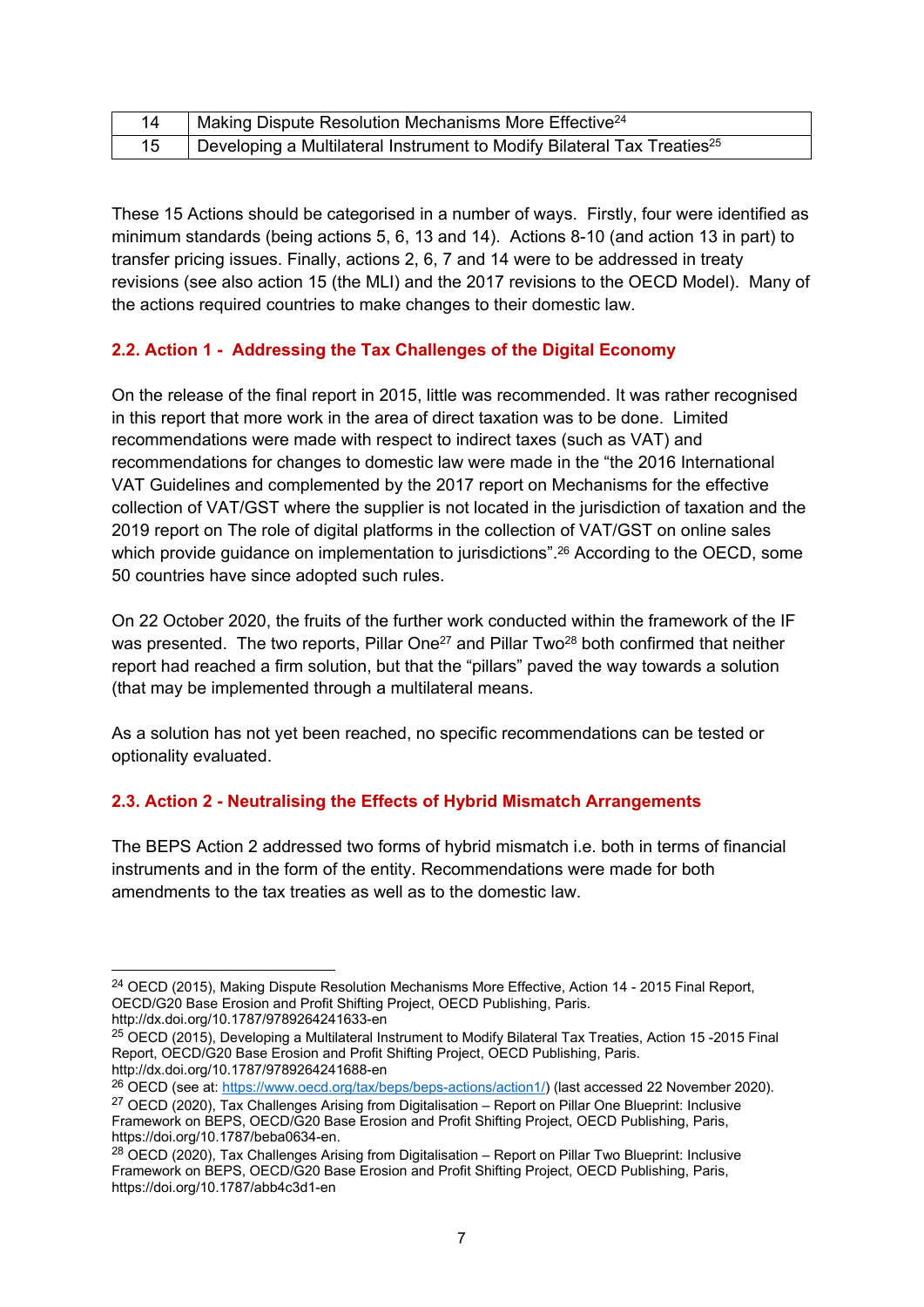In terms of the domestic law, it was recommended that countries insert linking rules into their legislation to facilitate the denial of a deduction in that country where either the income is not included in the other country or a second deduction is permitted in the other country. The recommendations were also cognisant of the possibility of such rules creating double taxation and proposed solutions to prevent such instances.

As Action 2 is not a minimum standard, countries were free to adopt or ignore these recommendations. Further, three different mismatches were identified. The OECD report indicated that the failure to apply the linking rules in one country did not prevent the application in another, but equally recognised that "co-ordination in the implementation and application of the hybrid mismatch rules to ensure that the rules are effective and to minimise compliance and administration costs for taxpayers and tax administrations"29 were also necessary. Standard design features were therefore recommended. The outcome for any particular country depends on its underlying domestic law and the options selected.<sup>30</sup>

In terms of the treaty recommendations, these were to be included in an update to the OECD Model (and were within the 2017 OECD Model updates and also partly addressed in the MLI as a mechanism to implement such changes across all covered tax agreements). The treaty amendments are covered within the context of Action 15 below as the optionality brought by the MLI needs to be considered.

# **2.4. Action 3 - Designing Effective Controlled Foreign Company (CFC) Rules**

Two issues were identified with respect to CFC rules. Firstly, it was identified that CFC Rules had not kept pace with modern business operating norms and, secondly, that numerous countries still did not include CF rules in their legislation. It was further noted by the OECD that this action was geared towards providing the good design principles for the inclusion of CFC rules recognizing that policy concerns of individual countries required that: "the recommendations provide flexibility to implement CFC rules that combat BEPS in a manner consistent with the policy objectives of the overall tax system and the international legal obligations of the country concerned".31

This action is not included as a minimum standard. The recommendations were to be implemented at a domestic legislative level. Essentially the CFC recommendations aid the design of CFC rules to prevent the shifting of profits to foreign subsidiaries (usually located in lower taxed jurisdictions).

 $\overline{a}$ 

31 OECD (2015), Designing Effective Controlled Foreign Company Rules, Action 3 - 2015 Final Report, OECD/G20 Base Erosion and Profit Shifting Project, OECD Publishing, Paris. http://dx.doi.org/10.1787/9789264241152-en at 10.

<sup>29</sup> OECD (2015), Neutralising the Effects of Hybrid Mismatch Arrangements, Action 2 - 2015 Final Report, OECD/G20 Base Erosion and Profit Shifting Project, OECD Publishing, Paris. http://dx.doi.org/10.1787/9789264241138-en at 12.

<sup>30</sup> B. Kuzniacki, A. Turina, T. Dubut, A. Mazz, N. Quiñones, L.E. Schoueri, C. West, P. Pistone, F. Zimmer, Preventing Tax Arbitrage via Hybrid Mismatches: BEPS Action 2 and Developing Countries (February 27, 2017). WU International Taxation Research Paper Series No. 2017-03, Available at SSRN: https://ssrn.com/abstract=2941617 or http://dx.doi.org/10.2139/ssrn.2941617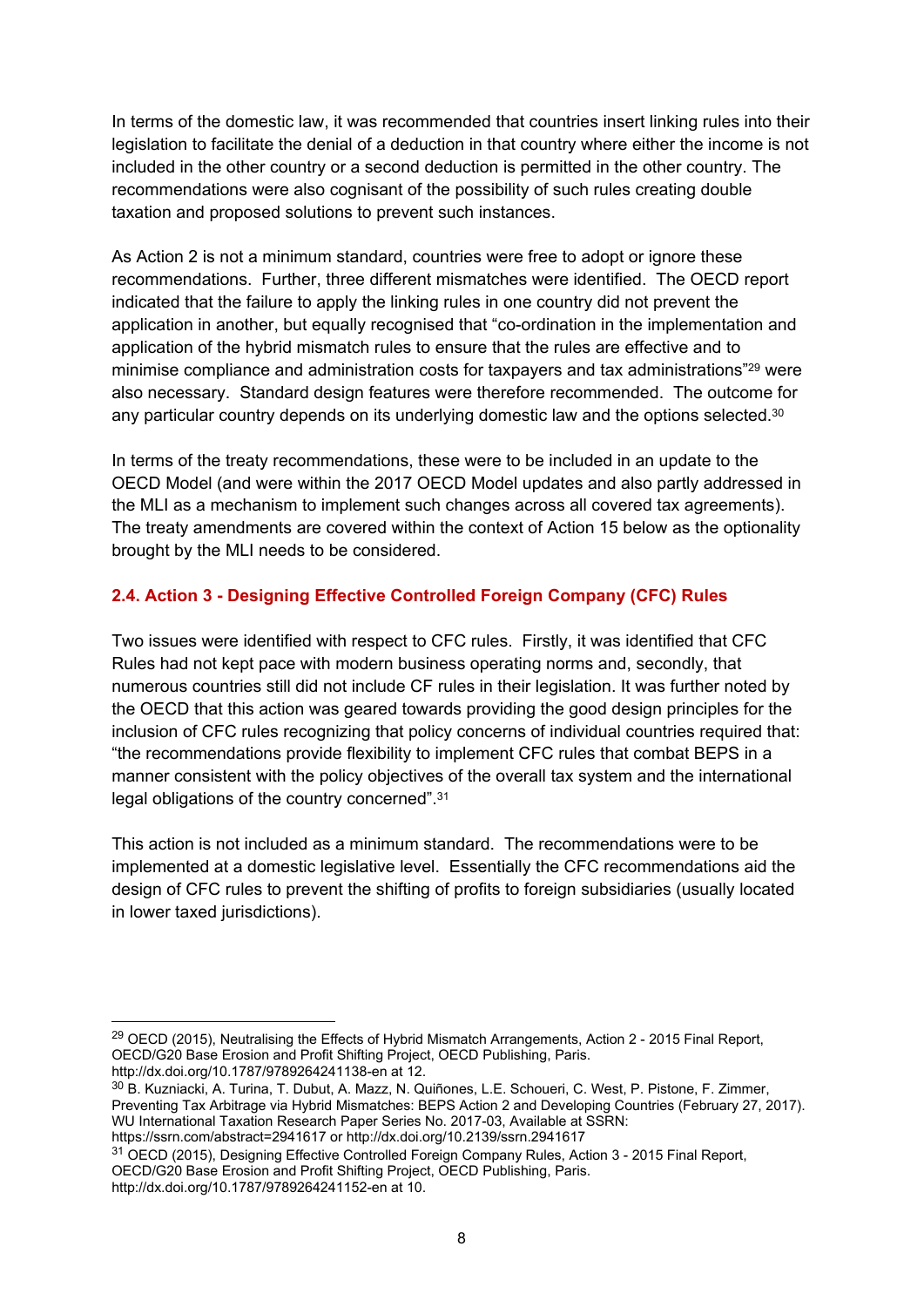# **2.5. Action 4 - Limiting Base Erosion Involving Interest Deductions and Other Financial Payments**

The erosion targeted under this action pertains to:

- "Groups placing higher levels of third party debt in high tax countries.
- Groups using intragroup loans to generate interest deductions in excess of the group's actual third party interest expense.
- Groups using third party or intragroup financing to fund the generation of tax exempt income".32

The recommendations to address this form of erosion and profit shifting relate to changes in domestic law. The recommendations were proposed as a package that represented best practice, but further made suggestions as to elements that may be considered optional. It was further recognised that the recommendations would also impact Actions 2 and 3 (discussed above). Finally, it was also recognised that the manner of implementation would differ between countries that applied a single entity versus a group approach to taxation.

# **2.6. Action 5 - Countering Harmful Tax Practices More Effectively, Taking into Account Transparency and Substance – minimum standard**

Action 5 continued the work of the Forum on Harmful Tax Practice (FHTP). The report recommended that: (i) reviews be conducted into preferential regimes to test whether such regimes are harmful; (ii) IP regimes should require substantial activity and (iii) that the exchange of tax rulings should be compulsorily and spontaneously exchanges by countries.

The peer review for the exchange of rulings required evaluation of:

- 1. Information gathering process;
- 2. Exchange of information;
- 3. Confidentiality of information received;
- 4. Statistics.

-

The exchange of information requirements naturally fits within the considerations of Action 13 as well as it relates to the institutional capabilities for the exchange.

# **2.7. Action 6 - Preventing the Granting of Treaty Benefits in Inappropriate Circumstances – minimum standard**

Action 6 requires IF members to commit to include in their tax treaties provisions dealing with treaty shopping to ensure a minimum level of protection against treaty abuse. However, the optionality that was introduced to implement this Action is contained in the MLI (see Action 15). The options include (i) a treaty preamble including an express statement on nontaxation and (ii) one of three methods to prevent treaty abuse (being either PPT, PPT and SLOB or a detailed LOB provision).

<sup>32</sup> OECD (2015), Limiting Base Erosion Involving Interest Deductions and Other Financial Payments, Action 2015 Final Report, OECD/G20 Base Erosion and Profit Shifting Project, OECD Publishing, Paris. http://dx.doi.org/10.1787/9789264241176-en at 11.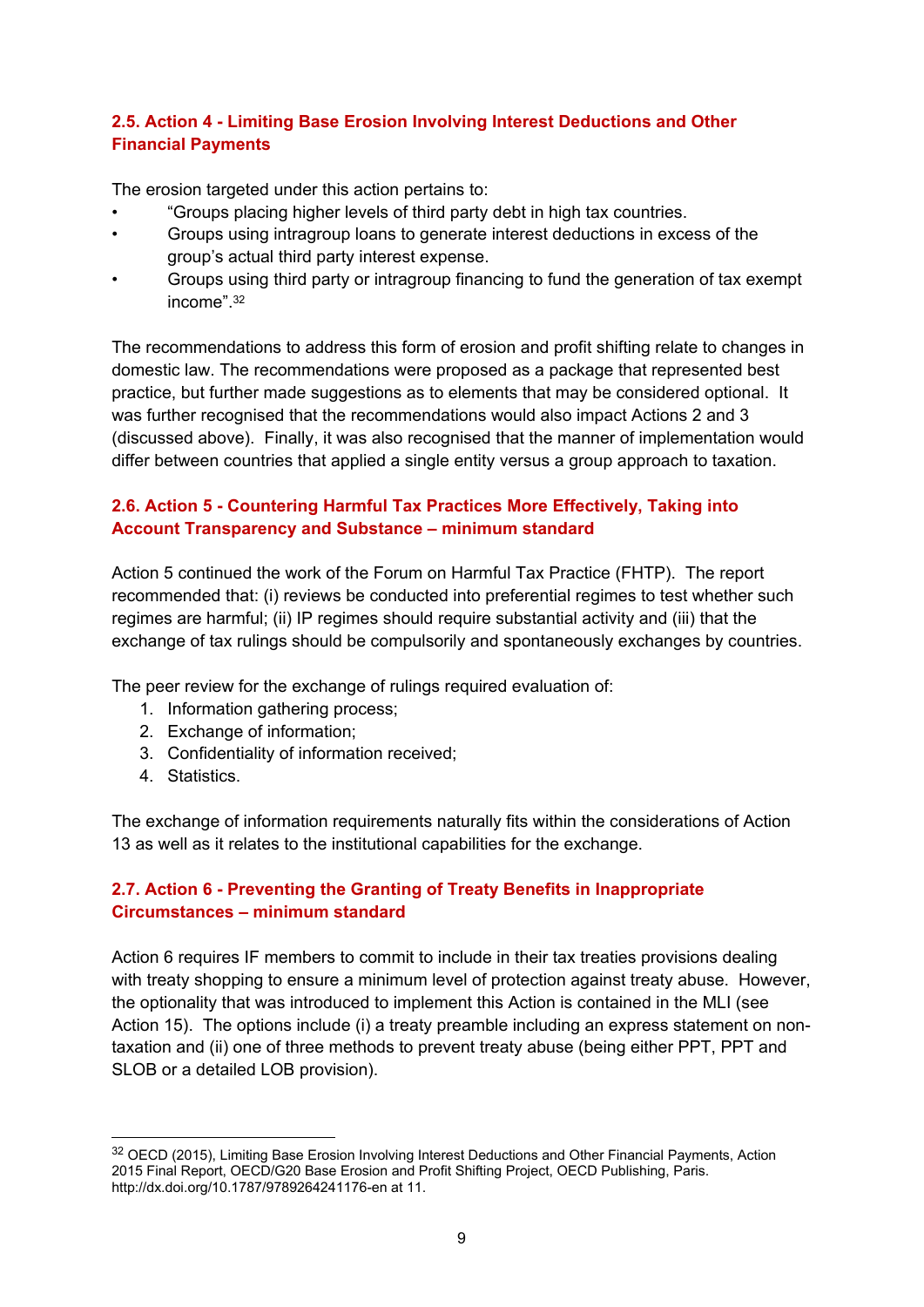#### **2.8. Action 7 - Preventing the Artificial Avoidance of Permanent Establishment Status**

Action 7 concerned certain methods used to circumvent the PE requirements in tax treaties. A number of recommendations to amend the PE definition in tax treaties were made, being:

- 1. changes to ensure that where the activities that an intermediary exercises in a jurisdiction are intended to result in the regular conclusion of contracts to be performed by a foreign enterprise, that enterprise will be considered to have a taxable presence in that jurisdiction unless the intermediary is performing these activities in the course of an independent business.
- 2. changes to restrict the application of a number of exceptions to the definition of permanent establishment to activities that are preparatory or auxiliary nature and will ensure that it is not possible to take advantage of these exceptions by the fragmentation of a cohesive operating business into several small operations;
- 3. changes to address situations where the exception applicable to construction sites is circumvented through the splitting-up contracts between closely related enterprises.

These were introduced in the 2017 OECD Model as well as Articles 12-15 of the MLI (see Action 15 below).

#### **2.9. Actions 8-10 - Aligning Transfer Pricing Outcomes with Value Creation**

In an effort to align transfer pricing outcomes with value creation, three Actions govern particular changes to the OECD Transfer Pricing Guidelines to address these issues. Action 8 concerns hard to value intangibles; Action 9 addresses the level of returns for funders of capital (based on risk and activity) and Action 10 focusses on high-risk (generally transactions between associated companies that do not appear commercially rational) transactions.

It should be pointed out that as the Actions required changes to the OECD Transfer Pricing Guidelines,33 there are no specific actions to be undertaken by countries. Various additional guidance documents have been released by the OECD in relation to these actions.

#### **2.10. Action 11 - Measuring and Monitoring BEPS**

1

The collection and analysis of quality data to measure and monitor BEPS was considered particularly important. In this regard, the OECD gathers data from the IF in terms of the Corporate Tax Statistics Database. Various regional initiatives have also been launched to gather the information at a regional level. Within Africa, ATAF participations in gathering the

<sup>33</sup> Kenya (as at 1 September 2020) does not specifically recognised the OECD Transfer Pricing Guidelines, but have replicated its contents (see G. Maina, Kenya - Transfer Pricing, Country Tax Guides IBFD). Equally, Ghana (as at 1 October 2020) applies the OECD Transfer Pricing Guidelines, but not the UN Manual (see A. Ali-Nakyea, Ghana - Transfer Pricing, Country Tax Guides IBFD). Tanzania requires compliance with OECD and UN guidance (see H.B. Kiunsi, Curbing Transfer Pricing in Tanzania: A Critical Evaluation of the Income Tax Act, 27 Intl. Transfer Pricing J. 1 (2020), Journal Articles & Papers IBFD). Malawi refers to the OECD Transfer Pricing Guidelines (see Malawi - Transfer Pricing Regulations 2017 – issued (27 July 2017), News IBFD). Zambia's transfer pricing regulations are with reference to both the OECD and the UN Guidelines (see Zambia - Transfer Pricing (Amendment) Regulations 2018 gazetted (12 Apr. 2018), News IBFD). Ethiopia's transfer pricing directive closely follows the OECD Guidelines (see J.L. Cooper & M. Volpato, Comprehensive Directive on Transfer Pricing Adopted, 24 Intl. Transfer Pricing J. 1 (2017), Journal Articles & Papers IBFD).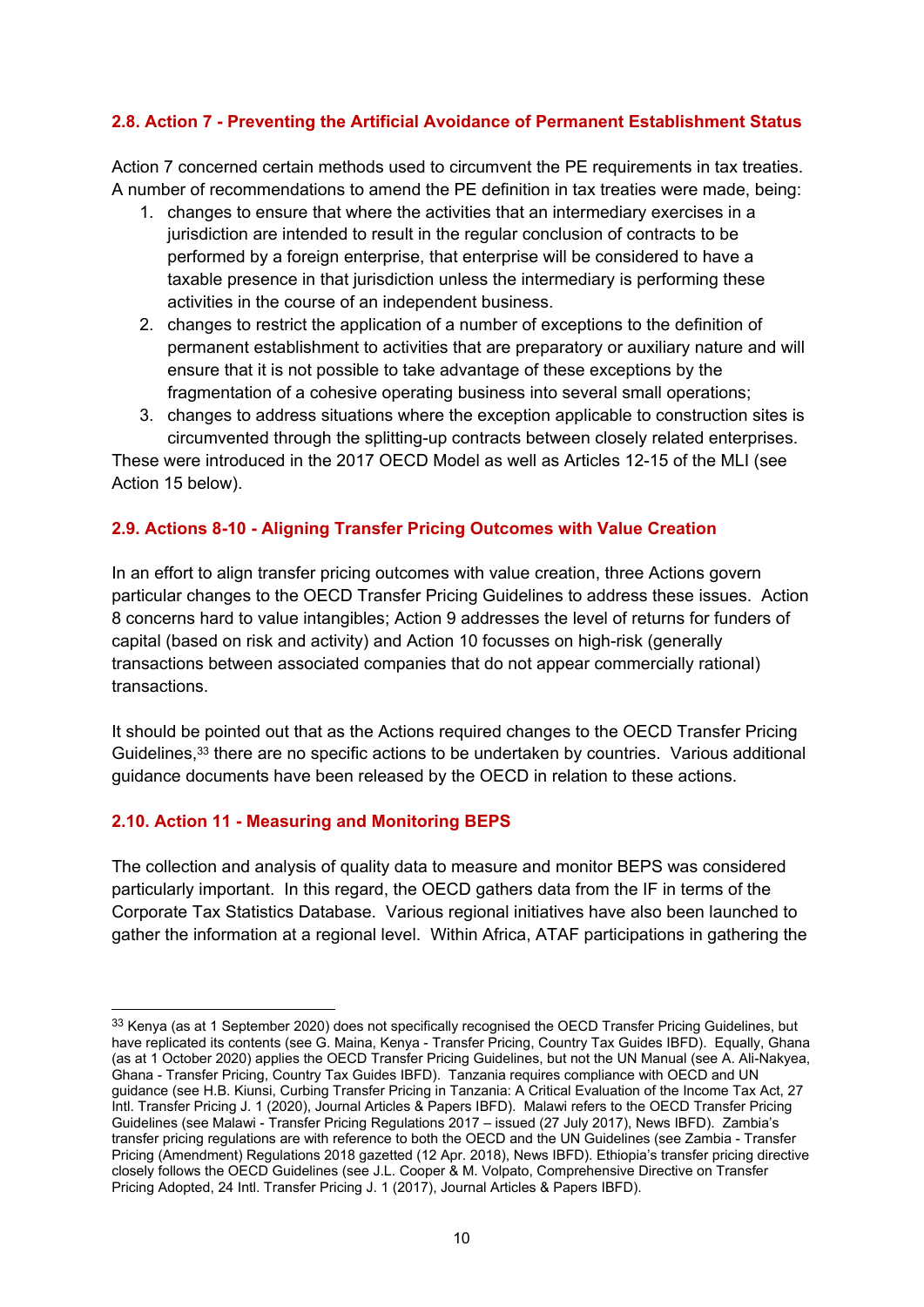data for its publication, the African Tax Outlook, and supplies the data to the OECD for its publication Revenue Statistics in Africa.34

The data published by the OECD now also contains some data arising from the CbC reports in Action 13.

#### **2.11. Action 12 - Mandatory Disclosure Rules**

Action 12 is implementable more at a domestic level. The report on this Action recommended model mandatory disclosure rules for countries. Further, the action links to exchange of information in terms of exchanges of the information obtained using these mandatory disclosure rules.

The model design provided flexibility taking into account different legal regimes and requirements.

# **2.12. Action 13 - Transfer Pricing Documentation and Country-by-Country Reporting – minimum standard**

Action 13 pertains mainly to the exchange of information concerning MNEs through the means of Country-by-Country Reporting (CbCR). Any of (i) the Multilateral Competent Authority Agreement on the Exchange of CbC Reports (CbC MCAA); (ii) Model Competent Authority Agreements for Double Tax Conventions; or, (iii) Model Competent Authority Agreements for Tax Information Exchange Agreements could be used for the purpose of such exchange.

As a minimum standard, the Action is subject to peer review. As a further action requiring exchange of information, like earlier actions, developing countries are required to have the necessary structure in place to facilitate such exchanges. This is evaluated through the peer review.

# **2.13. Action 14 - Making Dispute Resolution Mechanisms More Effective – minimum standard**

Action 14 was split between minimum standards and best practice recommendations.

#### Box 5: Action 14 minimum standards

| Minimum standards <sup>35</sup> |
|---------------------------------|
|---------------------------------|

 $\overline{a}$ 

*(1) Countries should ensure that treaty obligations related to the mutual agreement procedure are fully implemented in good faith and that MAP cases are resolved in a timely manner.* 

1.1. Countries should include paragraphs 1 through 3 of Article 25 in their tax treaties, as interpreted in the Commentary and subject to the variations in these

<sup>34</sup> OECD/AUC/ATAF (2020), Revenue Statistics in Africa 2020, OECD Publishing, Paris, https://doi.org/10.1787/14e1edb1-en-fr.<br><sup>35</sup> Extracted from OECD (2015), Making Dispute Resolution Mechanisms More Effective, Action 14 - 2015 Final

Report, OECD/G20 Base Erosion and Profit Shifting Project, OECD Publishing, Paris. http://dx.doi.org/10.1787/9789264241633-en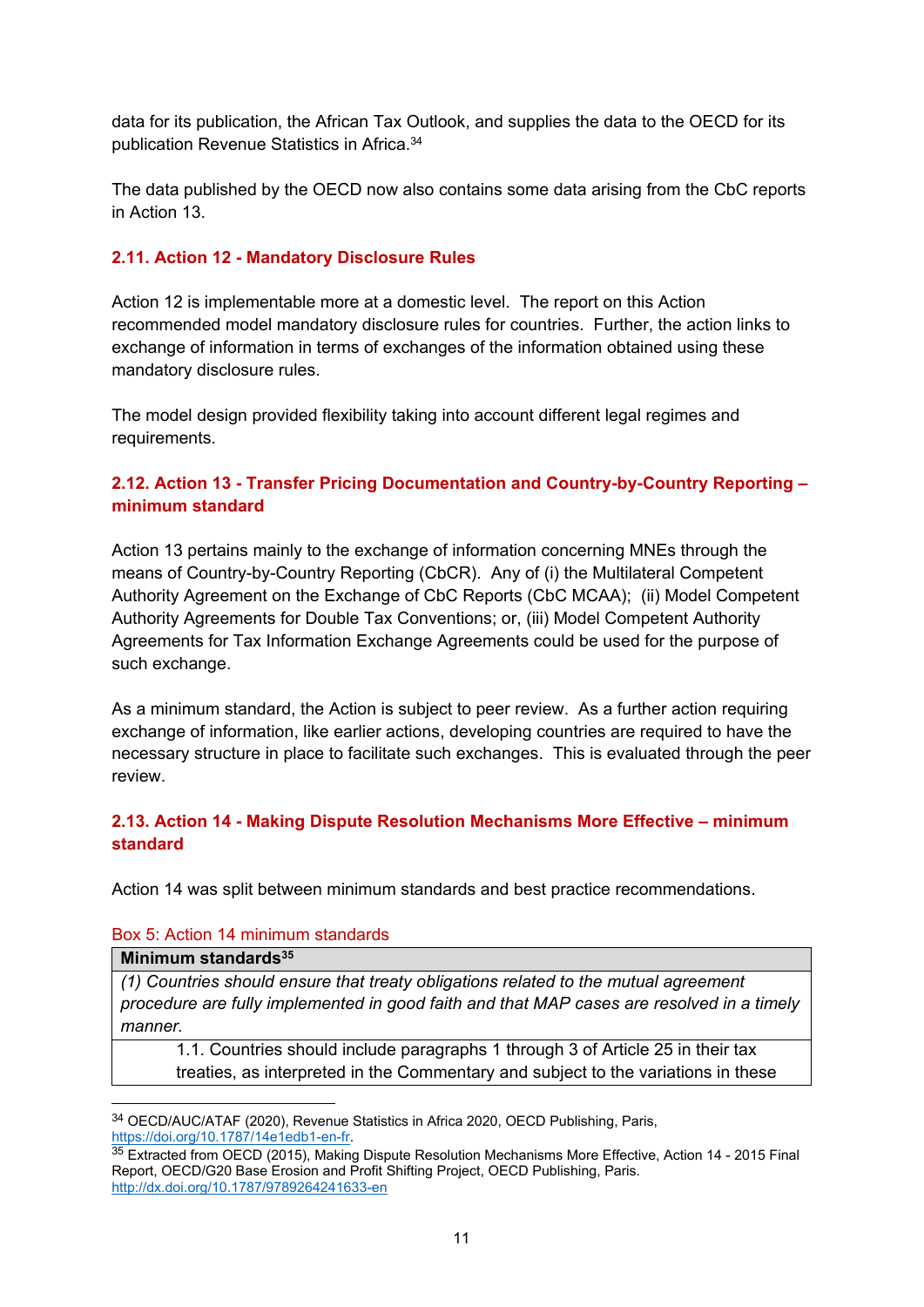| paragraphs provided for under elements 3.1 and 3.3 of the minimum standard;           |
|---------------------------------------------------------------------------------------|
|                                                                                       |
| they should provide access to MAP in transfer pricing cases and should implement      |
| the resulting mutual agreements (e.g. by making appropriate adjustments to the        |
| tax assessed).                                                                        |
| 1.2. Countries should provide MAP access in cases in which there is a                 |
| disagreement between the taxpayer and the tax authorities making the adjustment       |
| as to whether the conditions for the application of a treaty anti-abuse provision     |
| have been met or as to whether the application of a domestic law anti-abuse           |
| provision is in conflict with the provisions of a treaty.                             |
| 1.3. Countries should commit to a timely resolution of MAP cases: Countries           |
| commit to seek to resolve MAP cases within an average timeframe of 24 months.         |
| Countries' progress toward meeting that target will be periodically reviewed on the   |
| basis of the statistics prepared in accordance with the agreed reporting framework    |
| referred to in element 1.5.                                                           |
| 1.4. Countries should enhance their competent authority relationships and work        |
| collectively to improve the effectiveness of the MAP by becoming members of the       |
| Forum on Tax Administration MAP Forum (FTA MAP Forum).                                |
| 1.5. Countries should provide timely and complete reporting of MAP statistics,        |
| pursuant to an agreed reporting framework to be developed in co-ordination with       |
| the FTA MAP Forum.                                                                    |
| 1.6. Countries should commit to have their compliance with the minimum standard       |
| reviewed by their peers in the context of the FTA MAP Forum.                          |
| 1.7. Countries should provide transparency with respect to their positions on MAP     |
| arbitration.                                                                          |
|                                                                                       |
| (2) Countries should ensure that administrative processes promote the prevention and  |
|                                                                                       |
|                                                                                       |
| timely resolution of treaty-related disputes                                          |
| 2.1. Countries should publish rules, guidelines and procedures to access and use      |
| the MAP and take appropriate measures to make such information available to           |
| taxpayers. Countries should ensure that their MAP guidance is clear and easily        |
| accessible to the public.                                                             |
| 2.2. Countries should publish their country MAP profiles on a shared public           |
| platform (pursuant to an agreed template to be developed in co-ordination with the    |
| FTA MAP Forum).                                                                       |
| 2.3. Countries should ensure that the staff in charge of MAP processes have the       |
| authority to resolve MAP cases in accordance with the terms of the applicable tax     |
| treaty, in particular without being dependent on the approval or the direction of the |
| tax administration personnel who made the adjustments at issue or being               |
| influenced by considerations of the policy that the country would like to see         |
| reflected in future amendments to the treaty.                                         |
| 2.4. Countries should not use performance indicators for their competent authority    |
| functions and staff in charge of MAP processes based on the amount of sustained       |
| audit adjustments or maintaining tax revenue.                                         |
| 2.5. Countries should ensure that adequate resources are provided to the MAP          |
| function.                                                                             |
| 2.6. Countries should clarify in their MAP guidance that audit settlements between    |
| tax authorities and taxpayers do not preclude access to MAP. If countries have an     |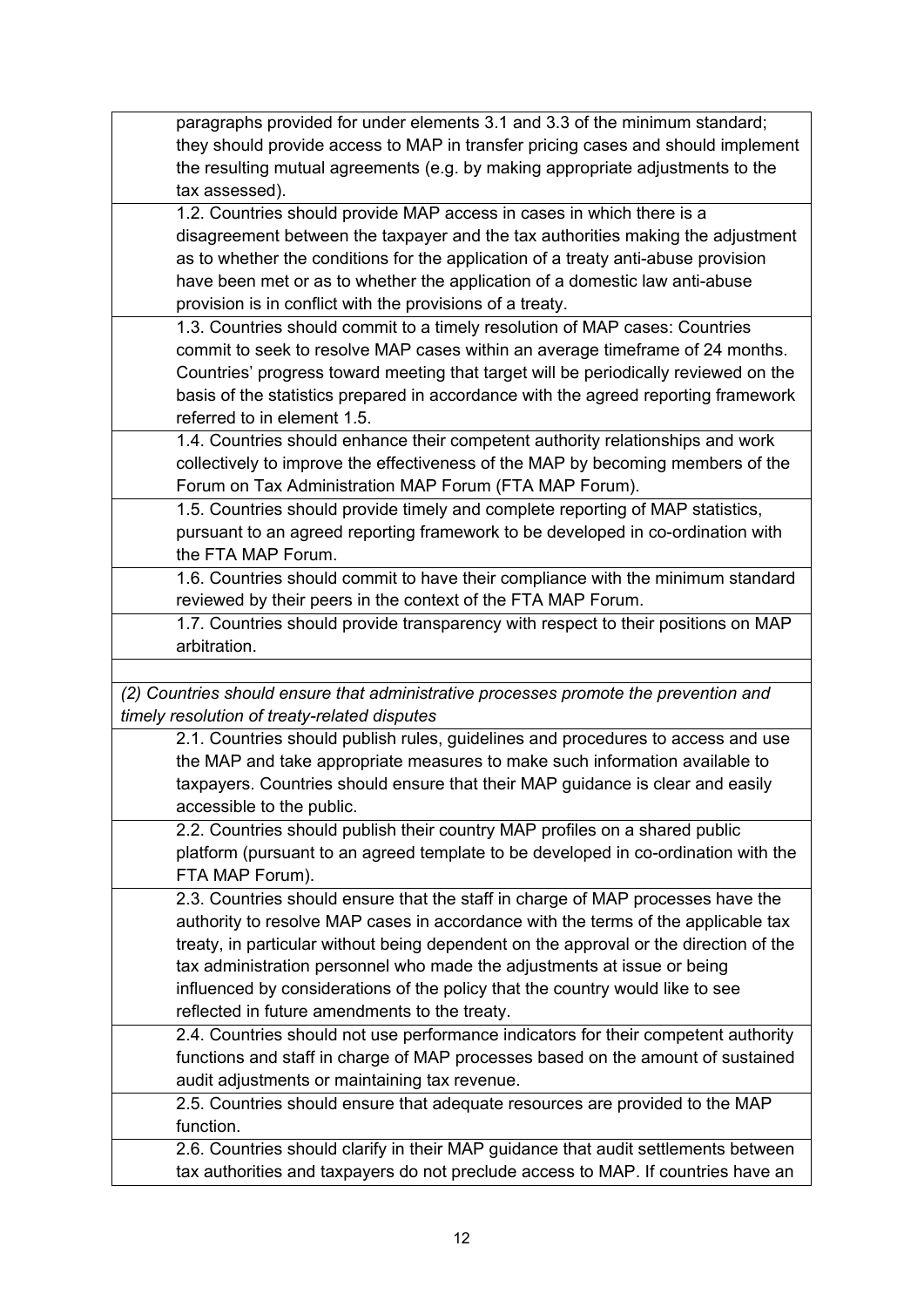| administrative or statutory dispute settlement/resolution process independent from   |
|--------------------------------------------------------------------------------------|
| the audit and examination functions and that can only be accessed through a          |
| request by the taxpayer, countries may limit access to the MAP with respect to the   |
| matters resolved through that process. Countries should notify their treaty partners |
| of such administrative or statutory processes and should expressly address the       |
| effects of those processes with respect to the MAP in their public guidance on       |
| such processes and in their public MAP programme guidance.                           |

2.7. Countries with bilateral advance pricing arrangement (APA) programmes should provide for the roll-back of APAs in appropriate cases, subject to the applicable time limits (such as statutes of limitation for assessment) where the relevant facts and circumstances in the earlier tax years are the same and subject to the verification of these facts and circumstances on audit.

*(3) Countries should ensure that taxpayers that meet the requirements of paragraph 1 of Article 25 can access the mutual agreement procedure* 

3.1. Both competent authorities should be made aware of MAP requests being submitted and should be able to give their views on whether the request is accepted or rejected. In order to achieve this, countries should either:

• amend paragraph 1 of Article 25 to permit a request for MAP assistance to be made to the competent authority of either Contracting State, or

where a treaty does not permit a MAP request to be made to either Contracting State, implement a bilateral notification or consultation process for cases in which the competent authority to which the MAP case was presented does not consider the taxpayer's objection to be justified (such consultation shall not be interpreted as consultation as to how to resolve the case).

3.2. Countries' published MAP guidance should identify the specific information and documentation that a taxpayer is required to submit with a request for MAP assistance. Countries should not limit access to MAP based on the argument that insufficient information was provided if the taxpayer has provided the required information.

3.3. Countries should include in their tax treaties the second sentence of paragraph 2 of Article 25 ("Any agreement reached shall be implemented notwithstanding any time limits in the domestic law of the Contracting States"). Countries that cannot include the second sentence of paragraph 2 of Article 25 in their tax treaties should be willing to accept alternative treaty provisions that limit the time during which a Contracting State may make an adjustment pursuant to Article 9(1) or Article 7(2), in order to avoid late adjustments with respect to which MAP relief will not be available.

Optionality is provided in 2.6, 3.1 and 3.3. above.

#### Box 6: Action 14 best practices **Best Practices<sup>36</sup>**

-

<sup>36</sup> Extracted from OECD (2015), Making Dispute Resolution Mechanisms More Effective, Action 14 - 2015 Final Report, OECD/G20 Base Erosion and Profit Shifting Project, OECD Publishing, Paris. http://dx.doi.org/10.1787/9789264241633-en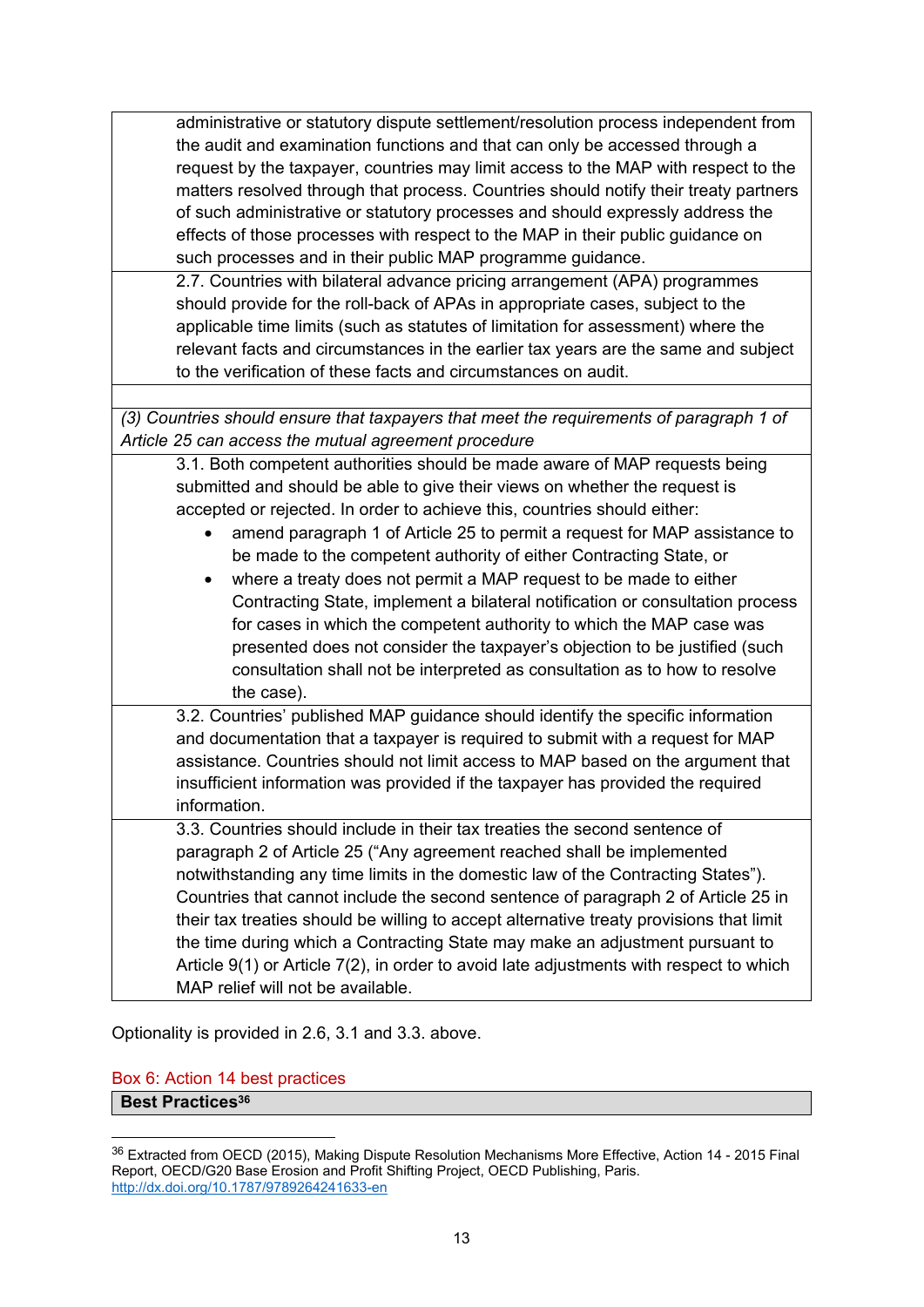*(1) Countries should ensure that treaty obligations related to the mutual agreement procedure are fully implemented in good faith and that MAP cases are resolved in a timely manner.* 

Best practice 1: Countries should include paragraph 2 of Article 9 in their tax treaties.

*(2) Countries should ensure that administrative processes promote the prevention and timely resolution of treaty-related disputes* 

Best practice 2: Countries should have appropriate procedures in place to publish agreements reached pursuant to the authority provided by the first sentence of paragraph 3 of Article 25 "to resolve by mutual agreement any difficulties or doubts arising as to the interpretation or application of the Convention" that affect the application of a treaty to all taxpayers or to a category of taxpayers (rather than to a specific taxpayer's MAP case) where such agreements provide guidance that would be useful to prevent future disputes and where the competent authorities agree that such publication is consistent with principles of sound tax administration.

Best practice 3: Countries should develop the "global awareness" of the audit/examination functions involved in international matters through the delivery of the Forum on Tax Administration's "Global Awareness Training Module" to appropriate personnel.

Best practice 4: Countries should implement bilateral APA programmes.

Best practice 5: Countries should implement appropriate procedures to permit, in certain cases and after an initial tax assessment, taxpayer requests for the multiyear resolution through the MAP of recurring issues with respect to filed tax years, where the relevant facts and circumstances are the same and subject to the verification of such facts and circumstances on audit. Such procedures would remain subject to the requirements of paragraph 1 of Article 25: a request to resolve an issue with respect to a particular taxable year would only be allowed where the case has been presented within three years of the first notification of the action resulting in taxation not in accordance with the Convention with respect to that taxable year.

*(3) Countries should ensure that taxpayers that meet the requirements of paragraph 1 of Article 25 can access the mutual agreement procedure* 

Best practice 6: Countries should take appropriate measures to provide for a suspension of collections procedures during the period a MAP case is pending. Such a suspension of collections should be available, at a minimum, under the same conditions as apply to a person pursuing a domestic administrative or judicial remedy.

Best practice 7: Countries should implement appropriate administrative measures to facilitate recourse to the MAP to resolve treaty-related disputes, recognizing the general principle that the choice of remedies should remain with the taxpayer.

Best practice 8: Countries should include in their published MAP guidance an explanation of the relationship between the MAP and domestic law administrative and judicial remedies. Such public guidance should address, in particular, whether the competent authority considers itself to be legally bound to follow a domestic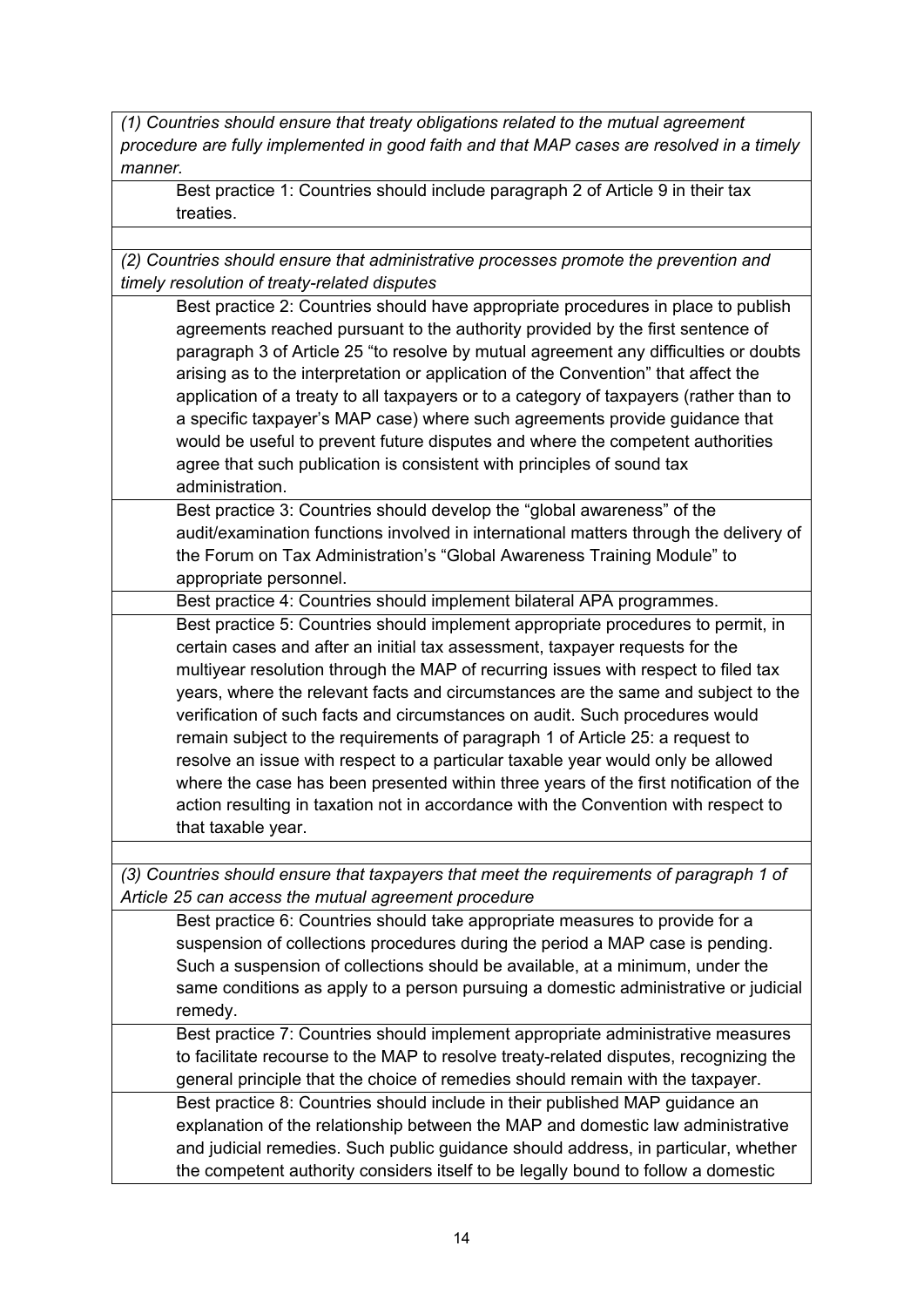|                                                                              | court decision in the MAP or whether the competent authority will not deviate from      |
|------------------------------------------------------------------------------|-----------------------------------------------------------------------------------------|
| a domestic court decision as a matter of administrative policy or practice.  |                                                                                         |
|                                                                              | Best practice 9: Countries' published MAP guidance should provide that taxpayers        |
|                                                                              | will be allowed access to the MAP so that the competent authorities may resolve         |
|                                                                              | through consultation the double taxation that can arise in the case of bona fide        |
| taxpayer-initiated foreign adjustments - i.e. taxpayer-initiated adjustments |                                                                                         |
|                                                                              | permitted under the domestic laws of a treaty partner which allow a taxpayer under      |
|                                                                              | appropriate circumstances to amend a previously-filed tax return to adjust (i) the      |
|                                                                              | price for a transaction between associated enterprises or (ii) the profits attributable |
|                                                                              | to a permanent establishment, with a view to reporting a result that is, in the view    |
|                                                                              | of the taxpayer, in accordance with the arm's length principle. For such purposes,      |
|                                                                              | a taxpayer-initiated foreign adjustment should be considered bona fide where it         |
|                                                                              | reflects the good faith effort of the taxpayer to report correctly the taxable income   |
| from a controlled transaction or the profits attributable to a permanent     |                                                                                         |
|                                                                              | establishment and where the taxpayer has otherwise timely and properly fulfilled        |
|                                                                              | all of its obligations related to such taxable income or profits under the tax laws of  |
| the two Contracting States.                                                  |                                                                                         |
|                                                                              | Best practice 10: Countries' published MAP guidance should provide guidance on          |
|                                                                              | the consideration of interest and penalties in the mutual agreement procedure.          |
|                                                                              | Best practice 11: Countries' published MAP guidance should provide guidance on          |
| multilateral MAPs and advance pricing arrangements (APAs).                   |                                                                                         |

Naturally, there is optionality in adopting the best practices.

1

# **2.14. Action 15 - Developing a Multilateral Instrument to Modify Bilateral Tax Treaties**

The MLI37 was designed as the instrument to rapidly deploy a number of changes to the treaty network without necessitating bilateral negotiations for all tax treaties. The focus of the MLI is on the comprehensive DTC, and not other instruments (such as TIEAs).

The MLI provisions reflect the optionality under each Action and had to take account of the potential difficulty some countries may have to implement the provisions. Further, as this is not a minimum standard, countries are free to also bilaterally renegotiate the treaties taken account of the contents of the MLI. It is evident that some countries will be adopting such an approach.

The optionality has the further effect that unless the elections under the MLI match, the option will not be applied to the treaty. Thus the MLI is described as a treaty to be read "alongside" the bilateral treaty.

37 The text of the MLI can be found at: https://www.oecd.org/tax/treaties/multilateral-convention-to-implement-taxtreaty-related-measures-to-prevent-BEPS.pdf and its Explanatory Memorandum at: https://www.oecd.org/tax/treaties/explanatory-statement-multilateral-convention-to-implement-tax-treaty-relatedmeasures-to-prevent-BEPS.pdf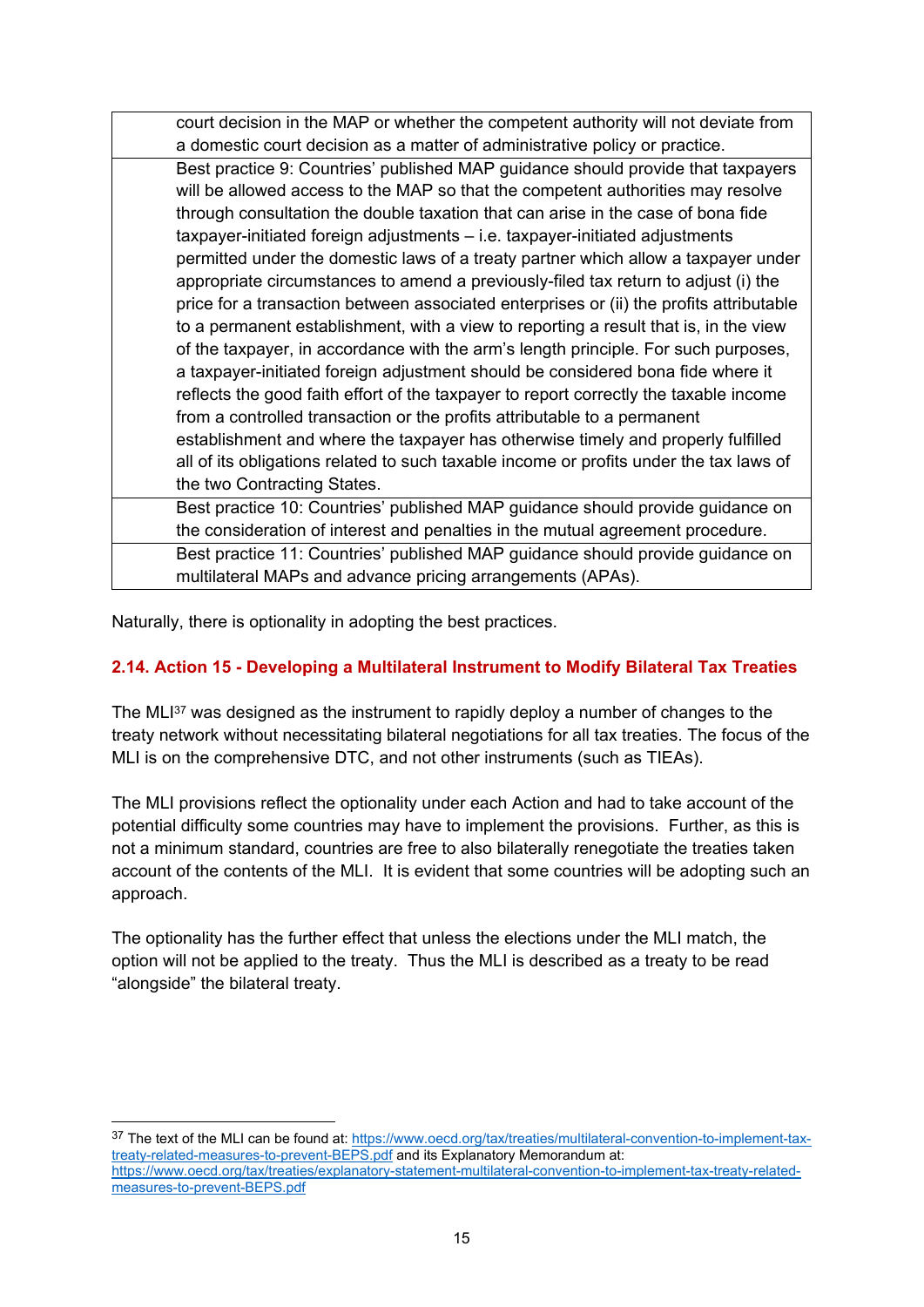|  |  | Box 7: Substantive articles addressing the BEPS Actions |  |  |  |  |
|--|--|---------------------------------------------------------|--|--|--|--|
|--|--|---------------------------------------------------------|--|--|--|--|

| <b>MLI Article</b>                                    | <b>BEPS Action</b> | <b>OECD Model</b>      |
|-------------------------------------------------------|--------------------|------------------------|
|                                                       | addressed          | article reference      |
| Article 3 - Transparent Entities                      | Action 2           | Article 1              |
| Article 4 - Dual Resident Entities                    | Action 2           | Article 4              |
| Article 5 - Application of Methods for Elimination    | Action 2           | Article 23A &          |
| of Double Taxation                                    |                    | 23B                    |
| Article 6 - Purpose of a Covered Tax Agreement        | Action 6           | <b>Treaty Preamble</b> |
| Article 7 - Prevention of Treaty Abuse                | Action 6           | Article 29             |
| Article 8 - Dividend Transfer Transactions            | Action 6           | Article 10             |
| Article 9 - Capital Gains from Alienation of          | Action 6           | Article 13             |
| Shares or Interests of Entities Deriving their Value  |                    |                        |
| Principally from Immovable Property                   |                    |                        |
| Article 10 - Anti-abuse Rule for Permanent            | Action 6           | Article 5              |
| <b>Establishments Situated in Third Jurisdictions</b> |                    |                        |
| Article 11 - Application of Tax Agreements to         | Action 6           | Article 5              |
| Restrict a Party's Right to Tax its Own Residents     |                    |                        |
| Article 12 – Artificial Avoidance of Permanent        | Action 7           | Article 5              |
| Establishment Status through Commissionaire           |                    |                        |
| <b>Arrangements and Similar Strategies</b>            |                    |                        |
| Article 13 – Artificial Avoidance of Permanent        | Action 7           | Article 5              |
| Establishment Status through the Specific Activity    |                    |                        |
| Exemptions                                            |                    |                        |
| Article 14 - Splitting-up of Contracts                | Action 7           | Article 5              |
| Article 15 - Definition of a Person Closely Related   | Action 7           | Article 5              |
| to an Enterprise                                      |                    |                        |
| Article 16 - Mutual Agreement Procedure               | Action 14          | Article 25             |
| Article 17 - Corresponding Adjustments                | Action 14          |                        |
| Article 18 - Choice to Apply Part VI                  | Action 14          |                        |
| Article 19 - Mandatory Binding Arbitration            | Action 14          |                        |
| Article 20 - Appointment of Arbitrators               | Action 14          |                        |
| Article 21 - Confidentiality of Arbitration           | Action 14          |                        |
| Proceedings                                           |                    |                        |
| Article 22 - Resolution of a Case Prior to the        | Action 14          |                        |
| Conclusion of the Arbitration                         |                    |                        |
| Article 23 – Type of Arbitration Process              | Action 14          |                        |
| Article 24 - Agreement on a Different Resolution      | Action 14          |                        |
| Article 25 - Costs of Arbitration Proceedings         | Action 14          |                        |
| Article 26 - Compatibility                            | Action 14          |                        |

Much variation and options exist within the article that are too extensive to discuss in this limited report, but as can been seen from the table above are integral to the BEPS project.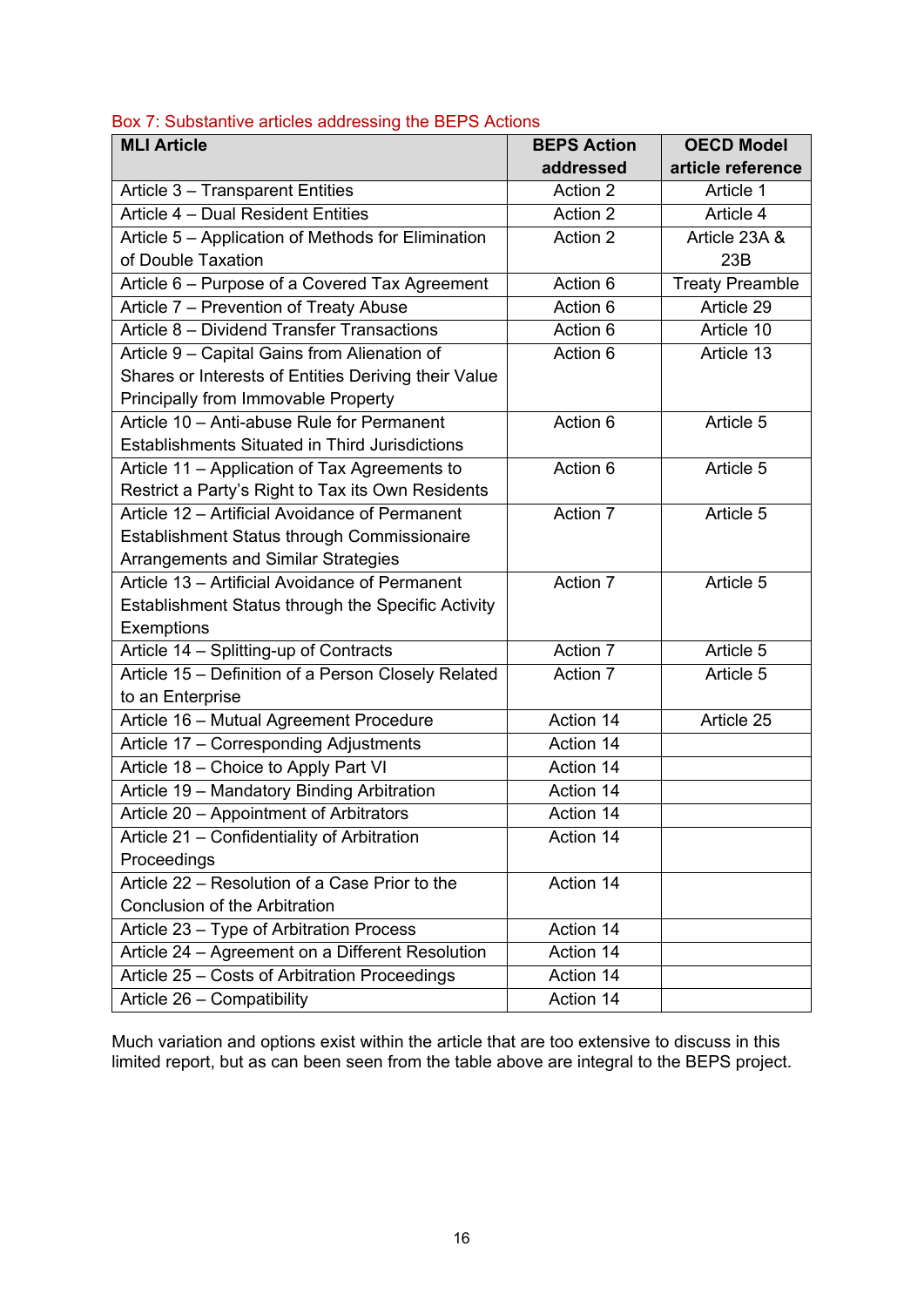# **3. BEPS concerns of the (sample) sub-Saharan African countries**

# **3.1. Introduction**

As early as 2014, at an "ATAF Consultative Conference on New Rules of the Global Tax Agenda", the initial response to the OECD/G20 BEPS Actions were discussed. This conference followed the release of the interim reports on the 15 BEPS Actions. While the conference preceded the final BEPS reports, the participants debated the issues (especially in relation to BEPS) that were of concern for the African continent. These were identified as:

- *1. The Digital Economy a new form of economy which requires new rules and greater understanding of the transfer pricing and the implementation of new legislation;*
- *2. Transfer Pricing While African countries are at various levels in this area, developing the legislation and skills in Transfer Pricing remains crucial in understanding the behaviour of MNEs;*
- *3. Taxation of the Extractive Industry this industry carries large amounts of potential revenue and it is dogged by unsustainable tax incentives and exemptions;*
- *4. Tax Instruments & Information the lack of Treaties, Agreements and accessible databases that enhance the understanding of the operations of MNEs for audit purposes;*
- *5. The Informal Sector remains a large portion of potential tax.38*

By December 2014, these had been mapped against the BEPS Action Plans as follows: 39

| <b>African Priority</b>                     | <b>BEPS Action numbers</b> |
|---------------------------------------------|----------------------------|
| Digital Economy                             | Action 1                   |
| Base eroding payments: interest, royalties, | Action 4 and 10            |
| management fees, technical fees             |                            |
| Treaty abuse                                | Action 6                   |
| Permanent establishment                     | Action 7                   |
| Transfer Pricing issues relating to         | Actions 8 and 9            |
| intangibles, risk and capital allocations   |                            |
| Access to information for transfer pricing  | Action 13                  |
| purposes                                    |                            |
| Arbitration                                 | Action 14                  |

#### Box 8: African Tax Priorities mapped against BEPS Actions

The other non-OECD BEPS issues for Africa were identified as:

- 1. Transfer pricing comparability data
- 2. Taxation of the extractive industry
- 3. Tax incentives

1

4. Indirect transfers of assets.

In addition, the ATAF document referred to:

- Inadequate taxation of high net worth individuals (HNWI).
- Insufficient tax mix and overreliance on single source taxation.

<sup>38</sup> ATAF, *Outcomes Document, ATAF Consultative Conference on New Rules of the Global Tax Agenda*, 14 April 2014.

<sup>39</sup> ATAF, *Cross Border Taxation: Implications for Africa – African Priorities on Base Erosion and Profit Shifting (BEPS),* ATAF Policy Brief, December 2014.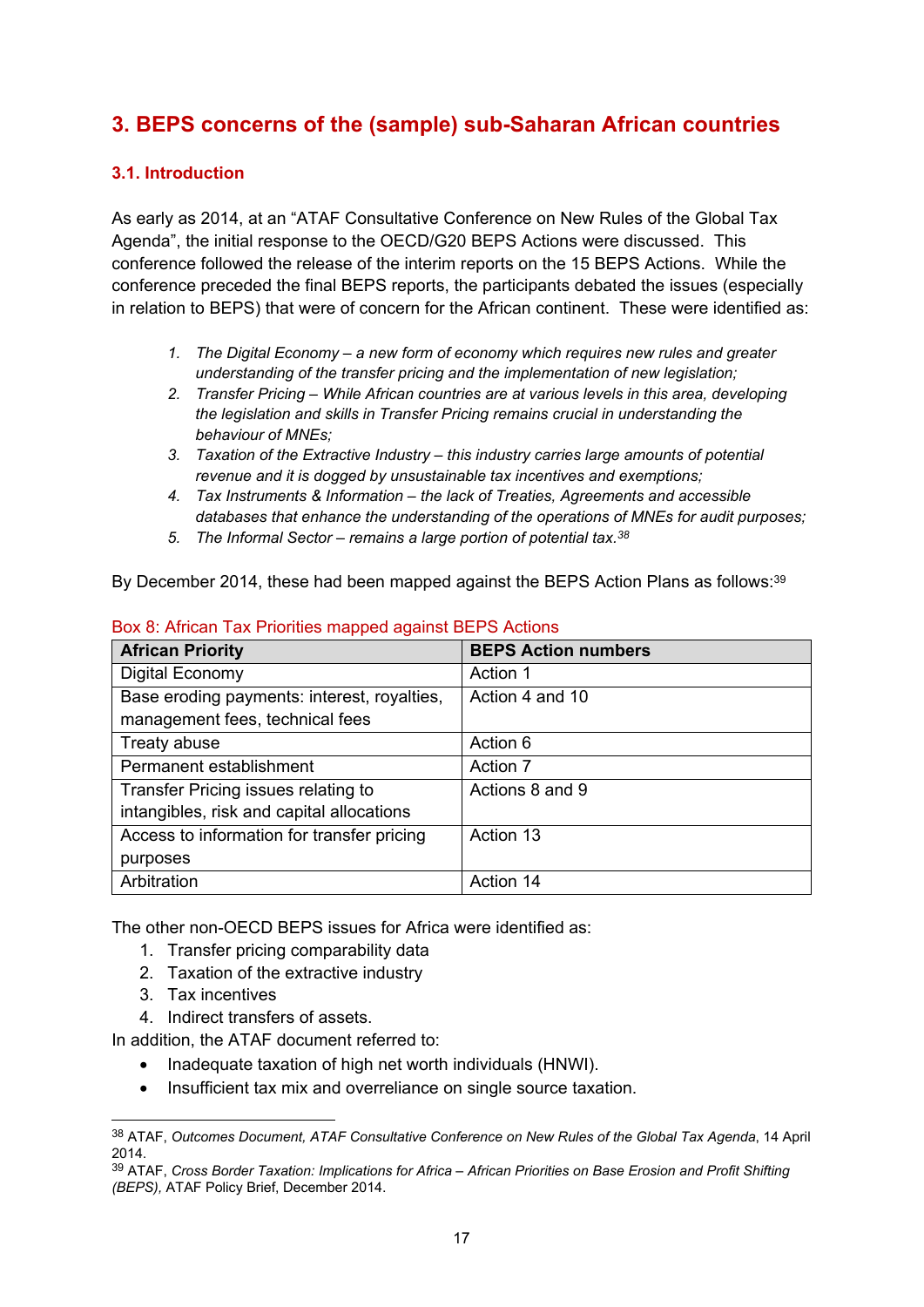- Lack of automated systems in tax administration.
- Disconnect between tax policy and tax administration leading to weak policies and legislations and under-resourced tax administrations, such that international policies and actions have no effect.
- Illicit financial flows in the form of trade mis-pricing.
- The informal sector.
- Failure of regional coordination.

Much of the above mirrors the findings in the G20 DWG, which mapped the general developing country concerns.40 This report had classified the BEPS Action priorities for developing countries as:

| Low       | <b>Medium</b> | High      |
|-----------|---------------|-----------|
| Action 2  | Action 1      | Action 4  |
| Action 3  | Action 5      | Action 6  |
| Action 15 | Action 8      | Action 7  |
|           | Action 9      | Action 10 |
|           | Action 12     | Action 11 |
|           | Action 14     | Action 13 |

#### Box 9: G20 DWG perception of BEPS priorities among developing countries

As can be seen comparing this table to the African priorities early, while there is much overlap, there is some variation too.

In support of the above, in a 2015 survey conducted among developing countries (of which Ghana and Zambia in the current sample participated), the following additional BEPS issues / needs were identified:

- encouraging developing countries to adopt a GAAR as well as specific antiavoidance rules in their domestic law;
- pursuing work on the taxation of capital gains under domestic law and under tax treaties;
- rebalancing source versus residence taxation, especially in relation to tax treaties;
- the treatment of branch profits;
- the cash economy; and

1

the adverse consequences of the use of tax incentives.<sup>41</sup>

# **3.2. Regional body initiatives and developments**

ATAF has played a significant role in assisting to shape the Africa position as regards the BEPS Actions. ATAF is an observer to both the IF and the Global Forum.

<sup>40</sup> OECD/G20 Development Working Group, *TWO-PART REPORT TO G20 DEVELOPING WORKING GROUP ON THE IMPACT OF BEPS IN LOW INCOME COUNTRIES*, Part 1 (July 2014) and Part 2 (August 2014) (available at: https://www.oecd.org/tax/tax-global/report-to-g20-dwg-on-the-impact-of-beps-in-low-incomecountries.pdf)

<sup>41</sup> C. Peters, *Developing Countries' Reactions to the G20/OECD Action Plan on Base Erosion and Profit Shifting*, 69 Bull. Intl. Taxn. 6/7 (2015), Journal Articles & Papers IBFD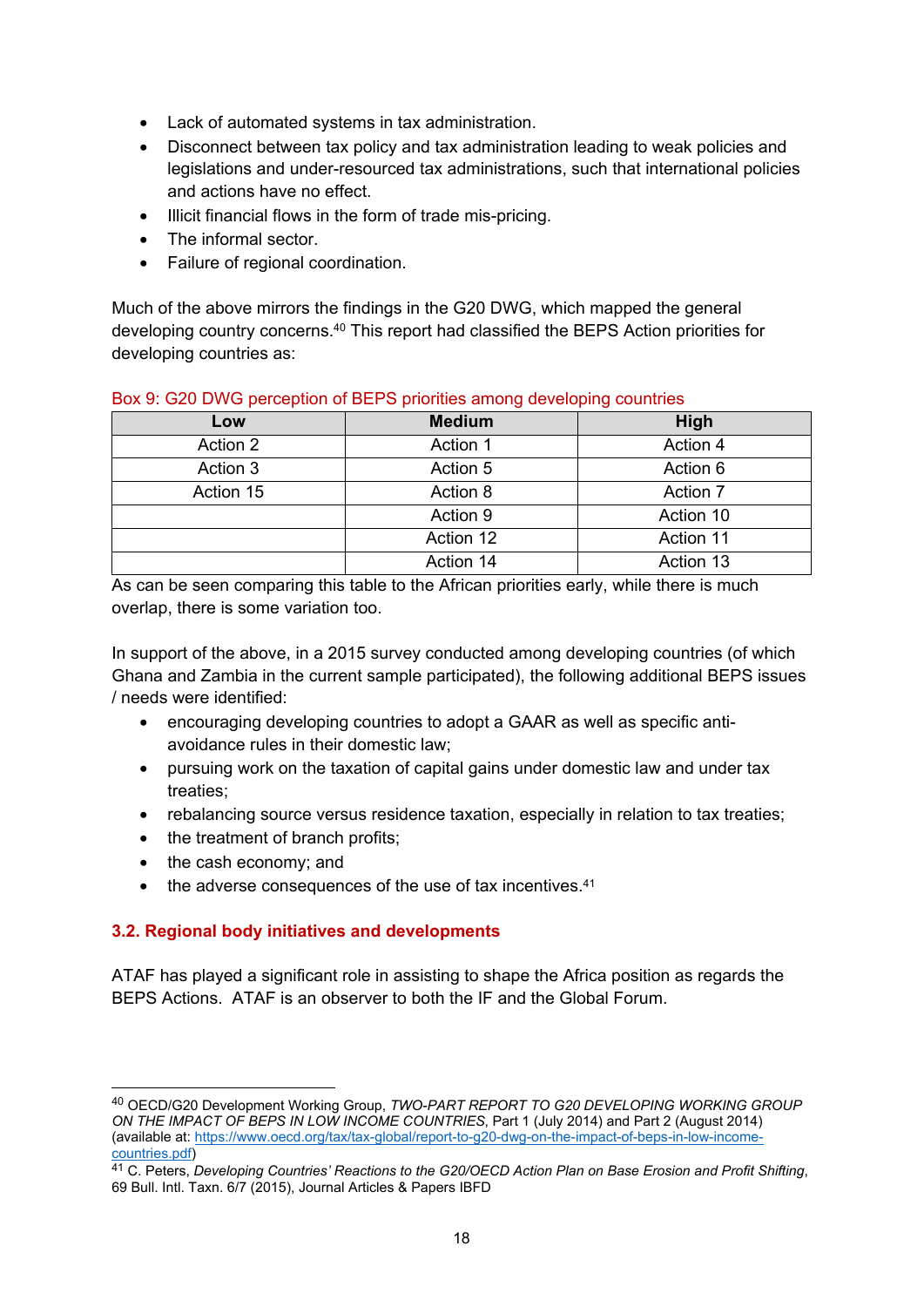By 2016, ATAF reformulated the African position with respect to BEPS.<sup>42</sup> The list from 2014 dropped the Digital Economy and Arbitration from the key concerns for Africa. Further to the above actions mapped, ATAF articulated further BEPS priorities for African not contained in the BEPS Action Plan. These were listed as (these also having been identified in 2014):

- *Lack of transfer pricing comparability data*
- *The granting of wasteful tax incentives*
- *The taxation of natural resources*
- *The indirect transfer of assets*
- *The fraudulent misinvoicing of trade transactions, the largest component of Illicit Financial Flows (IFFs) from developing countries which accounted for 77.8% of all illicit flows during the period 2003-2012 (Global Financial Integrity, 2014b; AU/ECA, 2015).*
- *Informal sector.*

As can be seen from the above list, the extractive industry and the informal sector remained as key priorities.

The high risk to the tax base of African countries where MNEs are engaging in BEPS was presented with reference to Burundi, Nigeria and Rwanda.<sup>43</sup> In particular, the link was made between MNEs and the extractive industry.

The lack of capacity, reluctance to enter into new tax treaties, mistrust in the existing treaty framework,44 led to the development of the ATAF Model in 2016 (updated in 2019). This sought to provide African countries with a reference point for the negotiation of tax treaties. Much work was focussed on capacity development.

The ATAF Cross Border Taxation Technical Committee (CBT TC) was created representing nine ATAF member jurisdictions, of which four are included in the current sample of countries. The committee participated in the following OECD Committees:

- Working Party 1 Tax Conventions and Related Questions
- Working Party 6 Taxation of MNEs
- Working Party 11 Aggressive Tax Planning
- Observer to the OECD Committee on Fiscal Affairs (CFA) as regards BEPS.

Recommendations as to the African position and influence over the implementation was exerted through those fora.<sup>45</sup> These are mapping in section 4. against the relevant Action.

Subsequent ATAF reports continue to emphasise the need to resolve many domestic tax administration and collection issues before the global tax agenda can be successfully implemented. Specifically identified is the need for African countries to broaden the tax base; craft an appropriate mix of taxes; remove over-reliance on large taxpayers (it being noted that Africa wide 6% of the taxpayers generate 76.2% of the tax revenue – this even

<sup>43</sup> The report indicates that the tax base attributed to MNEs is 70% in Rwanda and 88% in Nigeria with a single MNE representing 20% of the Burundi tax base.

 $\overline{a}$ 

<sup>42</sup> ATAF, *ATAF in the International Tax Landscape: An ATAF Briefing Paper*, April 2016.

<sup>44</sup> ATAF, *Is Africa getting its fair share of the tax?*, n.d.

<sup>45</sup> Christensen, R. C., Hearson, M. and Randriamanalina, T. (2020) At the Table, Off the Menu? Assessing the Participation of Lower-Income Countries in Global Tax Negotiations, ICTD Working Paper 115, Brighton: Institute of Development Studies.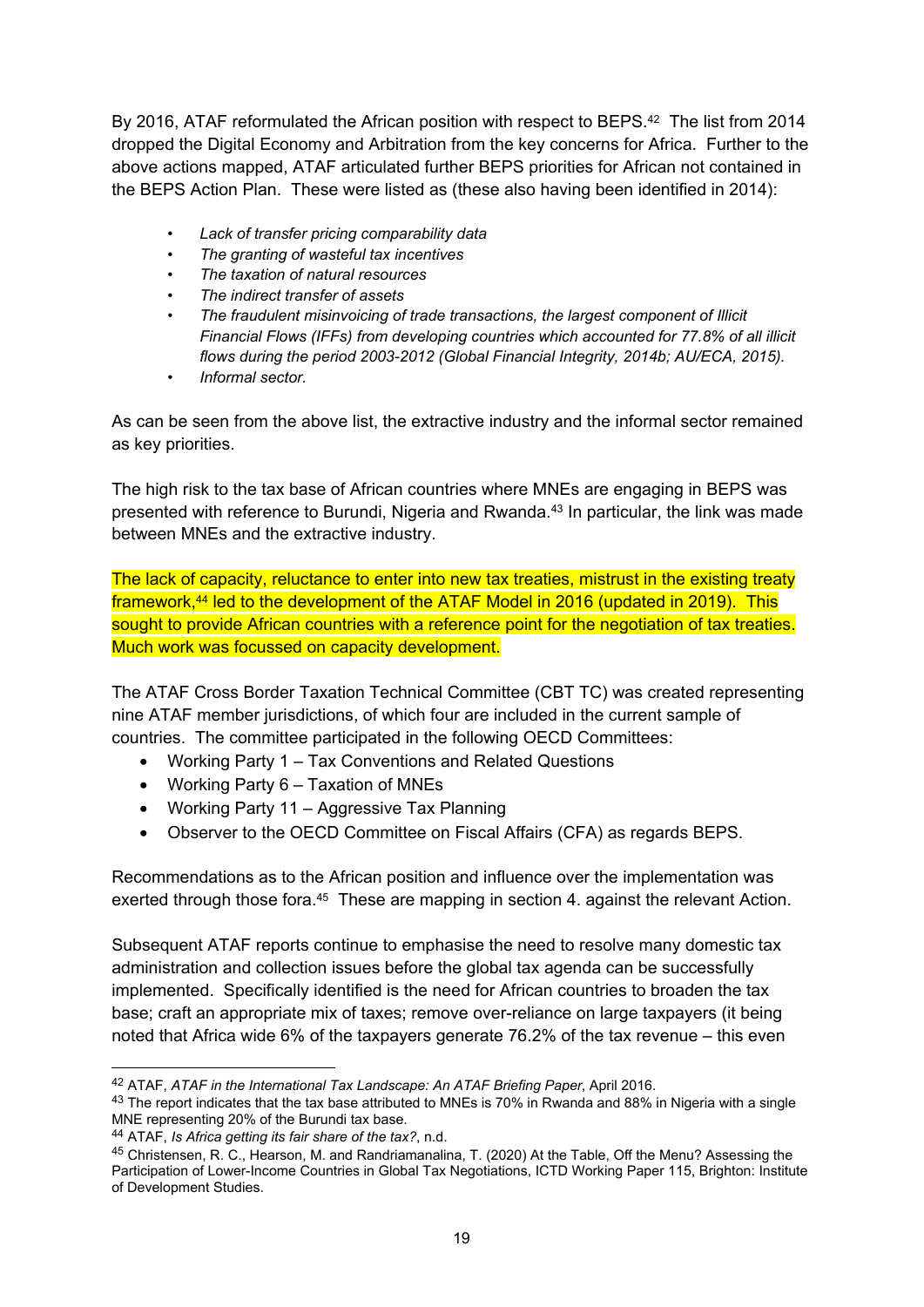being despite continued BEPS); non-compliance and the need to modernise tax administrations.46

ATAF developed tools and provided training on a multitude of issues to assist African countries to develop the necessary capacity and develop legislation necessary to address BEPS issues as identified. Some of these are discussed in section 4. below.

2019 and 2020 has seen a greater interest in the issues around the digital economy. These are considered in section 4. below.

#### **3.3. Evidence of further BEPS concerns in the sample countries**

In seeking further inputs regarding the BEPS concerns of the sample countries, some additional observations could be made. These are addressed under specific country headings:

#### 3.3.1. Ethiopia

In an interview with a government official for a masters thesis, it was noted that Ethiopia has no immediate plans to join the BEPS initiative in the near future.<sup>47</sup> This was cited as being due, mainly, to a lack of knowledge at an institutional level and in terms of research on the BEPS implications for Ethiopia.48 There is thus no impetus to act on the BEPS Actions formally or political will to do so. Further, the tax administration is insufficiently developed to adopt and engage with the BEPS requirements.

It is noted that five of Ethiopia's trading partners (being Ireland, Netherlands, Korean Republic, Romania and Singapore) have all requested renegotiation of their treaties with Ethiopia (in line with the BEPS requirements). A concern was expressed that should Ethiopia sign the MLI, for example, it would limit its flexibility in treaty negotiations. However, it should be noted that the MLI articles 6-11 and 16 all reflect elements of the minimum standards and it may be that signatories to the MLI may insist on the inclusion of such provisions when negotiating with a non-signatory country such as Ethiopia. However, in Ethiopia's latest treaty with Malta (signed in 2018), there was no evidence of BEPS MLI inspired provisions yet.49

Ethiopia's absence from regional bodies also plays a role in limiting its access to research concerning the BEPS Actions.

#### 3.3.2. Ghana

1

<sup>46</sup> ATAF, *African Tax Outlook 2019,* ISBN: 978-0-9584218-4-3 (pdf)

<sup>47</sup> M. G/M. Abamecha (2020), *Income Taxation of the Digital Economy: BEPS and Ethiopian Tax Administration in Focus*, Masters Thesis (LLM), Addis Ababa University, Ethiopia.

<sup>48</sup> See also: Corporate Tax 2020: Ethiopia (contribution by Kumlachew Dagne and Associates Law Office, available at: https://practiceguides.chambers.com/practice-guides/comparison/463/4613-3535-3490/6563-6568- 6578-6584-6591-6599-6607-6609-6610.

<sup>49</sup> Convention between the Government of the Republic of Malta and the Government of the Federal Democratic Republic of Ethiopia for the Avoidance of Double Taxation and the Prevention of Fiscal Evasion with Respect to Taxes on Income (12 April 2018), Treaties & Models IBFD [hereinafter Eth.-Malta Income Tax Treaty].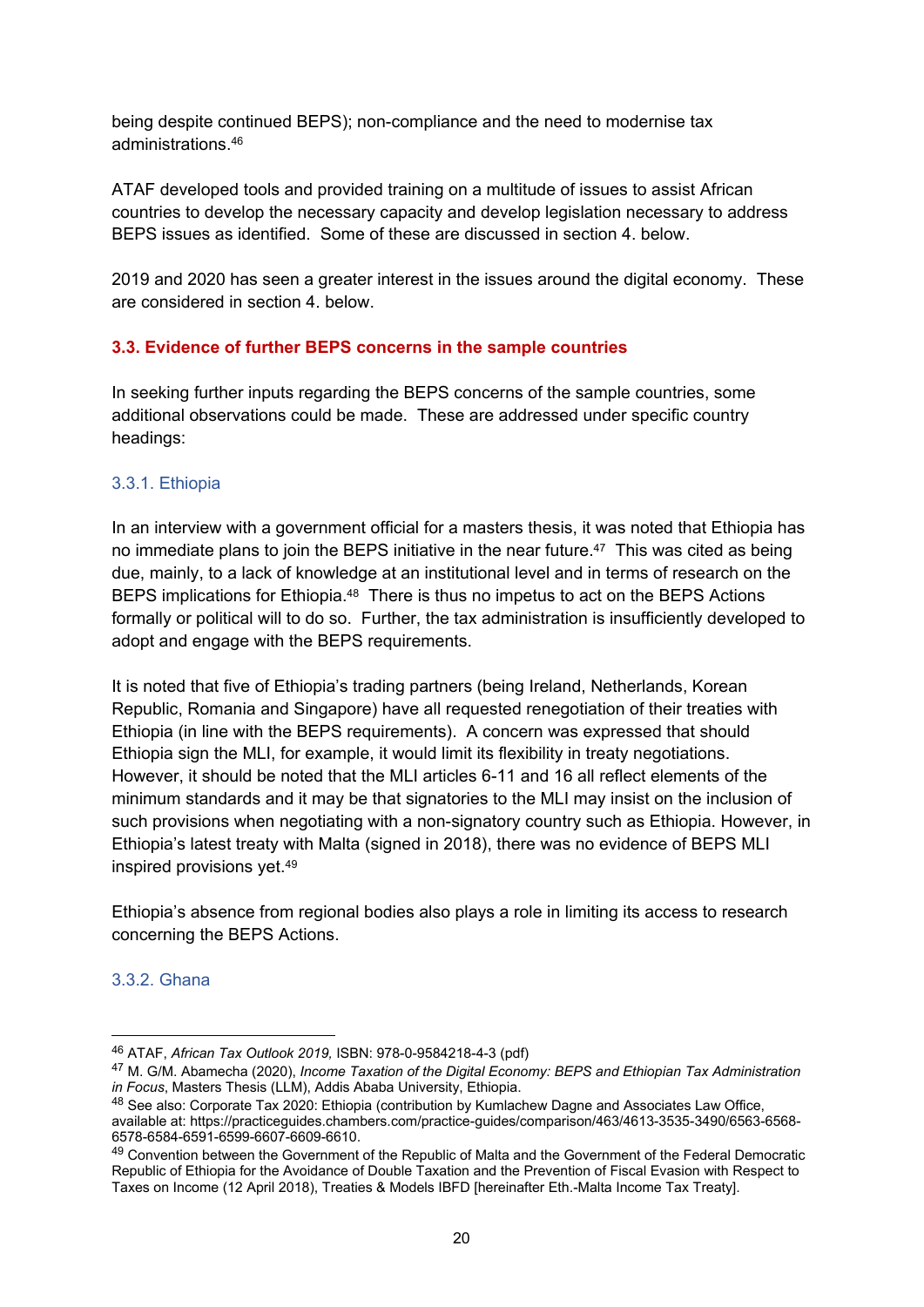In 2017, a presentation by Eric Mensah (Ghanian Revenue Authority) to the G24 indicated significant skepticism over the BEPS project and the beneficiaries under that project.<sup>50</sup> Little action seemed to be directly taken in response to the BEPS Actions. Some domestic actions have been taken, mainly around limited tax incentives and improving transfer pricing, implying indirect effects of the BEPS Actions.

KPMG report that: "Ghana's transfer pricing rules were first published in 2012 and are likely to be revised in the near future. Ghana is expected to align its approach with the OECD's recommendations, but it has not yet implemented country-by-country reporting or threetiered transfer pricing documentation requirements".51

BEPS is mentioned in the 2020 Budget Statement where it is indicated that Ghana will make domestic legislative changes to require disclosure of aggressive tax planning arrangements.52 Further initiatives related to the update to Transfer Pricing regulations and the possible taxation of e-services.

Finally with respect to treaties and implementation of MLI-type provisions related to minimum standards, it is evident that not all are being accepted by Ghana. In the recently signed (but not in force) tax treaty between Ghana and Norway, no principle purpose test or limitation of benefits provision is evident. While the preamble to the treaty as proposed for Action 6 is included, the anti-avoidance provisions are not.

#### 3.3.3. Kenya

As a member of the IF, Kenya is partly bound to take up some of the BEPS Actions (at least the minimum standards). Joining the IF is some recognition that many of the BEPS concerns are shared in Kenya.

In a paper in 2018,<sup>53</sup> an author indicates that some of the difficulty in implementing BEPS Actions stems from the lack of data to measure the extent of BEPS (i.e. find the key areas to target).

While having not yet signed the MLI, Kenya has introduced a domestic provision for the denial of treaty benefits.

#### KPMG report that:

-

"Kenya's draft income tax bill for 2018 expanded the scope of the country's transfer pricing rules to cover transactions with parties in beneficial tax regimes as well as both associated and unrelated parties in preferential tax regimes offered by foreign countries. Transactions

<sup>50</sup> E. Mensah, *Mobilizing Domestic Resources for Development & International cooperation: GHANA's Perspective*, G24 TGM ADDIS ABABA 27-28 February 2017 (available at: https://www.g24.org/wpcontent/uploads/2017/04/3.-Ghana-Mobilizing-Domestic-Resources-for-Development-International-

cooperation.pdf)<br>51 See at: https://home.kpmg/xx/en/home/insights/2020/04/transfer-pricing-in-africa.html

<sup>52</sup> Ghana, The Budget Statement and Economic Policy of the Government of Ghana for the 2020 Financial Year, 13 November 2019 at p. 86 (available at: https://www.mofep.gov.gh/sites/default/files/news/2020-Budget-Statement-and-Economic-Policy\_v3.pdf).

<sup>53</sup> M.M. Mbithi, *The Herculean Task of Adding One Plus One: Monitoring and Measuring Base Erosion and Profit Shifting in Kenya*, ATAF's ATRN Working Paper Series and Policy Briefs, ISBN (electronic): 978-0-9584218-1-2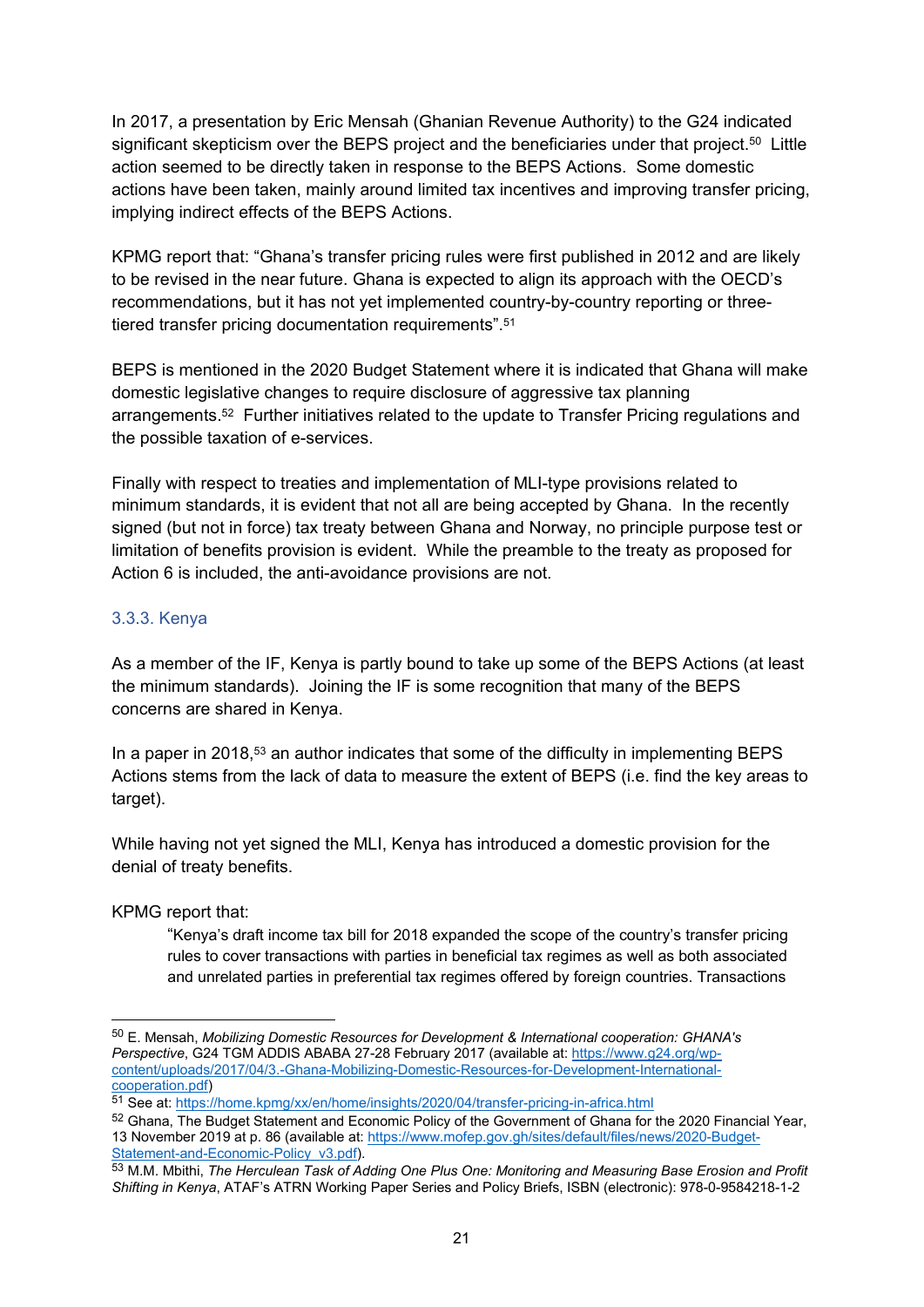with non-resident persons that lack economic substance will also be considered for transfer pricing adjustments.

Other new rules require annual contemporaneous documentation, use of a prescribed method for commodity transactions, rejection of negative transfer pricing adjustments and acceptance of secondary transfer pricing adjustments. A penalty for failing to maintain documentation may be imposed of 2 percent of the controlled transaction's value.

As Kenya increasingly becomes a preferred investment destination for multinational entities looking to set up in Africa, transfer pricing has become a point of focus of the Kenya Revenue Authority (KRA). Recognizing the central role played by international companies in the country's tax system, the KRA recently formed a specialized international tax and transfer pricing unit within the Large Taxpayers Office (LTO), which is responsible for pursuing and handling transfer pricing issues".

According to Chambers and Partners (2020), Kenya has implemented a number of the BEPS Actions. They confirm the introduction of the domestic provision for the denial of treaty benefits stipulated above. With reference to transfer pricing, Kenya has legislated changes to accommodate greater substance analysis and also to include country-by-country reporting (addressing actions 8-10 and 13). For Action 6, recent DTAs have provided evidence of the Chambers and Partners statement that recent tax treaties include:

- A clear statement that the contracting states, when entering into a treaty, wish to prevent tax avoidance and, in particular, intend to avoid creating opportunities for treaty shopping – the Kenya-India DTA and the Kenya-Singapore DTA contain a provision that the agreement is for the avoidance of double taxation and prevention of fiscal evasion with respect to taxes on income.
- Limitation of benefits provisions the Kenya-India DTA gives the contracting parties the right to use domestic legislation to address tax avoidance and evasion issues. In Kenya, this is limited through a 2014 amendment of the ITA allowing only companies whose underlying ownership satisfies the 50% test to benefit from the DTA.
- Principal purposes of transactions test (PPT) the Kenya-India DTA provides that a resident of a contracting state shall not be entitled to the benefits of the DTA if its affairs were arranged in such a manner that the main purpose or one of the main purposes was to take the benefits of this agreement.
- Active Conduct of Business (ACB Rule) treaty benefits are not only accorded to qualified treaty residents but also to residents involved in the active conduct of a business. The Kenya-India DTA provides that any person, including a legal entity, that has no bona fide business activities shall not be entitled to the benefits of the DTA.<sup>54</sup>

Changes have also been made to recent tax treaties in respect of artificial avoidance of permanent establishments.

# 3.3.4. Rwanda

 $\overline{a}$ 

KPMG indicate that: "Rwanda's tax authority is expected to release detailed guidance on the country's new rules for country-by-country reports, annual transfer pricing filing requirements and transactions with parties in beneficial tax regimes". However, the Mr. Pascal Bizimana Ruganintwali, Commissioner General, Rwanda Revenue Authority, MINECOFIN, Rwanda, indicated in a panel discussion hosted by the World Bank in October 2020, that the

<sup>54</sup> See: Corporate Tax 2020: Kenya (contribution by Anjarwalla & Khanna LLP, available at: https://practiceguides.chambers.com/practice-guides/corporate-tax-2020/kenya.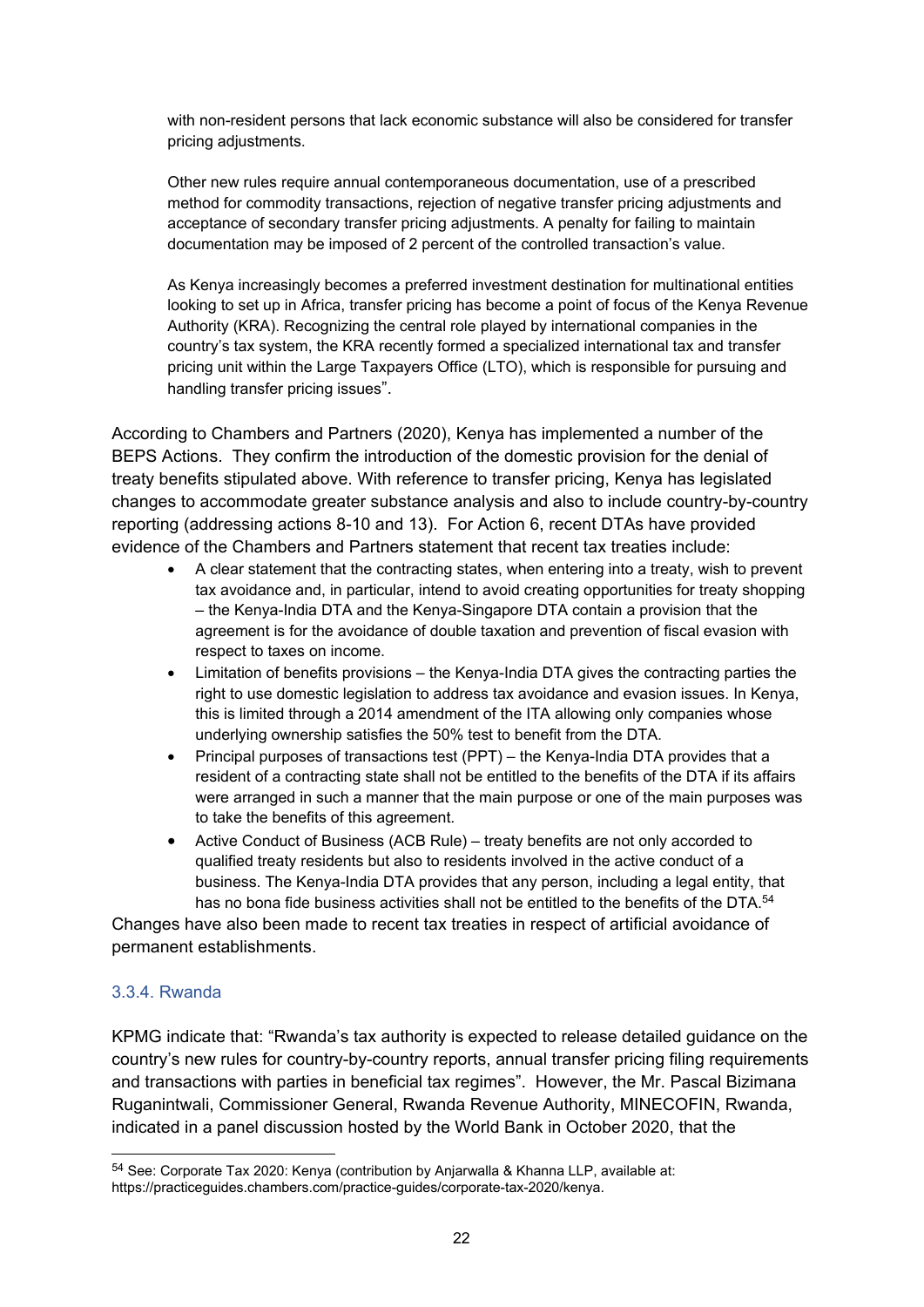opportunity cost to participate outweighs the revenue benefit to be obtained. The minimum standards were considered cumbersome for a developing country such as Rwanda considering its capacity.55 This would explain the absence of Rwanda from the Inclusive Framework.

#### 3.3.5. Uganda

#### The OECD reports that:

"in Uganda a bilateral technical assistance programme began in 2016, in close collaboration with ATAF. Following a review of Uganda's transfer pricing legislation and interest deductibility rules, revised transfer pricing and interest deductibility legislation (based on the Action 4 recommended approach) were drafted and the latter was enacted in 2018. New transfer pricing penalties were introduced in June 2017.

The TIWB programme has further assisted Uganda with the deployment of a South African transfer pricing expert".56

#### 3.3.6. Zambia

It is certainly evident that Zambia has taken some action around the BEPS Actions. Mostly notable is in the area of transfer pricing (with domestic change to the transfer pricing regulations made in 2018).57 It has been actively engaging with ATAF. A first transfer pricing case heard by the Supreme Court in Zambia58 and decided in favour of the tax authority demonstrates the improved abilities of the audit teams.

The OECD further reports that since "2015, the Zambian Revenue Authority has achieved significant results on their transfer pricing audit work, including: – USD 133 million of assessed tax

- o a comparable uncontrolled price method;
- o a resale price method;
- o a cost plus method;
- o a transactional net margin method; or
- o a transactional profit split method;
- strengthening domestic anti-abuse legislation; and
- rationalising tax treaty incentives and scaling down on tax holidays".

<sup>-</sup>55 7th WGB/IMF TaxSunday Conference, *International Tax Avoidance – What Has BEPS Accomplished for* 

*Developing Countries?*, 18 October 2020 in the Panel titled: Panel 1: Where we are with BEPS? A stock-take of progress from developing countries' point of view, available at:

https://worldbank.scene7.com/s7viewers/html5/VideoViewer.html?asset=worldbankprod/101820- Tax%20Sunday-Panel1-v1-AVS&config=worldbankprod/WBG-Standard-

Player&serverUrl=https://worldbank.scene7.com/is/image/&contenturl=https://worldbank.scene7.com/is/content/& posterimage=worldbankprod/101820-Tax%20Sunday-Panel1-v1-

<sup>&</sup>lt;sup>56</sup> OECD, Tax Co-operation for Development Progress Report, available at: https://www.oecd.org/tax/taxglobal/tax-co-operation-for-development-progress-report-2019.pdf at 15.

<sup>57</sup> See also: Corporate Tax 2020: Zambia (contribution by Mulenga Mundashi Legal Practitioners, available at: https://practiceguides.chambers.com/practice-guides/comparison/463/4613-3535-3490/6563-6568-6578-6584- 6591-6599-6607-6609-6610, where it is confirmed that:

<sup>&</sup>quot;The recommended BEPS changes that have already been implemented are as follows:

<sup>•</sup> capacity enhancement through the creation of a transfer pricing unit, and capacity building of staff in international taxation;

<sup>•</sup> setting out the following five transfer pricing methods through regulations; a taxpayer is required to choose only one of the methods to determine the "arm's length" basis for a given transaction:

<sup>58</sup> See judgment at: https://www.judiciaryzambia.com/wp-content/uploads/2020/05/App-024-2017-Mopani-Copper-Mines-Plc-Vs-Zambia-Revenue-Authority-20th-May-2020-Mambilima-Cj-Malila-And-Mutuna-JJS.pdf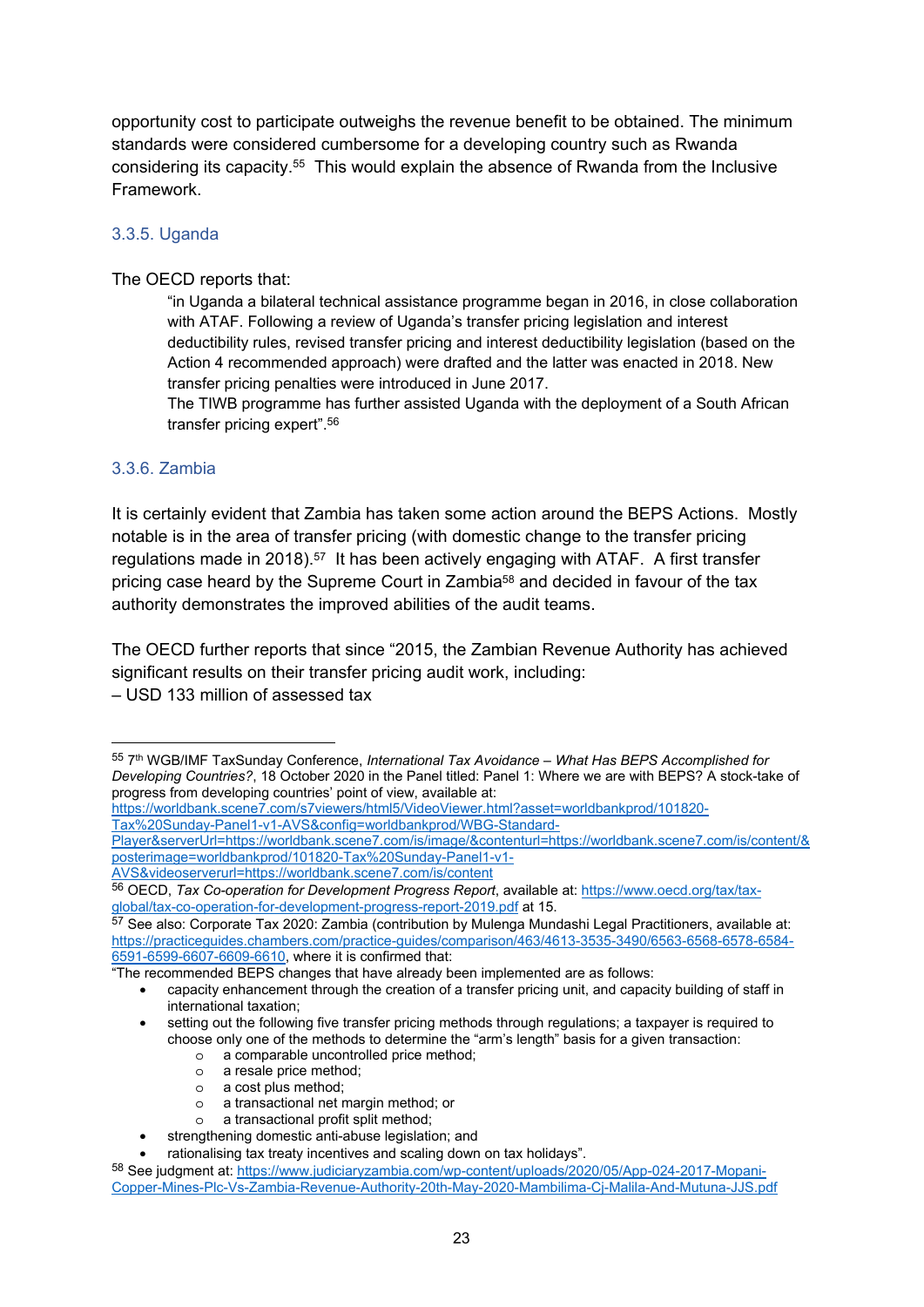– USD 111 million of collected tax".59

 $\overline{a}$ 

The Zambian Ministry of Finance confirmed that: "To address revenue leakages through BEPS, the Government will fully implement the BEPS minimum standards and sign the Multilateral Instrument to curtail BEPS inducing provisions in tax treaties that Zambia has signed. Furthermore, the Government will augment transfer pricing audits following the revision of transfer pricing regulations and issuance of documentation rules in 2018".60

#### **3.4. Barriers to adoption of international norms**

Numerous barriers to the successful application of OECD proposed solutions to BEPS exist for developing countries. These are frequently cited as, for example, a lack of capacity (with cost of implementation and system development a significant barrier within the capacity constraint); complexity of the solutions; the economic structure of the countries (including the tax mix (or reliance on certain taxes)); political will to implement the solutions; historical disadvantage in the design of international tax norms and, possible restriction to tax policy initiatives.61

Developing countries are particularly pressured to implement these initiatives (in which most have had no input in the design). Many of the BEPS initiatives over the last few years have been supported by coercive measures to enforce compliance with the proposed solutions (e.g. EU black lists etc.).62

It is noted in chapter 1 that few of the sample of developing countries are members of the IF. This is perhaps unsurprising in that membership comes with the burden of agreeing to implementation of the minimum standards, etc., which may not always be in the interests of these developing countries.63

While there has been greater participation in the Global Forum by the sample countries, positive interaction there may prompt greater participation in the other initiatives. However, there have been calls for the BEPS initiatives to be reviewed in light of developing country needs and further to reexamine the allocation of tax rights under the current international tax norms.64

<sup>59</sup> See at: https://oecd-development-matters.org/2020/11/12/landmark-supreme-court-victory-in-zambia-collecting-millions-in-tax-revenues-and-sending-a-message-across-borders/

 $60$  Zambia. Ministry of Finance, Questions & Answers following Zambia's presentation to Investors (29 September 2020), available at: https://www.mof.gov.zm/?wpfb\_dl=286

<sup>61</sup> M. Hearson, J.W. Ndubai and T. Randriamanalina, *The Appropriateness of International Tax Norms to Developing Country Contexts*, FACTI Background Paper 3, 20 July 2020.

<sup>62</sup> M. Collin, *Does the threat of being blacklisted change behavior? Regression discontinuity evidence from the EU's tax haven listing process*, Global Development and Economy, Working Paper 139, June 2020, available at: https://www.brookings.edu/wp-content/uploads/2020/06/EU\_working\_paper\_139\_mcollin.pdf and further at M. Hearson, J.W. Ndubai and T. Randriamanalina, The Appropriateness of International Tax Norms to Developing Country Contexts, FACTI Background Paper 3, 20 July 2020.

<sup>63</sup> M. Hearson, J.W. Ndubai and T. Randriamanalina, The Appropriateness of International Tax Norms to Developing Country Contexts, FACTI Background Paper 3, 20 July 2020.

<sup>64 7</sup>th WGB/IMF TaxSunday Conference, *International Tax Avoidance – What Has BEPS Accomplished for Developing Countries?*, 18 October 2020 in the Panel titled: "A conversation on the experience of BEPS in developing countries", available at: https://www.worldbank.org/en/events/2020/10/08/tax-Sunday-conference-2020#2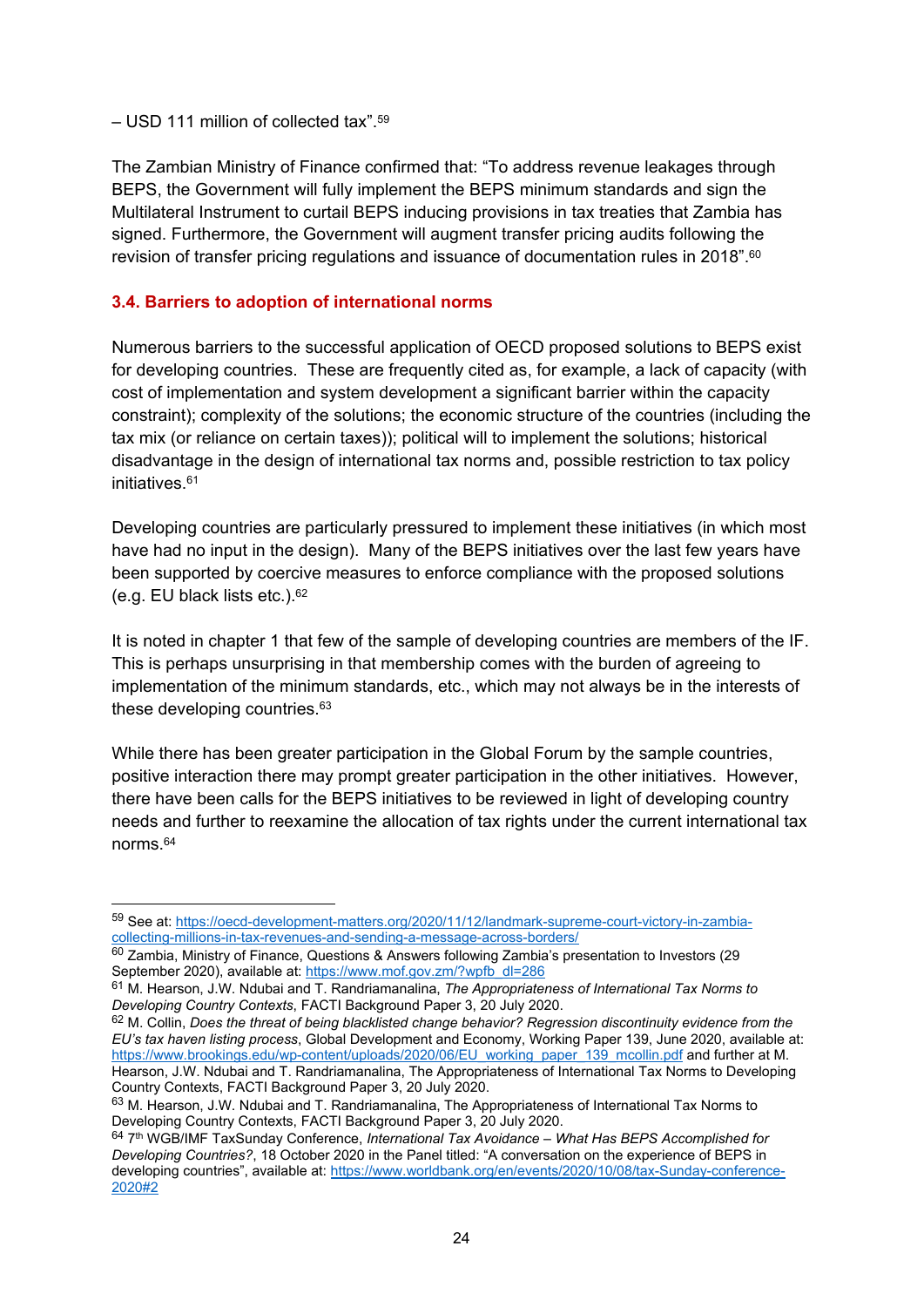#### **3.5. Conclusions**

1

The African Continent has unique challenges with respect to BEPS. Many domestic issues must first be overcome, infrastructure and capacity developed before implementation of the BEPS Actions will be able to meet their objectives.

In the sample and more broadly among developing countries, the BEPS Actions have been addressed in a reactionary fashion rather than a more proactive step to advancing the developing country interest in the global tax agenda.65

While there is broad support for BEPS in general, implementation of the BEPS Actions assumes a developed world resourced country and does not take account of the constraints faced by developing economies (such as a lack of capacity to implement the BEPS Actions<sup>66</sup>). Insufficient participation in the development of the agenda also disadvantages the developing countries.<sup>67</sup>

In a World Bank panel discussion, it was indicated that there has been low-take up of country-by-country reporting by low-income countries (a minimum standard), yet high take up on the limitation of interest deductions (not a minimum standard). Pointing to issues for developing countries going forward, the panel point to further capacity building, a review of the allocation of taxing rights more generally and ensuring that the developing countries have a voice in the development of future standards (on which point, much literature points to the failure of the BEPS Action Plan development to do so).<sup>68</sup>

<sup>&</sup>lt;sup>65</sup> See for example the ATAF 2019 Outcomes Statement, ATAF High-Level Tax Policy Dialogue: Ensuring Africa's Place In The Taxation Of The Digital Economy, 1 August 2019 in which it was stated that: "Most of the global proposals on taxing the digital economy reduce taxing rights for African countries, therefore, if African countries do not technically articulate their positions in the Inclusive Framework working groups and through the UN Committee on Tax, then African will lose once the global rules are developed" and the ATAF 2018 Outcomes Statement, ATAF High-Level Tax Policy Dialogue: Reinforcing Africa's Position To Benefit From The Global Tax Agenda, 31 July 2018 in which it was stated that: "Africa needs to move from being reactive to changes in the global tax agenda to a more proactive role where Africa is setting not following the global tax agenda". 66 7th WGB/IMF TaxSunday Conference, *International Tax Avoidance – What Has BEPS Accomplished for Developing Countries?*, 18 October 2020 in the Panel titled: Panel 1: Where we are with BEPS? A stock-take of progress from developing countries' point of view, available at:

https://worldbank.scene7.com/s7viewers/html5/VideoViewer.html?asset=worldbankprod/101820- Tax%20Sunday-Panel1-v1-AVS&config=worldbankprod/WBG-Standard-

Player&serverUrl=https://worldbank.scene7.com/is/image/&contenturl=https://worldbank.scene7.com/is/content/& posterimage=worldbankprod/101820-Tax%20Sunday-Panel1-v1-<br>AVS&videoserverurl=https://worldbank.scene7.com/is/content

 $67$  M. Hearson, J.W. Ndubai and T. Randriamanalina, The Appropriateness of International Tax Norms to Developing Country Contexts, FACTI Background Paper 3, 20 July 2020. See also OECD, Tax Co-operation for Development Progress Report 2019, available at: https://www.oecd.org/tax/tax-global/tax-co-operation-fordevelopment-progress-report-2019.pdf.

<sup>68 7</sup>th WGB/IMF TaxSunday Conference, *International Tax Avoidance – What Has BEPS Accomplished for Developing Countries?*, 18 October 2020 in the Panel titled: Panel 2: Future Directions, available at: https://worldbank.scene7.com/s7viewers/html5/VideoViewer.html?asset=worldbankprod/101820- Tax%20Sunday-Panel2-v1-AVS&config=worldbankprod/WBG-Standard-

Player&serverUrl=https://worldbank.scene7.com/is/image/&contenturl=https://worldbank.scene7.com/is/content/& posterimage=worldbankprod/101820-Tax%20Sunday-Panel2-v1-

AVS&videoserverurl=https://worldbank.scene7.com/is/content. This was further supported in OECD, Tax Cooperation for Development Progress Report 2019, available at: https://www.oecd.org/tax/tax-global/tax-cooperation-for-development-progress-report-2019.pdf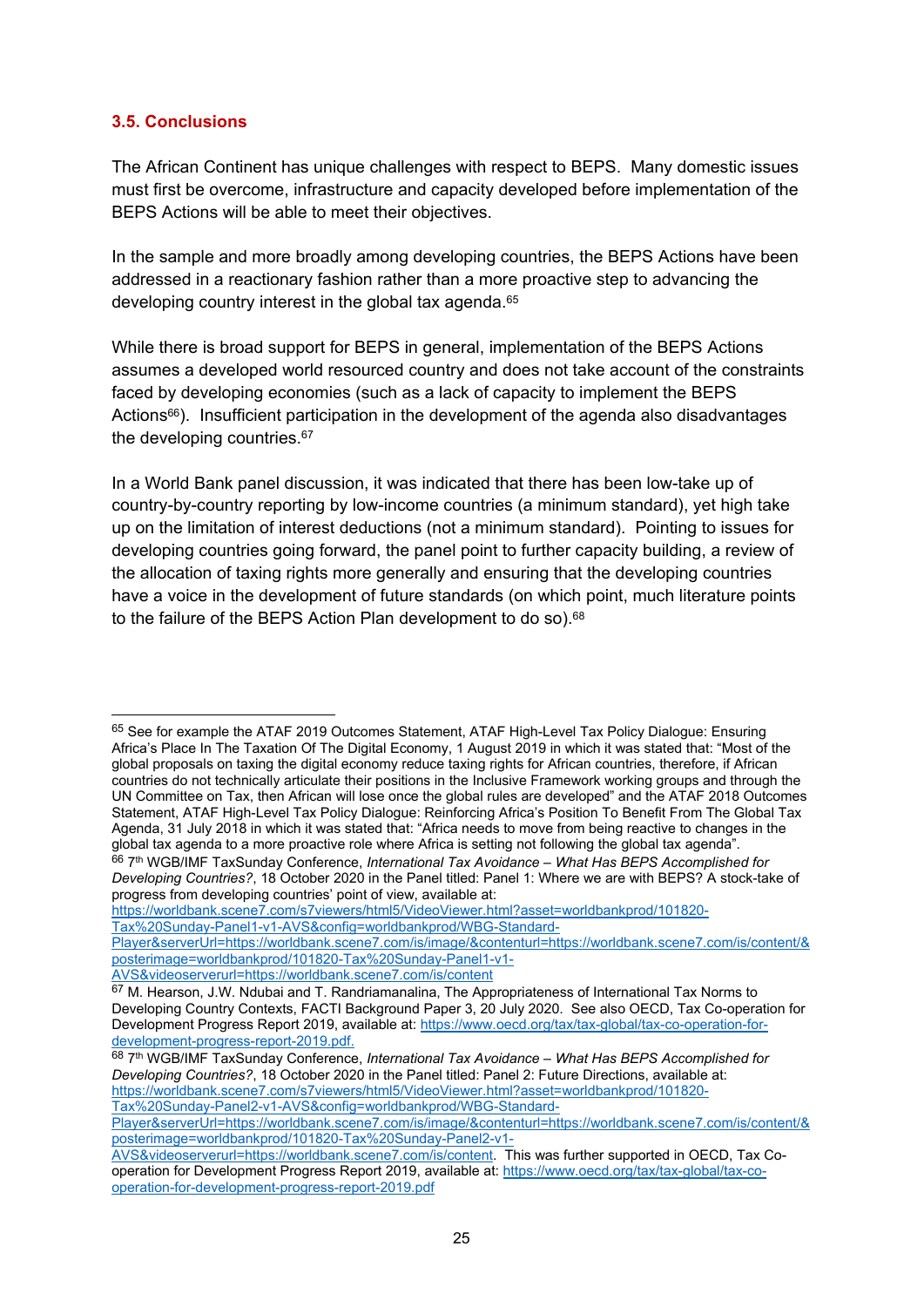# **4. Mapping the BEPS recommendations against the identified BEPS concerns of the sample countries**

# **4.1. Introduction**

Some of the BEPS Actions are monitored by the OECD as to the state of their implementation. As indicated in section 1.3, of the sample countries, only Kenya, Liberia and Zambia are members of the IF and so subject to any form of OECD monitoring. To the extent that peer reviews are conducted by the Global Forum that include BEPS Action issues, the implementation for Ghana, Rwanda, Tanzania and Uganda may also be evaluated. Limited data is available as to the implementation of the recommendations from the BEPS Actions in the remaining countries.

The OECD report that through support and initiatives, the following occurred in the period  $2012 - 2019$  in the sample countries: $69$ 

| Box 10: Cumulative Impact (2012-2019) of OECD Bilateral Support on BEPS to Developing |  |
|---------------------------------------------------------------------------------------|--|
| Countries as at 31st December 2019                                                    |  |

| Country  | Legislative<br>changes<br>made<br>or in<br>process | Organisational<br>restructuring | <b>Skills</b><br>built | <b>Additional</b><br>tax<br>collected | <b>Signed</b><br>Convention<br>on Mutual<br>Administrative<br>Assistance in<br>Tax<br><b>Matters</b> | <b>Joined</b><br><b>Inclusive</b><br><b>Framework</b> | <b>Requested</b><br><b>TIWB</b><br>support |
|----------|----------------------------------------------------|---------------------------------|------------------------|---------------------------------------|------------------------------------------------------------------------------------------------------|-------------------------------------------------------|--------------------------------------------|
| Ethiopia | Yes                                                | No                              | Yes                    | No                                    | No                                                                                                   | No                                                    | Yes                                        |
| Ghana    | Yes                                                | Yes                             | Yes                    | N/A                                   | Yes                                                                                                  | No                                                    | Yes                                        |
| Kenya    | Yes                                                | Yes                             | Yes                    | Yes                                   | Yes                                                                                                  | Yes                                                   | Yes                                        |
| Liberia  | Yes                                                | No                              | Yes                    | N/A                                   | Yes                                                                                                  | Yes                                                   | Yes                                        |
| Malawi   | Yes                                                | Yes                             | Yes                    | N/A                                   | No                                                                                                   | No.                                                   | Yes                                        |
| Rwanda   | Yes                                                | No                              | Yes                    | N/A                                   | No.                                                                                                  | No                                                    | Yes                                        |
| Uganda   | Yes                                                | No                              | Yes                    | Yes                                   | Yes                                                                                                  | No                                                    | Yes                                        |
| Zambia   | Yes                                                | No.                             | Yes                    | Yes                                   | No.                                                                                                  | No                                                    | Yes                                        |

# **4.2. OECD/G20 BEPS Action Monitoring**

#### 4.2.1. Actions 1 and 2

Action 1 remains in progress and is therefore excluded from the discussion. Action 2 has no specific monitoring mechanism. The information available pertains more to the implementation by developed countries (see section 5 below).

# 4.2.2. Actions 3 and 4

1

Action 3 is evaluated within the OECDs Corporate Tax Statistics database.<sup>70</sup> However, the results for the sample of sub-Saharan African countries (those within the IF only) reveal that

 $69$  Data extracted from OECD. Tax Co-operation for Development Progress Report 2019, available at: https://www.oecd.org/tax/tax-global/tax-co-operation-for-development-progress-report-2019.pdf at 14.

<sup>70</sup> OECD, Corporate Tax Statistics Database, available at: https://www.oecd.org/tax/beps/corporate-tax-statisticsdatabase.htm (last accessed 24 November 2020)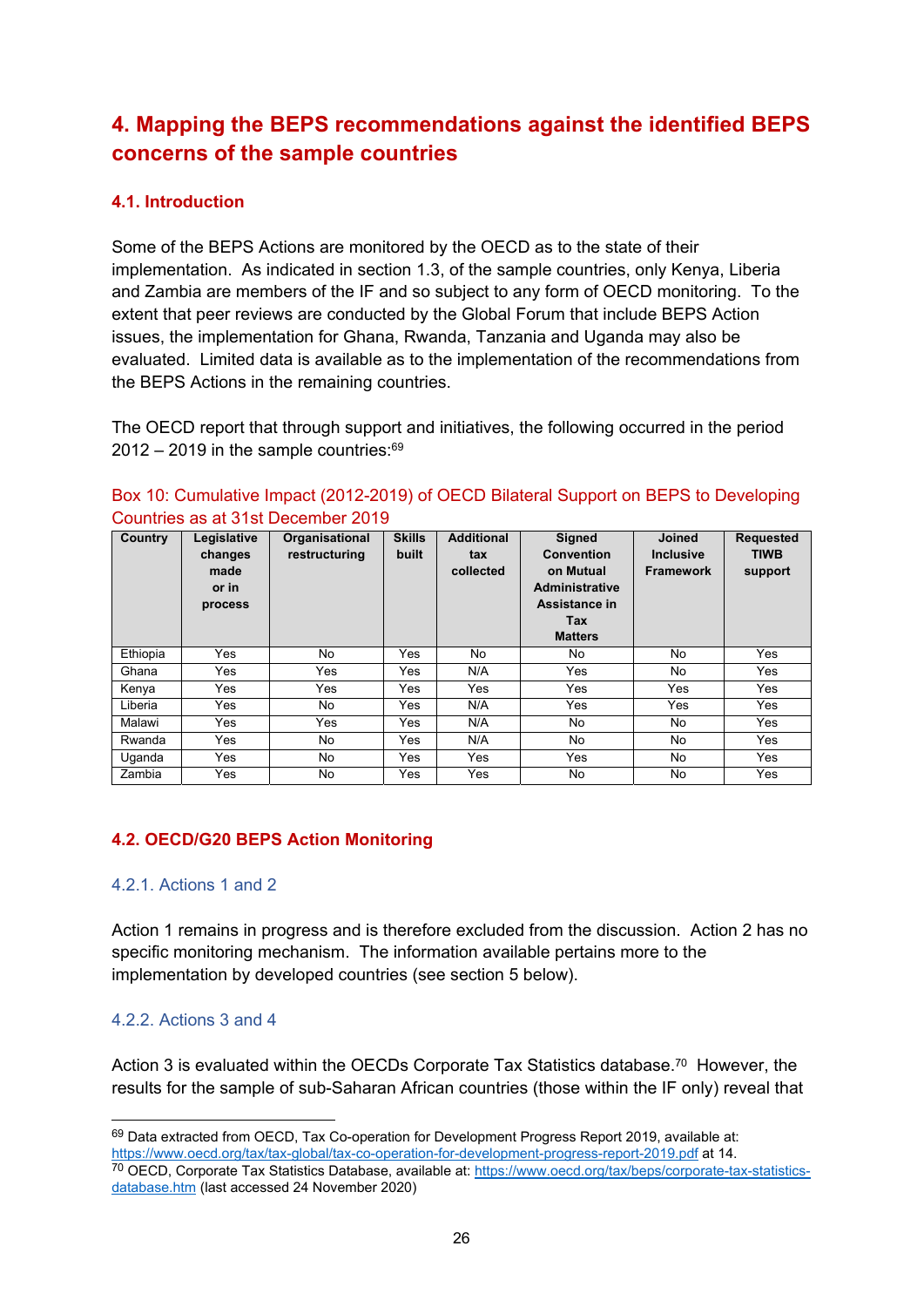none have CFC rules currently in place. There has therefore been no implementation of the CFC recommendations from Action 3.

Similar to Action 3, the implementation of the interest deduction limitation rules within Action 4 are captured in the OECD Corporate Tax Statistics Database. The data (correct up to 2019) reflects that Kenya and Zambia have thin capitalization rules in place. Liberia has not implemented any interest deduction limitation rules. Kenya and Zambia apply the same "safe-harbour" debt-to-equity ratio of 3:1. While Zambia only applies the limitation to related parties, Kenya applies the rule to both related and unrelated parties. Zambia, however, permits a carry forward/back approach to the interest limited whereas Kenya does not. Neither apply any de minimus thresholds, targeted rules, group ratios or recharacterization rules. These rules do not appear to have been put in place as a response to Action 4 specifically.

#### 4.2.3. Action 5 – A minimum standard

1

As a minimum standard, Action 5 required firstly an assessment as to the existence of any harmful preferential regimes existed in the countries. None of Kenya,<sup>71</sup> Liberia or Zambia were considered to have harmful preferential tax regimes.

Secondly, the compulsory spontaneous exchange of information on specific taxpayer rulings was to be monitored by means of a peer review. The third monitoring pertained to no or low nominal tax rate jurisdictions and is therefore not applicable to the current sample. Peer reviews have been reported for 2016,72 201773 and 2018.74 None of the sample IF countries were included in the 2016 peer review, only Liberia was included in the 2017 peer review and Kenya, Liberia and Zambia were all included in the 2018 peer review. Despite their inclusion, it was evident from the 2018 report, that both Liberia and Zambia do not issue rulings and therefore no peer review evaluation could be made. While Zambia had no legal basis to issue rulings, no such impediment was found in Liberia. Further it was indicated that Liberia had recently introduced transfer pricing legislation and would be looking to adopt an APA system in future. Once implemented, the APAs would come within the scope of future peer reviews. The Kenyan report indicated that while four types of rulings were possible, Kenya had made and exchanged no rulings and therefore could not receive peer review input.75

<sup>71</sup> A.R. Masuku-Chimbombi, Chapter 12: The Possibility of BEPS through SEZs: A Critique of the South African and Kenyan SEZ Regimes Based on BEPS Action 5 in Special Tax Zones in the Era of International Tax Coordination (A. Laukkanen, P. Pistone & J.J.P. de Goede eds., IBFD 2019), Books IBFD indicates that the Kenyan regime is *potentially* harmful.

<sup>72</sup> OECD (2017), Harmful Tax Practices - Peer Review Reports on the Exchange of Information on Tax Rulings: Inclusive Framework on BEPS: Action 5, OECD/G20 Base Erosion and Profit Shifting Project, OECD Publishing, Paris. http://dx.doi.org/10.1787/9789264285675-en

<sup>73</sup> OECD (2018), Harmful Tax Practices – 2017 Peer Review Reports on the Exchange of Information on Tax Rulings: Inclusive Framework on BEPS: Action 5, OECD/G20 Base Erosion and Profit Shifting Project, OECD Publishing, Paris. https://doi.org/10.1787/9789264309586-en

<sup>74</sup> OECD (2019), Harmful Tax Practices – 2018 Peer Review Reports on the Exchange of Information on Tax Rulings: Inclusive Framework on BEPS: Action 5, OECD/G20 Base Erosion and Profit Shifting Project, OECD Publishing, Paris, https://doi.org/10.1787/7cc5b1a2-en.

<sup>75</sup> OECD (2019), Harmful Tax Practices – 2018 Peer Review Reports on the Exchange of Information on Tax Rulings: Inclusive Framework on BEPS: Action 5, OECD/G20 Base Erosion and Profit Shifting Project, OECD Publishing, Paris, https://doi.org/10.1787/7cc5b1a2-en at 238.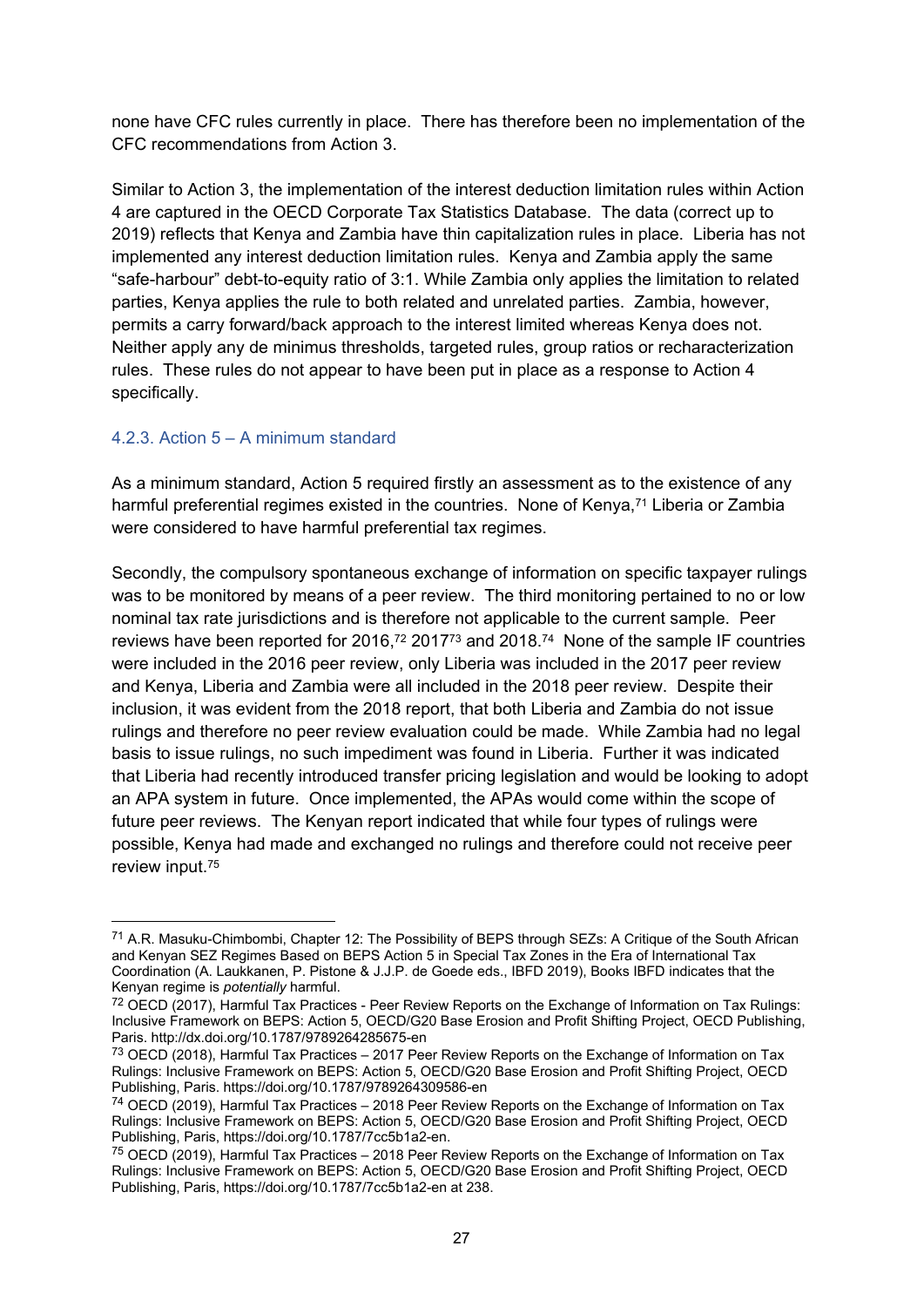Recognising the deficiencies in tax transparency (including exchange of information) in Africa, the Global Forum partnered with the AU to provide assistance to African countries to improve tax transparency.76

As a minimum standard, those countries that are members of the IF must implement it. However, as could be seen from the evaluation of BEPS concerns of developing countries, Action 5 was not a high priority. Many African countries lacked the capacity to necessarily make rulings.

#### 4.2.4. Action 6 – A minimum standard

As a minimum standard, all three of the IF countries in the sample were subject to the peer review mechanism.77 The choices made under this action are contained in the discussion under Action 15 – the MLI. Naturally, as of three countries only Kenya has recently signed the MLI (on 26 November 2019), the peer review process is inconclusive as none of the treaties these countries have comply with this minimum standard. While Liberia and Zambia are included in the review it simply confirms that they do not yet participate in this minimum standard.

The choices made with respect to the inclusion in the treaty of an express statement on prevention of non-taxation (see the discussion on the preamble to the treaty under Action 15) and one of three methods of addressing treaty shopping (being either PPT, PPT + SLOB or detailed LOB), are discussed under the heading of Action 15.

#### 4.2.5. Action 7

The BEPS Action 7 and optionality was inserted in the 2017 OECD Model and the MLI (see Action 15). While not a minimum standard, as could be seen for Action 6, only Kenya (from the sub-Saharan African country selection) has signed the MLI. The options selected will be addressed under Action 15.

#### 4.2.6. Actions 8-10

These actions were implemented mainly through amendments to the OECD Transfer Pricing Guidelines. Some links to Action 7 were made concerning the attribution of profits. However, application of these changes does depend on the extent of the reliance on the OECD Transfer Pricing Guidelines and further whether the countries even have transfer pricing legislation in place. As seen in section 3., this has been an area of development for Africa.

#### 4.2.7. Action 11

1

<sup>76</sup> OECD et al, *Tax Transparency in Africa 2020: Africa Initiative Progress Report: 2019*, available at: https://www.oecd.org/tax/transparency/documents/Tax-Transparency-in-Africa-2020.pdf (last accessed 24 November 2020).

<sup>77</sup> The most recent review being the 2019 review. See OECD (2020), Prevention of Treaty Abuse – Second Peer Review Report on Treaty Shopping, OECD, Paris. https://www.oecd.org/tax/beps/prevention-of-treaty-abusesecond-peer-review-report-on-treaty-shopping.pdf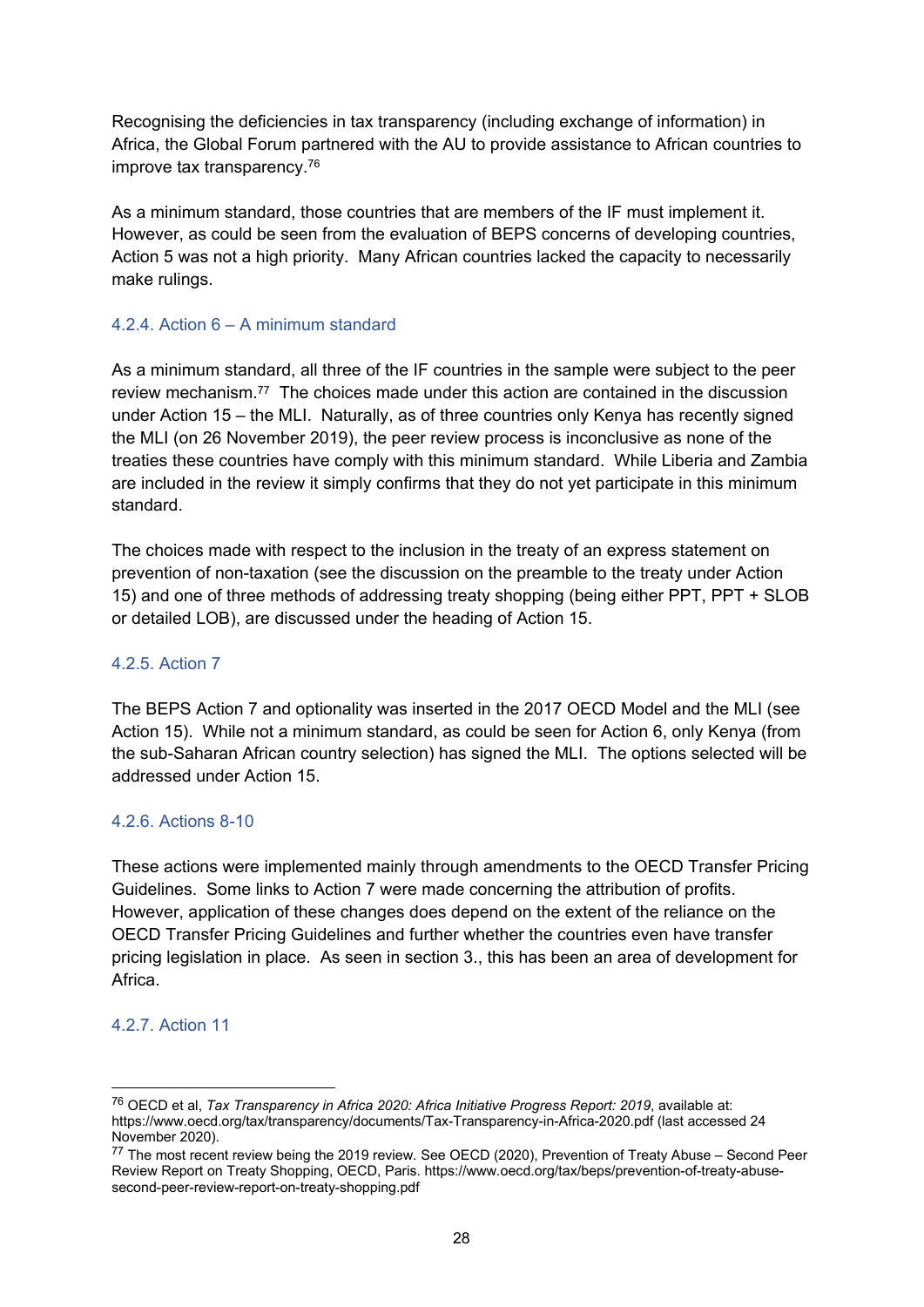As the Action referring to the measuring and monitoring of the implementation of the BEPS measures, this Action is also key to this report. However, the limitation to the IF members, limits the sample as well. The key output under this Action is the OECD Corporate Tax Statistics Database (see also under the other Actions where used to monitor those actions). This is being expanded. Regional bodies have also undertaken regional initiatives along similar lines. In the context of this sample, see the work of ATAF with its African Tax Outlook report.78

The OECD Corporate Tax Statistics Database also incorporates information derived from the Country-by-Country Reports (see Action 13 below).

# 4.2.8. Action 12

1

As a mainly domestic legislative action, little is available to assess the state of implementation in the sample countries. The OECD published a Model Mandatory Disclosure Rules for CRS Avoidance Arrangements and Opaque Offshore Structures in 2018 to assist countries with the implementation of Action 12, but there is no indication as to whether the sample countries have done so.

This is a low priority item in Africa.

# 4.2.9. Action 13 – A minimum standard

Action 13 pertains mainly to the exchange of information concerning MNEs through the means of Country-by-Country Reporting (CbCR). Referring again only to the sample countries that are IF members, the most recent peer review report on this action<sup>79</sup> reveals that Kenya, Liberia and Zambia do not yet have the legislation in place to facilitate CbCR.<sup>80</sup> None of these countries have signed any of (i) the Multilateral Competent Authority Agreement on the Exchange of CbC Reports (CbC MCAA);81 (ii) Model Competent Authority Agreements for Double Tax Conventions; or, (iii) Model Competent Authority Agreements for Tax Information Exchange Agreements. There is therefore no domestic legislation or signed treaties to facilitate the automatic exchange of CbCR by these countries as required by Action 13 (which is a minimum standard).

The lack of legal infrastructure to facilitate the exchange of information restricts the participation of developing countries in the information being made available under this action.82 There have been calls for the public disclosure of CbC reports to overcome this hurdle.<sup>83</sup>

<sup>78</sup> ATAF, *African Tax Outlook 2019*, ISBN: 978-0-9584218-4-3 (pdf)

<sup>79</sup> OECD (2020), Country-by-Country Reporting – Compilation of Peer Review Reports (Phase 3) : Inclusive Framework on BEPS: Action 13 , OECD/G20 Base Erosion and Profit Shifting Project, OECD Publishing, Paris, https://doi.org/10.1787/fa6d31d7-en

<sup>80</sup> See also https://www.oecd.org/tax/automatic-exchange/country-specific-information-on-country-by-countryreporting-implementation.htm#cbcrequirements<br>81 See the agreement at: https://www.oecd.org/tax/automatic-exchange/about-automatic-exchange/cbc-mcaa.pdf

and the signatories at: https://www.oecd.org/ctp/exchange-of-tax-information/CbC-MCAA-Signatories.pdf. 82 OECD et al, Tax Transparency in Africa 2020: Africa Initiative Progress Report: 2019, available at: https://www.oecd.org/tax/transparency/documents/Tax-Transparency-in-Africa-2020.pdf

<sup>83</sup> See for example: P. Draper, H Krogman, *Fighting BEPS in Africa: a review of Country-By-Country Reporting*, Global Economic Governance Africa (GEGAfrica), Jan 2017, available at: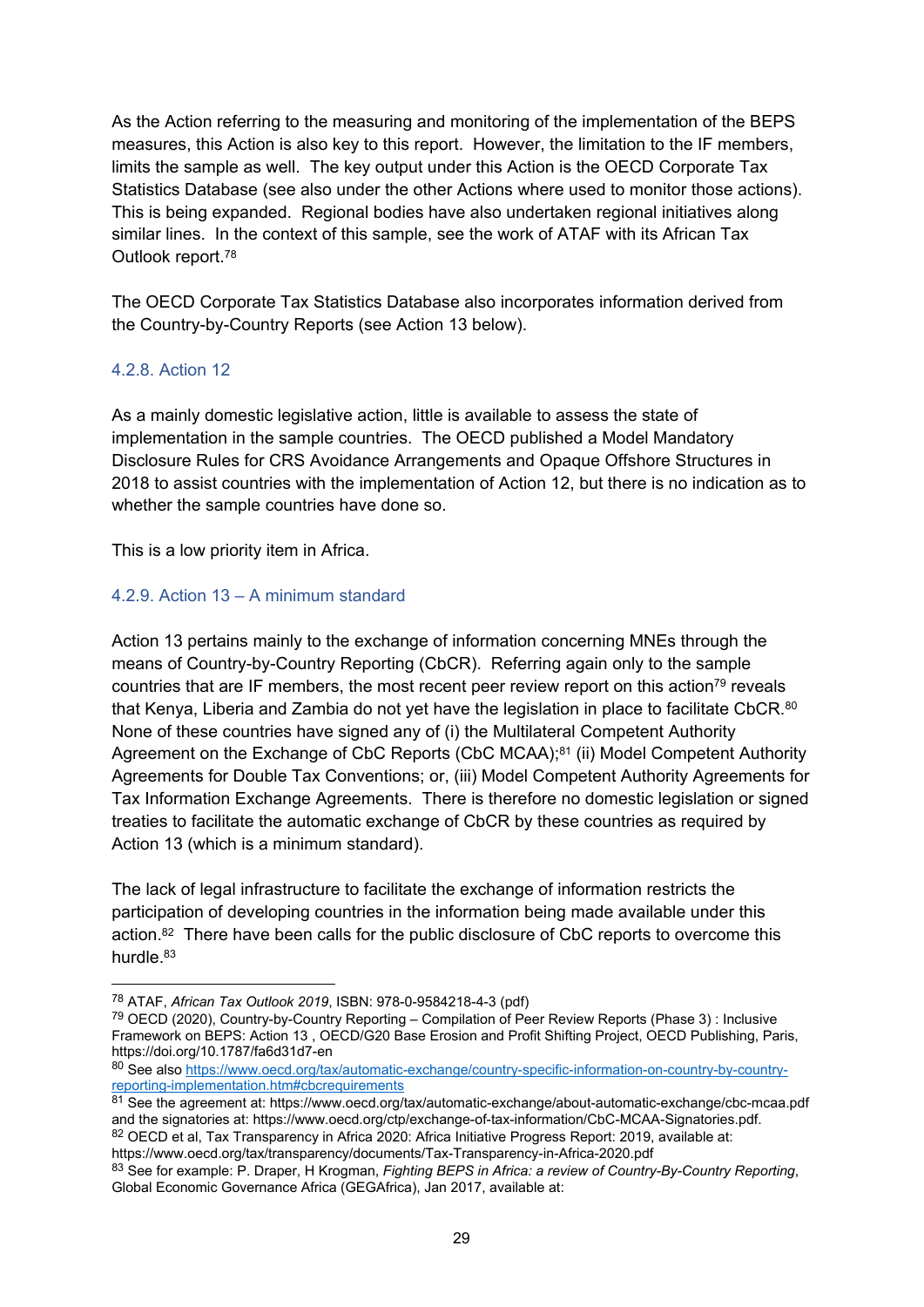#### 4.2.10. Action 14 – A minimum standard

All three of the sub-Saharan African countries in the sample that are members of the IF, report on their MAP cases. Based on the information reported to the OECD: (i) Liberia had no MAP cases;<sup>84</sup> (ii) Kenya<sup>85</sup> seven and (iii) Zambia<sup>86</sup> four at the end of 2019. The position of Liberia is unsurprising in light of it having only one comprehensive double tax convention in force (with Germany). Liberia's remaining agreements in force all pertain to tax information exchange. Between 1 January 2017 and 1 January 2019, Kenya had 3 non-TP MAP cases. In the 2019 reporting period, it started 4 TP cases and 1 non-TP case. The surge in TP cases refers, in part, to the work in this area by regional tax bodies to support TP units in tax administrations.

KPMG made the following observation with respect to TP in Kenya in 2015:

"Although the introduction of transfer pricing rules in Kenya is fairly recent, the Kenya Revenue Authority (KRA) has since started to conduct transfer pricing audits. The KRA currently chairs the Africa Tax Administrators Forum Transfer Pricing roundtable and assists other African tax authorities in performing transfer pricing audits. The KRA has so far issued assessments (deficiency notices) of up to USD50 million to taxpayers and it is expected that this focus on transfer pricing will continue since all ongoing tax audits must incorporate a report of findings on taxpayer transfer pricing activities.

As a recent trend, KPMG in Kenya notes that there has been increased cooperation between Kenya and other competent authorities around the world for both information sharing and settling transfer pricing disputes through mutual agreement procedures (MAPs)".<sup>87</sup>

In the case of Zambia, one case (for TP) predates 1 January 2017. The remained three arose in 2019 an no cases have been closed. It should be noted, in relation in TP, only recently (2014) were documentation requirements legislated.

It Is observed that all three IF countries in the sample are among a small list that have deferred their peer review with respect to Action 14.88

An evaluation of this Action is underway with public comments due by 18 December 2020. This evaluation will also consider the continued deferral of those jurisdictions that have

87 P. Kunuthia, *Kenya* in *Global Transfer Pricing Review*, 2015, KPMG available at:

 $\overline{a}$ 

https://www.eldis.org/document/A101674 and more recently, A.W. Oguttu, Curtailing BEPS through Enforcing Corporate Transparency: The Challenges of Implementing Country-by-Country Reporting in Developing Countries and the Case for Making Public Country-by-Country Reporting Mandatory, 12 World Tax J. (2020), Journal Articles & Papers IBFD

<sup>84</sup> OECD, *2019 MAP Statistics Liberia*, available at: https://www.oecd.org/tax/dispute/2019-map-statisticsliberia.pdf (last accessed 25 November 2020)

<sup>85</sup> OECD, *2019 MAP Statistics Kenya*, available at: https://www.oecd.org/tax/dispute/2019-map-statisticskenya.pdf (last accessed 25 November 2020)

<sup>86</sup> OECD, *2019 MAP Statistics Zambia*, available at: https://www.oecd.org/tax/dispute/2019-map-statisticszambia.pdf (last accessed 25 November 2020)

https://assets.kpmg/content/dam/kpmg/pdf/2015/10/tp-review-kenya-v3.pdf (last accessed 25 November 2020). 88 OECD, *OECD/G20 Inclusive Framework on BEPS Progress report July 2019 – July 2020*, available at: https://www.oecd.org/tax/beps/oecd-g20-inclusive-framework-on-beps-progress-report-july-2019-july-2020.pdf at  $30<sup>2</sup>$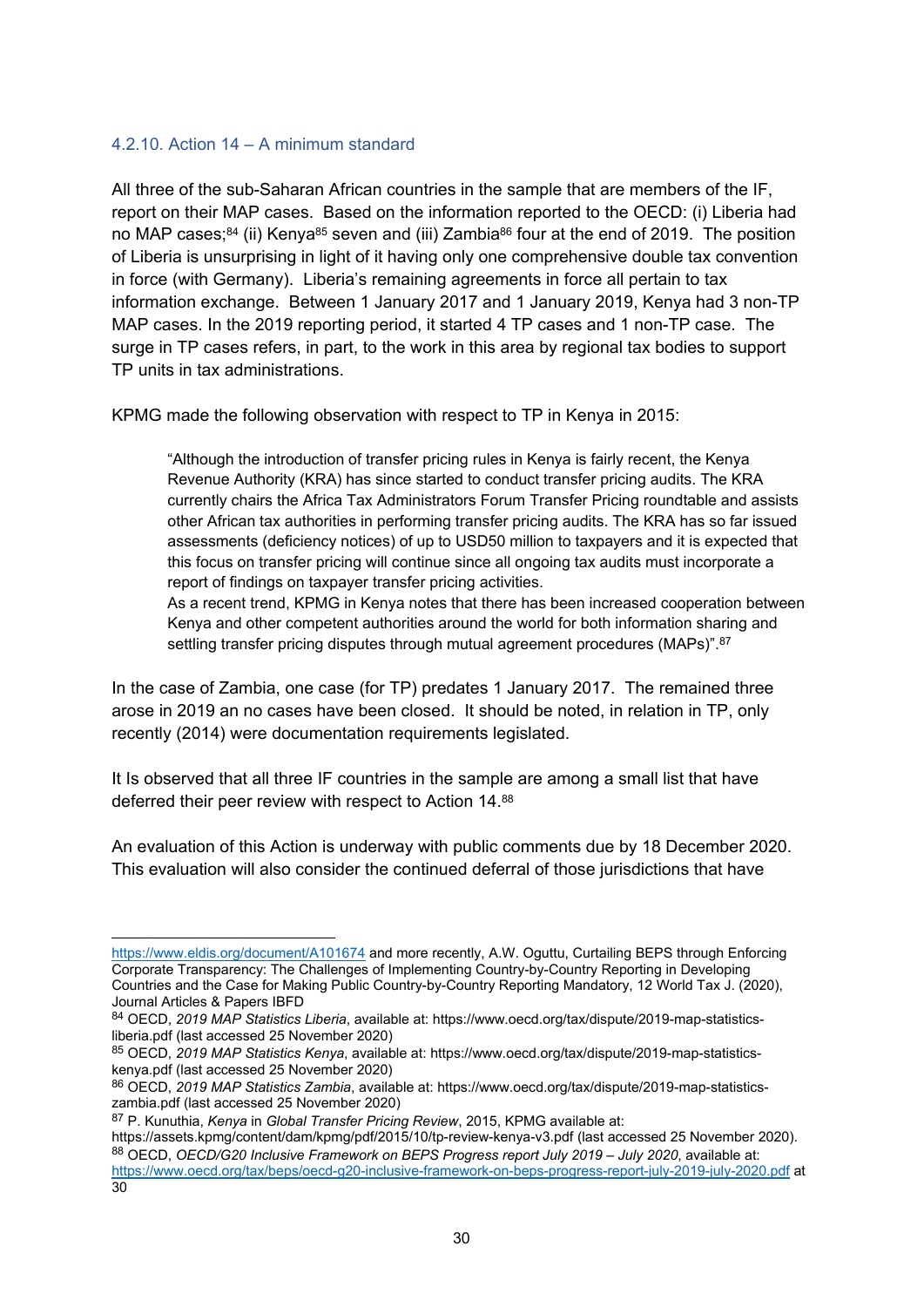deferred peer review (including the three IF members in this sample). However, it seems that the evaluation also seeks to build on this Action. The consultation therefore seeks: $89$ 

a) Experiences with, and views on, the status of dispute resolution and suggestions for improvements, including experiences with mutual agreement procedures in those jurisdictions that obtained a deferral;

b) Additional elements to strengthen the Action 14 Minimum Standard; and

c) Additional elements to strengthen the MAP Statistics Reporting Framework.

Of concern for developing countries may be the expansion of this action under item (b) above before being ready to implement the earlier aspects.

# 4.2.11. Action 15

 $\overline{a}$ 

While not a minimum standard, Action 15 has been integral to providing the mechanisms to implement many of the earlier actions. However, as indicated in section 2, Action 15 provided much optionality. Of the sample of sub-Saharan African countries, only Kenya has signed the MLI. A full analysis of its choices is therefore of limited value.

It does not make any sense for Liberia to sign the MLI with only one comprehensive double tax treaty in force. In line with Action 15, a country may indicate that it will build the provisions into future treaties.

Many of the MLI requirements were included in the 2017 OECD Model update. None of the sub-Saharan African countries under review record any non-member country positions against the OECD Model, so establishing the manner in which these countries support or not the article terms is not clear. As indicated in section 1, all the sub-Saharan countries in the sample are ATAF members. The 2019 ATAF Model largely follows the 2017 OECD Model (with some variation). Of the sample countries who are members of ATAF: Ghana, Kenya, Rwanda, Uganda and Zambia have all recorded reservations against the 2019 ATAF Model. Burundi, Liberia, Malawi, Tanzania had made reservations against an earlier draft of the 2019 ATAF Model, these were all removed in the final published version and so the position of these countries remains unclear 90

Apart from the limited number of countries in the sample that at IF members, there are a number of issues that may prevent signing (and ratification) of the MLI, including the age (and historical context) of the treaty network; the complexity of synthesizing the MLI provisions with the existing treaties and a full understanding of the financial impact the provisions may have on the developing country economy. The last issue should also be understood in the context of the current Action 1 and calls by developing countries to reconsider the allocation of tax rights under the international tax framework.

<sup>89</sup> See at: https://www.oecd.org/tax/beps/oecd-secretariat-invites-public-input-on-the-2020-review-of-beps-action- $\frac{14. \text{htm}}{90}$  More on the ATAF Model, its variations and country reservations may be found in: C. West, Emerging Tax

Treaty Policy in Africa: Evidence from the ATAF Model, Volume 75, Bull. Intl. Taxn, No. 1, IBFD, 2021, (forthcoming).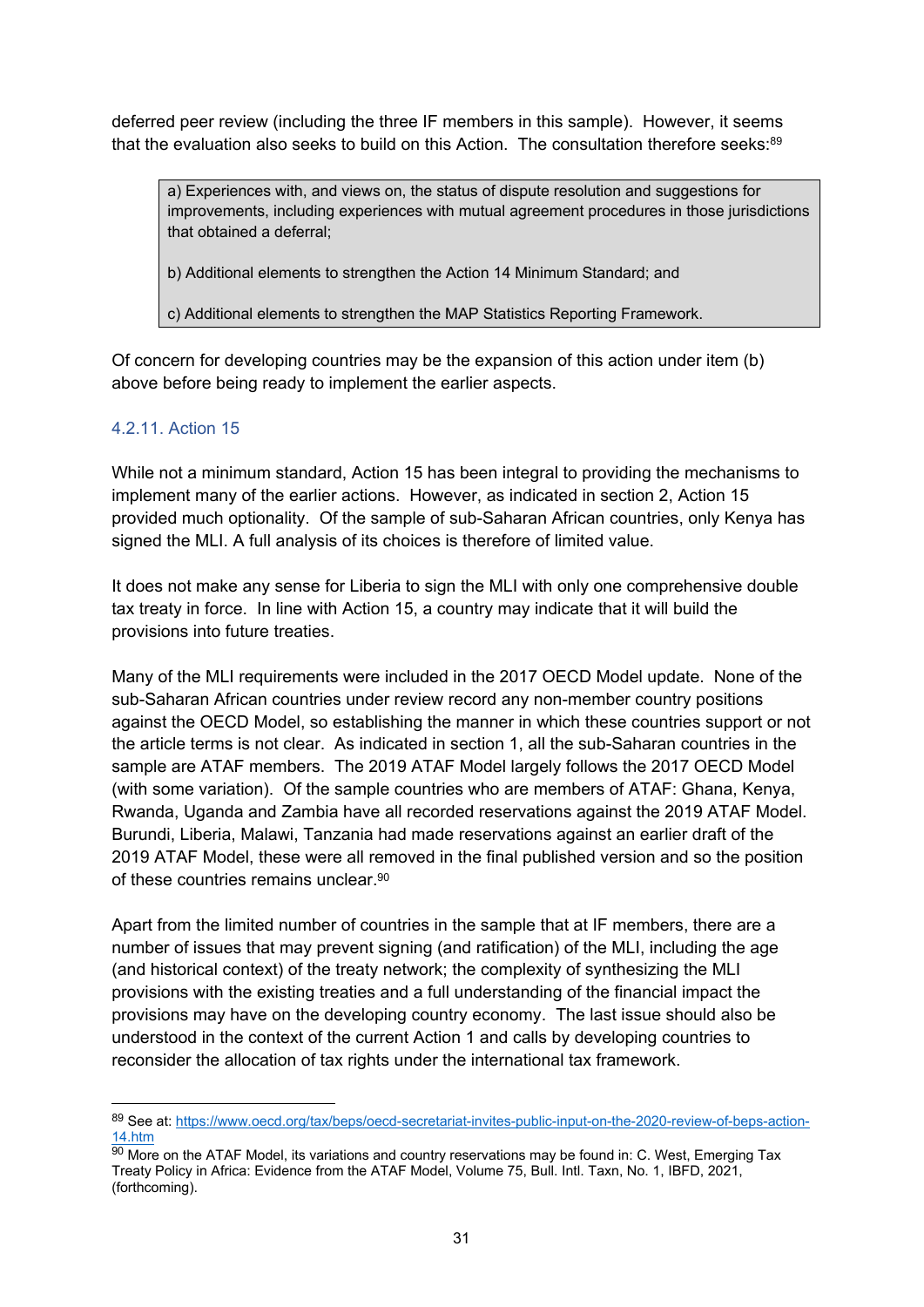For other countries, the BEPS Actions have provided them the opportunity to reconsider their treaty networks with treaties being terminated by Malawi, Rwanda and Zambia (from the sample) and Uganda (from the sample) choosing to conduct a review of its treaty network. It is therefore clear that as capacity develops in the developing countries, more critical focus has been placed on the treaty network and the extent to which the treaty provisions aid that country or not.

It should be noted that developing countries generally did not opt for compulsory arbitration under Part IV of the MLI (see Articles 18-26 of the MLI). The perception is that such proceedings will be unfair on developing countries that do not have the resources or experience to manage such proceedings.91

1

<sup>91</sup> A.W. Oguttu. 2018. *Should Developing Countries Sign the OECD Multilateral Instrument to Address Treaty-Related Base Erosion and Profit Shifting Measures?,* CGD Policy Paper. Washington, DC: Center for Global Development. https://www.cgdev.org/publication/shoulddeveloping-countriessign-oecd-multilateral-instrument-address-treaty-related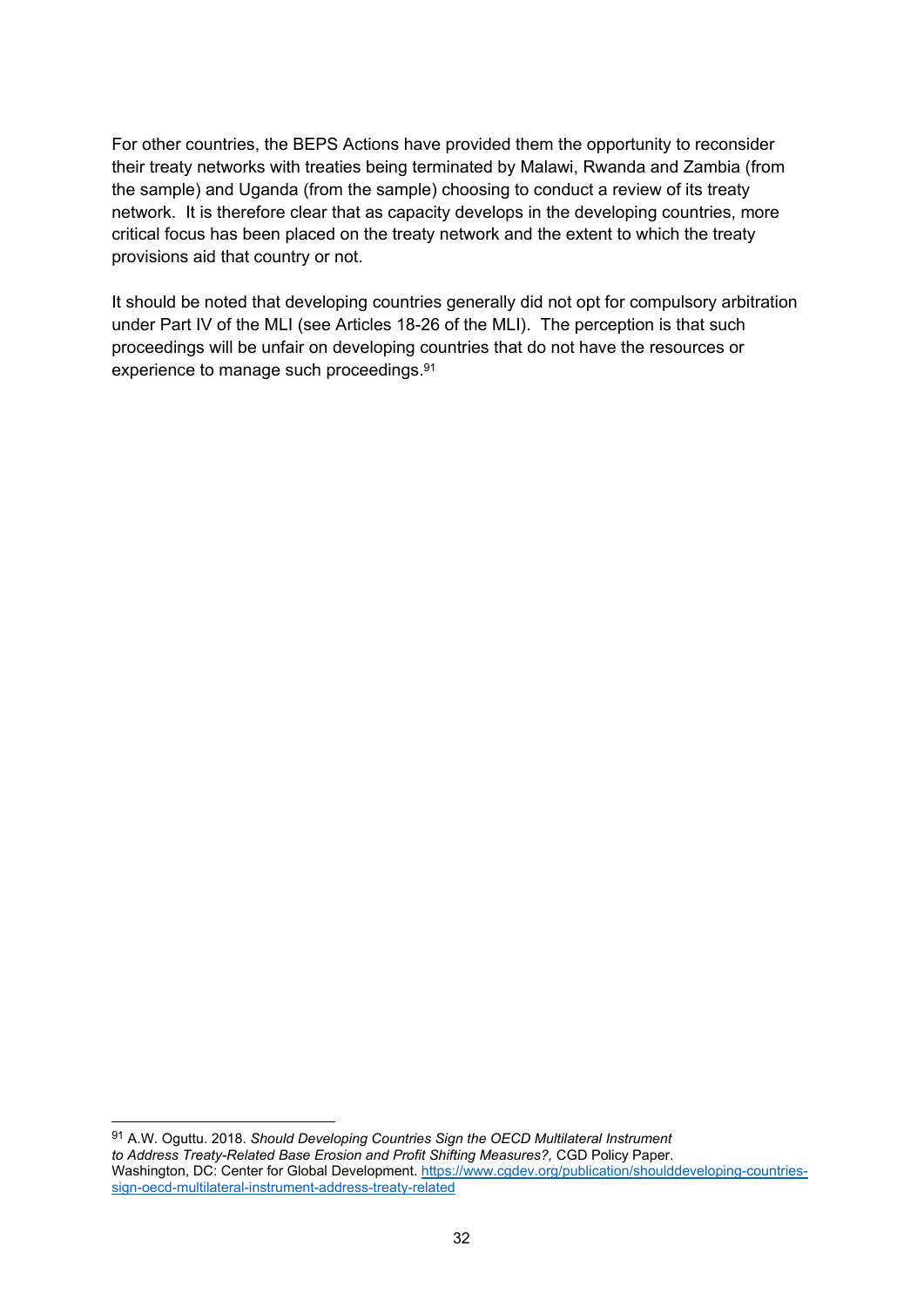# **5. Implementation of the various BEPS measures by the sample developed countries**

# **5.1. Introduction**

 $\overline{a}$ 

The implementation of BEPS Actions by developing countries are contrasted with the positions of selected developed countries, being Australia, Canada, Netherlands and United Kingdom. This sample provides with a geographically diverse group of developed countries.

Reflecting their participation in the BEPS process, all of the sample are members of the Global Forum and all have ratified the MLI and have all signed the MCAA. Finally, all in the sample are OECD members.

Box 11 summarises the current position of the sample countries based on the Global Forum analysis and peer reviews.

However, a few broader observations are first necessary. Firstly, the BEPS project followed revenue losses by many nations after the financial crisis in 2008/2009. This, coupled with the globalisation of many MNEs left identifiable gaps in revenue collection. Secondly, the BEPS project acts as a patchwork to an aging international architecture. Thirdly, the BEPS project was developed under the old OECD Model of the OECD Member Countries establishing the agenda and its development and further that the conclusions are achieved by consensus from those member countries. Therefore, the BEPS project largely represents the consensus from the OECD member countries as to the areas of concern for their own tax systems. It would therefore be expected that all such countries would prioritise and adopt the consensus measures under the BEPS Actions. In many cases, these countries had often already taken unilateral actions under domestic law. The benefit of the OECD BEPS project was achieving consensus, co-ordination and co-operation as to the manner of implementation.92

A very brief overview of implementation of the BEPS Actions is provided for the developed country sample.

<sup>92</sup> See for example: Y. Brauner, What the BEPS, 16 Fla. Tax Rev. 55 (2014), available at http://scholarship.law.ufl.edu/facultypub/642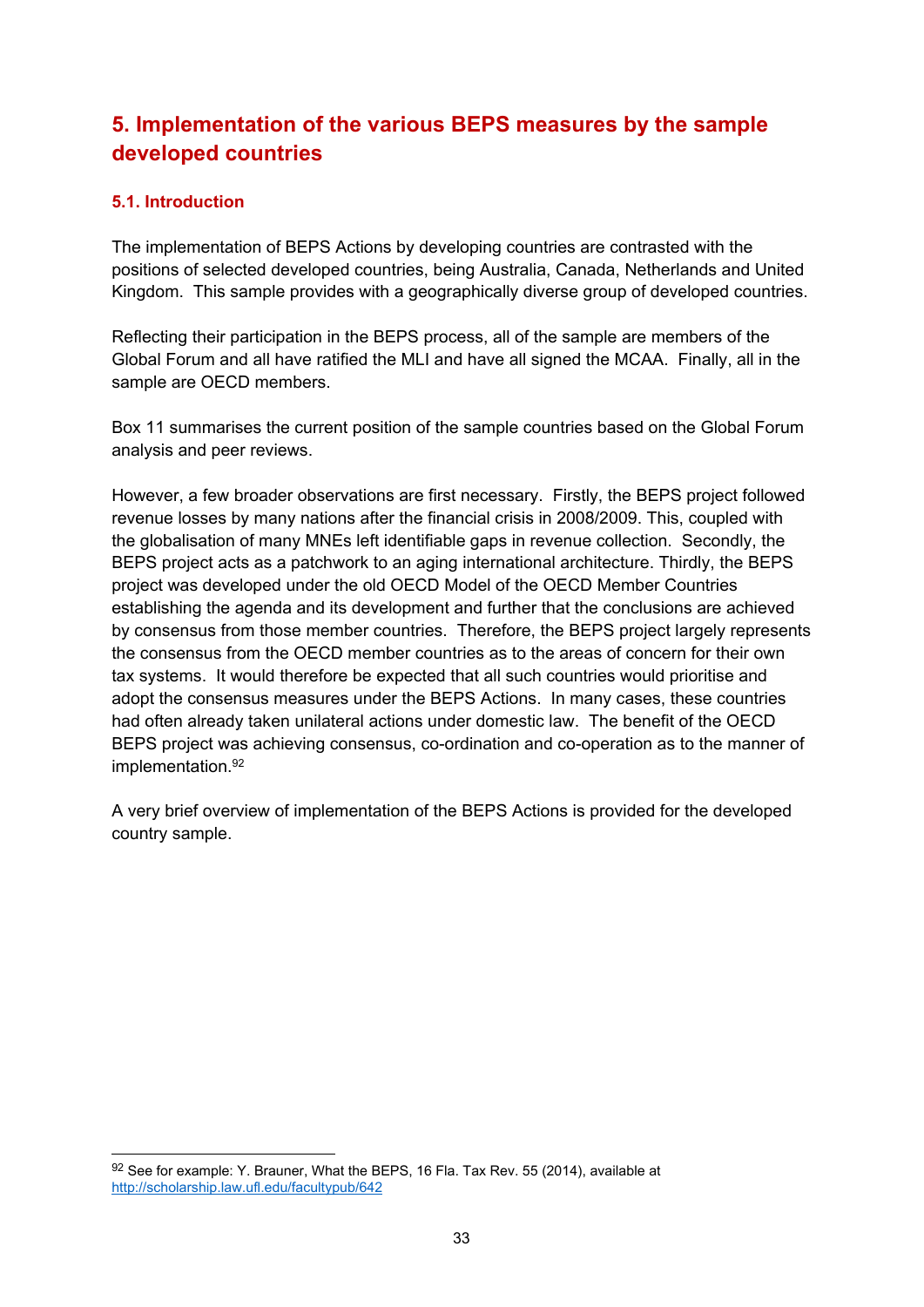# Box 11: Global Forum comparison of status of sample countries

|                                                     | <b>Australia</b>  | Canada            | <b>Netherlands</b> | <b>United Kingdom</b> |
|-----------------------------------------------------|-------------------|-------------------|--------------------|-----------------------|
| <b>Exchange of information on request</b><br>(EOIR) |                   |                   |                    |                       |
| Global Forum membership                             | yes               | yes               | yes                | yes                   |
| EOIR rating round 1                                 | compliant         | compliant         | largely compliant  | largely compliant     |
| EOIR rating round 2                                 | largely compliant | largely compliant | largely compliant  | largely compliant     |
| Mutual Administrative Assistance<br>Convention      | in force          | in force          | in force           | in force              |
| Automatic exchange of information<br>(AEOI)         |                   |                   |                    |                       |
| Commitment to AEOI (CRS)                            | 2018              | 2018              | 2017               | 2017                  |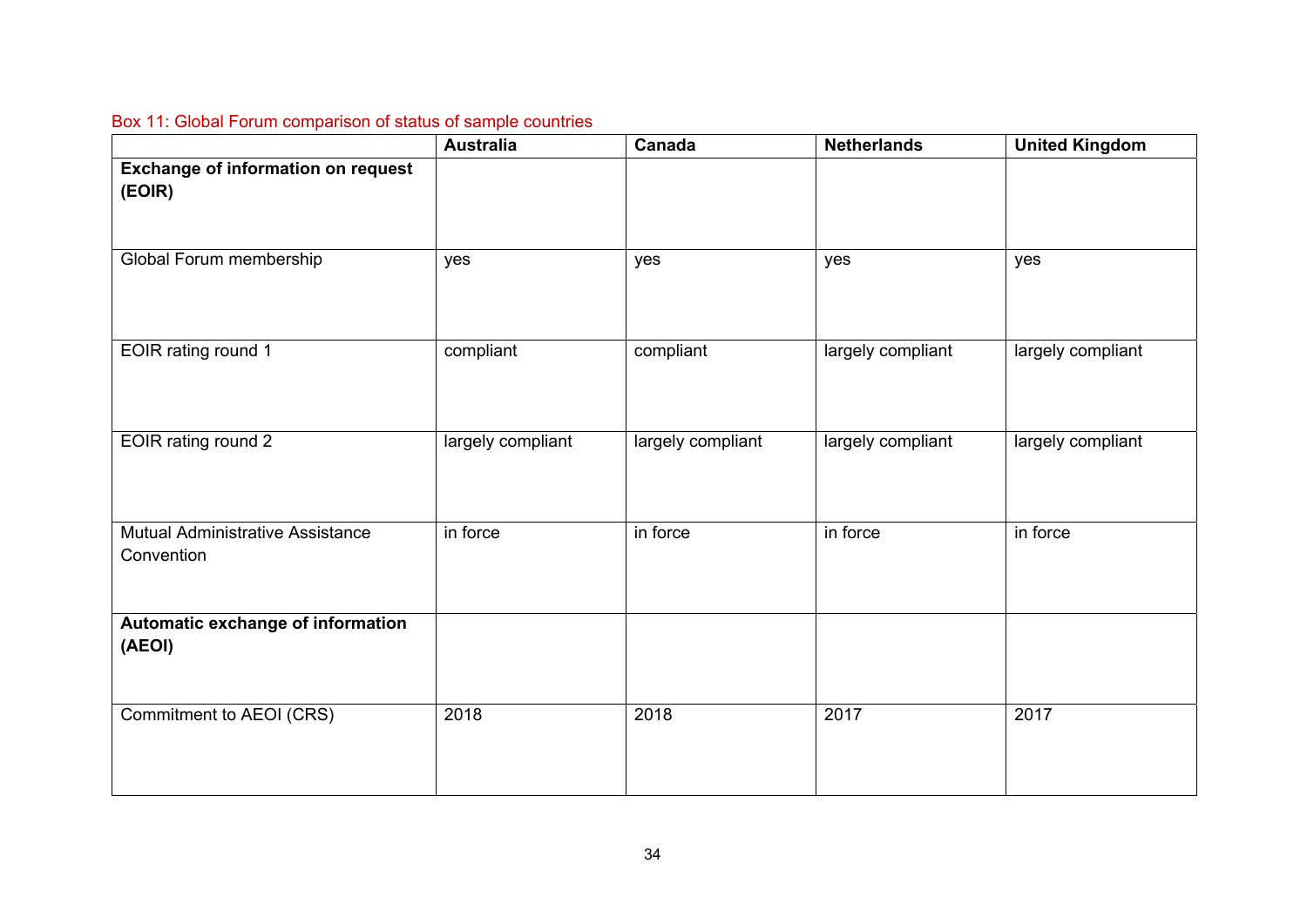|                                                       | <b>Australia</b>                              | Canada                                    | <b>Netherlands</b>                        | <b>United Kingdom</b>                     |
|-------------------------------------------------------|-----------------------------------------------|-------------------------------------------|-------------------------------------------|-------------------------------------------|
| CRS MCAA signed                                       | yes                                           | yes                                       | yes                                       | yes                                       |
| Legal frameworks' assessment                          | in place but needs<br>improvement             | in place but needs<br>improvement         | in place but needs<br>improvement         | in place                                  |
| <b>Mutual Administrative Assistance</b><br>Convention | in force                                      | in force                                  | in force                                  | in force                                  |
| <b>BEPS</b>                                           |                                               |                                           |                                           |                                           |
| Inclusive Framework on BEPS<br>membership             | yes                                           | yes                                       | yes                                       | yes                                       |
| Existence of harmful tax regimes (BEPS<br>Action 5)   | in the process of being<br>amended/eliminated | not harmful (no<br>harmful regime exists) | not harmful (no<br>harmful regime exists) | not harmful (no<br>harmful regime exists) |
| Exchange of information on tax rulings<br>(Action 5)  | reviewed/no<br>recommendations                | reviewed/no<br>recommendations            | reviewed/no<br>recommendations            | reviewed/no<br>recommendations            |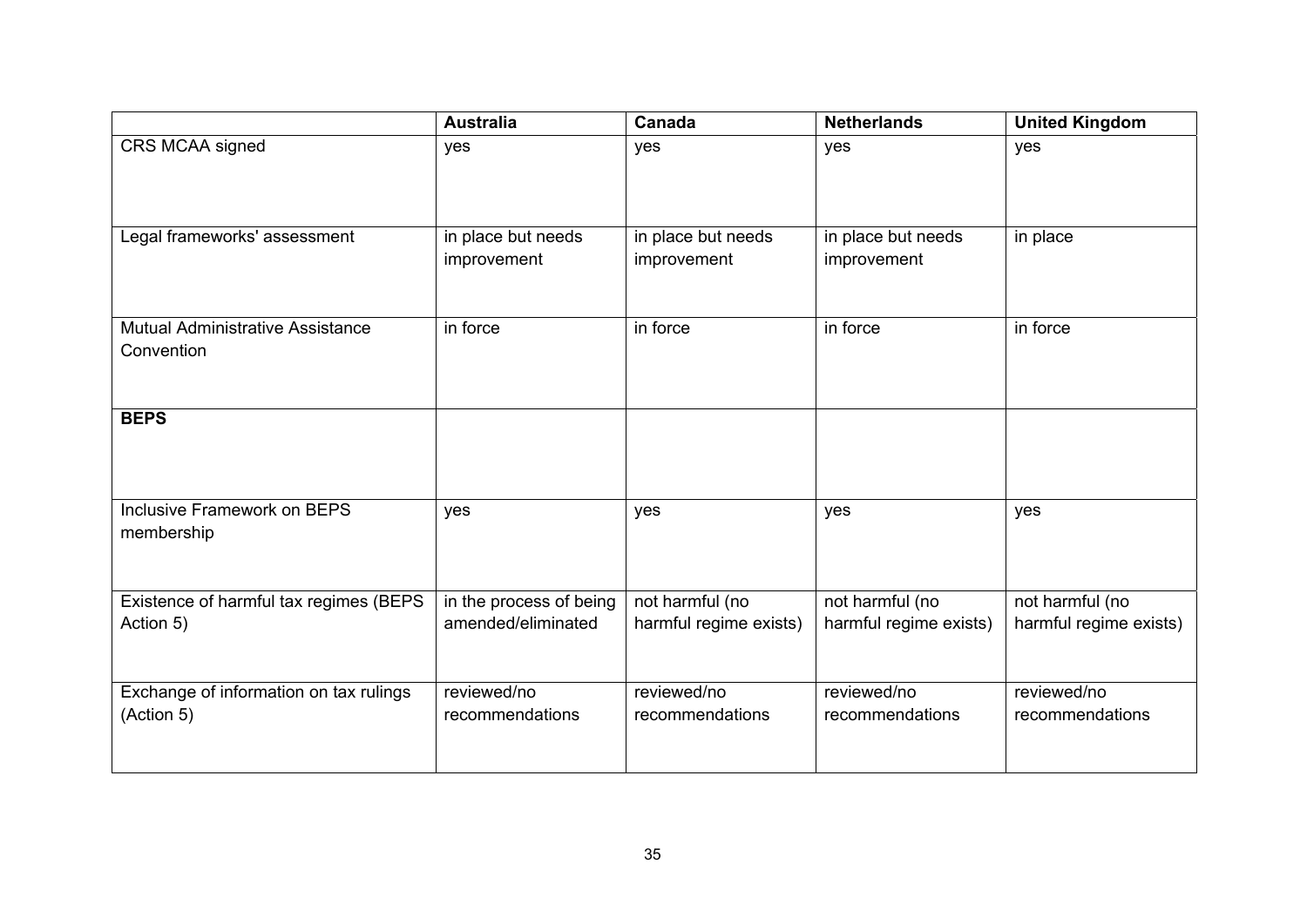|                                          | <b>Australia</b>     | Canada               | <b>Netherlands</b>   | <b>United Kingdom</b> |
|------------------------------------------|----------------------|----------------------|----------------------|-----------------------|
| Preventing treaty abuse (Action 6)       | Reviewed in 2018 and | Reviewed in 2018 and | Reviewed in 2018 and | Reviewed in 2018 and  |
|                                          | 2019, no             | 2019, no             | 2019, no             | 2019, no              |
|                                          | recommendation.      | recommendation.      | recommendation.      | recommendation.       |
|                                          | 2020 review ongoing. | 2020 review ongoing. | 2020 review ongoing. | 2020 review ongoing.  |
| CbC - Domestic law (Action 13)           | legal framework in   | legal framework in   | legal framework in   | legal framework in    |
|                                          | place                | place                | place                | place                 |
|                                          |                      |                      |                      |                       |
|                                          |                      |                      |                      |                       |
| CbC - Information exchange network       | activated            | activated            | activated            | activated             |
| (Action 13)                              |                      |                      |                      |                       |
|                                          |                      |                      |                      |                       |
|                                          |                      |                      |                      |                       |
| Effective dispute resolution (Action 14) | stage 1 reviewed &   | stage 2 reviewed &   | stage 2 reviewed &   | stage 2 reviewed &    |
|                                          | recommendations      | recommendations      | recommendations      | recommendations       |
|                                          | made                 | made                 | made                 | made                  |
|                                          |                      |                      |                      |                       |
| Multilateral Instrument (Action 15)      | in force             | in force             | in force             | in force              |
|                                          |                      |                      |                      |                       |
|                                          |                      |                      |                      |                       |
|                                          |                      |                      |                      |                       |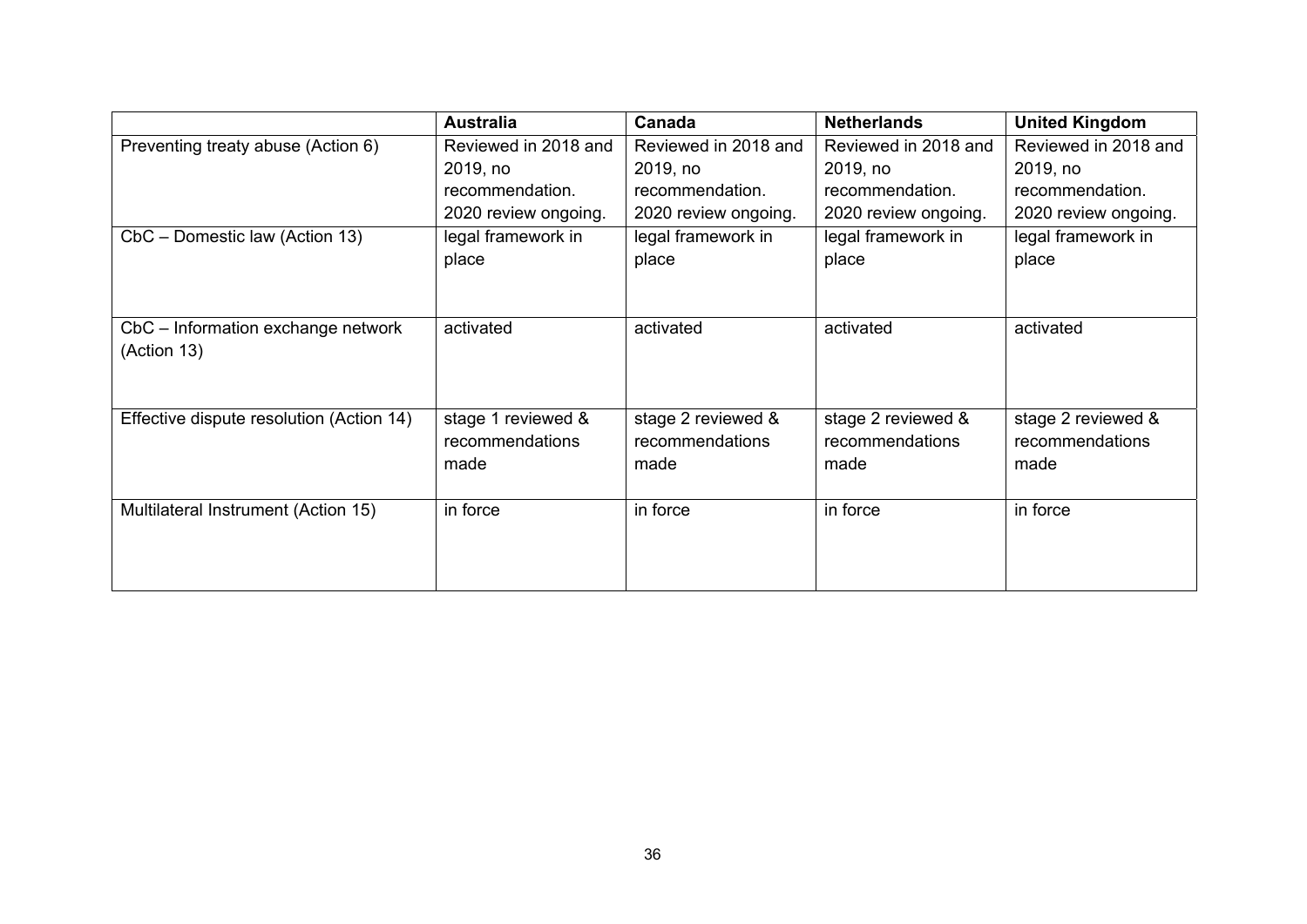#### **5.2. Australian implementation**

The Australian Tax Office (ATO) has provided a number of publication on its website concerning BEPS and its implementation. The ATO indicates that Australia has already implemented Actions 2, 5, 8-10, 13, 14 and 15 (with the MLI in Action 15 also addressing Actions 6 and 7).93

Action 3 concerns the CFC regimes. Australia already has, since 1990, had a CFC regime in place.<sup>94</sup> Action 4 concerns interest deduction limitation rules. Based on the OECD data, Australia has the necessary rules in place.<sup>95</sup> Thus no implementation was specifically necessary for Actions 3 and 4. Finally, Action 11 concerns the analysis of the data arising from the BEPS Actions. Australia participates fully in supplying the relevant monitoring information to the OECD and to the Global Forum. It also fully participates in the peer review processes (see Box 11).

With respect to the MLI, Australia has accepted all the minimum standards within the MLI and made various selections from the optionality provided.<sup>96</sup> Notably (and generally unlike developing countries) Australia accepted the MLI provisions concerning mandatory arbitration.

Further domestic actions have been put in place beyond that required by the BEPS Actions.97

#### **5.3. Canadian implementation**

Canada took up many of the final BEPS Action recommendations in its domestic law (beyond that required by BEPS and, in some cases, before the BEPS Action implementation).98

Like Australia, in signing the MLI, Canada accepted the mandatory arbitration provisions in addition to other optional provisions and the minimum standards within the MLI.

# **5.3. Netherlands implementation**

Based on its participation in the EU, some of the EU directives put the BEPS Actions into effect. For example, Council Directive (EU) 2017/952 requires hybrid and branch mismatch rules to be effective in member states no later than the beginning of 2020 addresses Action

-

<sup>93</sup> Further detail available at: https://www.ato.gov.au/business/international-tax-for-business/in-detail/base-<br>erosion-and-profit-shifting/

 $\overline{94}$  CFC data for the sample available at:

http://qdd.oecd.org.ezproxy.uct.ac.za/data/CFC/AUS%2bCAN%2bNLD%2bGBR.ALL

<sup>95</sup> Interest deduction limitation data available at:<br>http://qdd.oecd.org.ezproxy.uct.ac.za/data/ILR/AUS%2bCAN%2bNLD%2bGBR.ALL

<sup>96</sup> Full detail is available at: https://www.ato.gov.au/General/International-tax-agreements/In-detail/Multilateral-

Instrument/<br><sup>97</sup> See further at: https://www.ato.gov.au/General/Tax-and-Corporate-Australia/A-strong-domestic-tax-regime/<br><sup>98</sup> J.S. Wilkie, Canada and BEPS: A Progress Report, 23 Intl. Transfer Pricing J. 1 (2016), Journal

Papers IBFD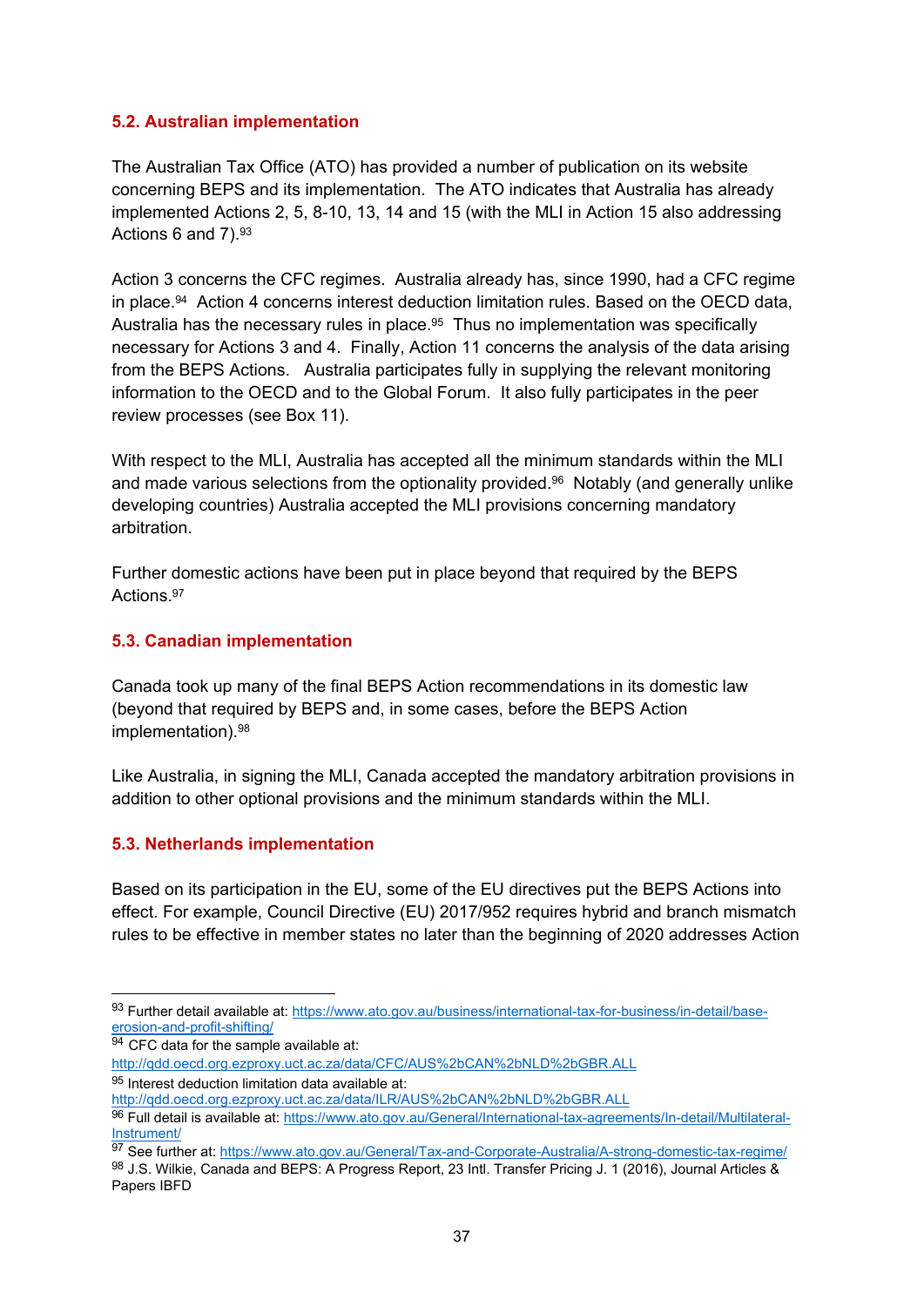2 and Council Directive (EU) 2018/822 addressed the mandatory disclosure under Action 12.

Further, it is clear from Government resources that the Netherlands actively participated in the BEPS project.<sup>99</sup> In this document it is stated that:

"The new [BEPS] standards are aligned with the principles which underpin the Dutch system. Our system has always taken account of companies that operate internationally, and ensures that national and multinational companies are treated equally. The participation exemption, the absence of withholding tax on interest and royalties, our extensive treaty network and providing certainty in advance are therefore not in themselves up for discussion. The proposed measures also clearly illustrate that the Netherlands is playing a pioneering role when it comes to exchanging information and including anti-abuse provisions in treaties".

It was further indicated that the areas below required changes in legislation in the Netherlands:

> Transfer pricing rules Country-by-country reporting

---------------------------

Treaties with developing countries and doubling of technical assistance

---------------------------- Exchange of information on rulings

As with all the sample developed countries, there was acceptance of mandatory arbitration in the MLI.

Most recently, the 2020 Dutch Treaty Policy confirms:

The new treaty policy also provides that the Netherlands will not enter into a new a treaty without including minimum standards. This also applies to protocols to tax treaties that the Netherlands agree on with their treaty partner. The minimum standards consist of the following parts:

- 1. A preamble stating the relevant treaty is not meant to facilitate double non-taxation or provide with a lower taxation due to tax evasion or tax-avoidance;
- 2. Anti-abuse rules in tax treaties. In this case the preference of the Netherlands is to include a Principle Purpose Test (hereafter 'PPT'). Via the PPT the intention of the structure is tested by an objective analysis. If one of the main purposes of the structure or transaction is to obtain treaty benefits, the treaty benefits could be denied. The PPT contains open standards whereby also the intention of the structure or transaction is taken into consideration. Consequently, structures with sufficient economic nexus should generally not be targeted by the PPT.
- 3. Effective litigation via Mutual Agreement Procedure.
- […]

 $\overline{a}$ 

Besides the minimum standards, the Netherlands also indicated to be in favor of implementing several additional measures of the BEPS-project. These additional measures consist of:

<sup>99</sup> NL: Letter of 5 October 2015 from the State Secretary for Finance, Eric Wiebes, to the House of Representatives presenting an assessment of the outcome of the BEPS Project and the outlook for the Dutch tax climate for businesses, available at:

https://www.government.nl/binaries/government/documents/letters/2015/10/19/letter-presenting-an-assessmentof-the-outcome-of-the-beps-project-and-the-outlook-for-the-dutch-tax-climate-for-businesses/beps.pdf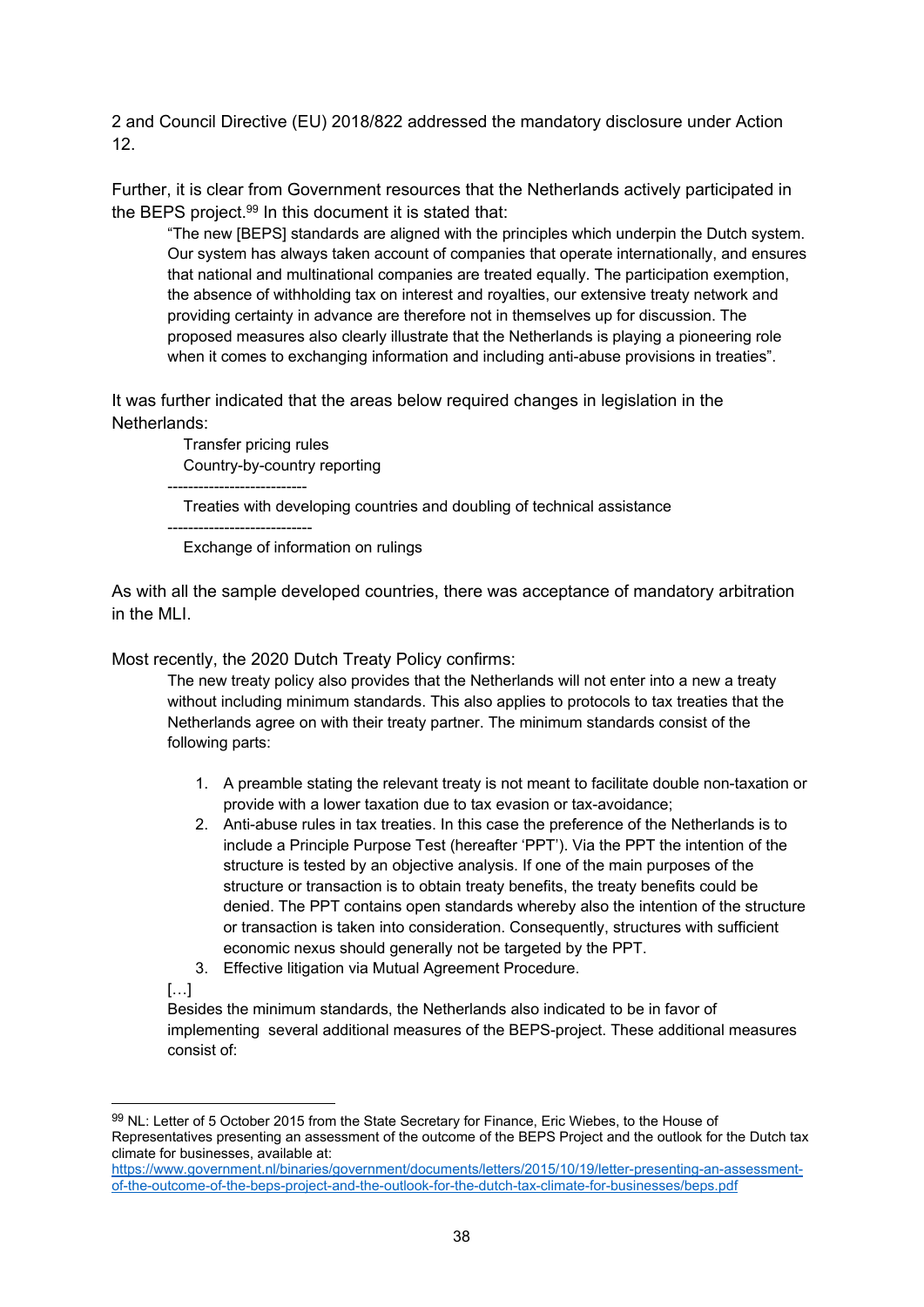- A measure that contains the application of the treaty in case income or an advantage is received by or via a hybrid entity;
- A general saving clause;
- A measure that contains the treaty position of dual resident entities;
- Measures to avoid artificial evasion of the qualification of a permanent establishment;
- Minimum holding period to avoid dividend transfer transactions;
- Claw back period for immovable-property-entities;
- Using the credit method instead of exemption method for specific cases;
- A measure to prevent restriction of entitlement of the source country for income that is attributed to third jurisdictions where this income is taxed at a low tariff;
- Aligning corrections in transfer price:
- an obligated and binding arbitrage.<sup>100</sup>

As is evidence from the above, the Netherlands is in favour of and has applied all the BEPS **Actions** 

# **5.4. United Kingdom implementation**

Partly demonstrating the divide between developed and developing countries in the design of the BEPS Actions, the United Kingdom had already in March 2014 published its priority actions in terms of the BEPS Action Plan.<sup>101</sup> The extracts below against each of the BEPS Actions is illustrative of a developed country approach.

#### Box 12: United Kingdom response to the BEPS Actions

| <b>Action</b> | <b>UK Comment</b>                                                                   |
|---------------|-------------------------------------------------------------------------------------|
| 2             | The UK supports the current work around Action 2 to develop new international       |
|               | tax rules to prevent companies avoiding tax through the use of certain business     |
|               | structures or finance transactions, ensuring that these do not create an unfair     |
|               | advantage. However, the exercise needs to consider whether there could be           |
|               | special rules for intra-group hybrid regulatory capital instruments that are a      |
|               | direct consequence of regulatory requirements.                                      |
| 3             | The UK has recently reformed its Control Foreign Company (CFC) rules to             |
|               | protect the UK tax base from tax avoidance and aggressive tax planning.             |
|               | Importantly, the new CFC rules reflect the UK's move to a more territorial          |
|               | corporate tax system, an approach adopted by most developed countries which         |
|               | is well adapted to a more open economy and to globalisation. The BEPS project       |
|               | should encourage more countries to adopt and enforce workable CFC rules.            |
|               | This will make it more difficult for MNEs based outside the UK to divert profits to |
|               | low-tax countries, helping to level the playing field between MNEs and UK           |
|               | domestic businesses.                                                                |
| 4             | The UK already has a number of defences against excessive interest                  |
|               | deductions, and looks forward to the output from the BEPS work on limiting the      |

 $\overline{a}$ 

<sup>100</sup> See at: https://www.rsm.global/netherlands/en/news/dutch-tax-treaty-policy-2020<br><sup>101</sup> UK: HMRC, *Tackling aggressive tax planning in the global economy: UK priorities for the G20-OECD project for countering Base Erosion and Profit Shifting*, March 2014, available at:

https://assets.publishing.service.gov.uk/government/uploads/system/uploads/attachment\_data/file/293742/PU16 51\_BEPS\_AA\_-\_FINAL\_v2.pdf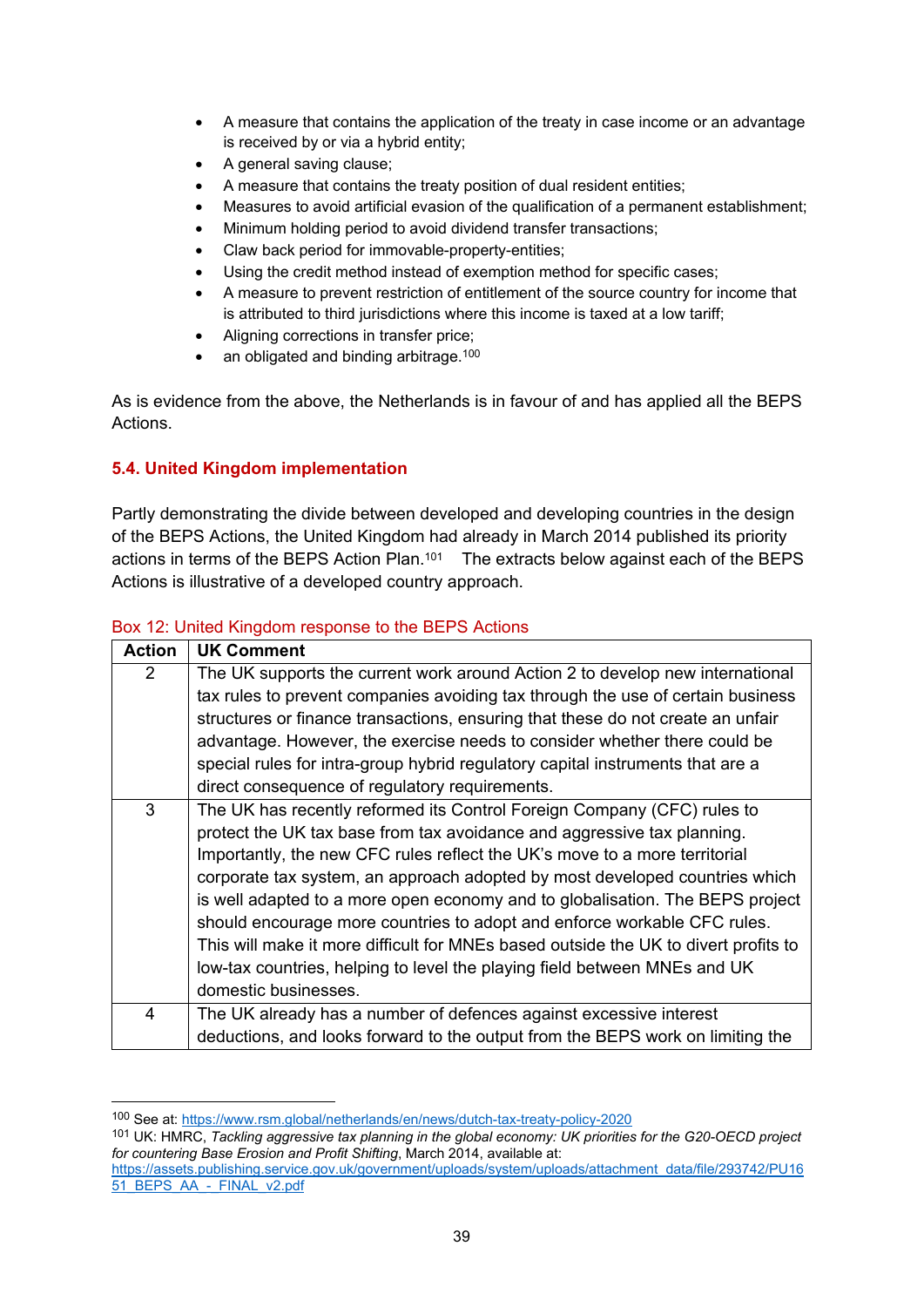|                | use of interest deductibility as a means for shifting profits, especially the        |
|----------------|--------------------------------------------------------------------------------------|
|                | identification of best practice.                                                     |
| 5              | The UK supports the current work around Action 5 to ensure a better                  |
|                | understanding of what constitutes economic substance when businesses carry           |
|                | out R&D activities, so as to effectively address those instances where               |
|                | preferential tax regimes might present an opportunity to shift profits. However,     |
|                | the exercise needs to be mindful of compatibility with existing international law    |
|                | and support fair competition, as well as to acknowledge legitimate commercial        |
|                | decisions on R&D within the framework of globalised markets and operations.          |
| 6              | The UK fully supports the objective of preventing treaty abuse and includes          |
|                | provisions in its treaties to deny benefits to persons whose main purpose is to      |
|                | access tax benefits through those treaties. The OECD is examining the most           |
|                | effective way of preventing treaty abuse and has published draft                     |
|                | recommendations.                                                                     |
| $\overline{7}$ | The UK fully supports the work to re-examine and update the international rules      |
|                | governing the threshold at which a company becomes taxable in a foreign              |
|                | country, and work to prevent businesses from artificially fragmenting their          |
|                | operations to avoid breaching this threshold. This work needs to take into           |
|                | account technological advances, modern business practices and the particular         |
|                | needs of small businesses.                                                           |
| $8 - 10$       | The work around Actions 8, 9 and 10 will consider whether special measures           |
|                | are required to override the arm's length principle in certain circumstances and     |
|                | if so what the rule would look like and the circumstances in which they would        |
|                | apply. The UK fully supports this work to develop approaches and solutions           |
|                | which produce a fair and equitable allocation of taxing rights between countries     |
|                | and prevent aggressive tax planning                                                  |
| 11             | The OECD is developing economic analysis to determine the scale and impact           |
|                | of aggressive tax planning by multinationals, including on the spillover effects     |
|                | into other countries. The UK supports this work and will aim to ensure that          |
|                | information collected from businesses to develop the evidence base will be           |
|                | minimally burdensome.                                                                |
| 12             | The UK introduced a mandatory disclosure scheme in 2004, which provided a            |
|                | model that a number of other countries have since followed. The UK model             |
|                | strikes the right balance between getting timely information on avoidance on a       |
|                | wide range of taxes and duties to counteract avoidance whilst not imposing           |
|                | excessive compliance burdens on business. It is one of the models being              |
|                | considered by the OECD in developing its recommendations                             |
| 13             | Through its Presidency of the G8 last year, the UK played a leading role in          |
|                | initiating the proposal for a country-by-country reporting template, which will      |
|                | give tax authorities worldwide a clear picture of multinational's profit and tax. We |
|                | believe that this important initiative will enhance transparency between business    |
|                | and tax authorities, including those of developing countries, by providing tax       |
|                | authorities with high-level information to help them efficiently identify and assess |
|                | risks.                                                                               |
| 14             | Effective dispute resolution mechanisms are needed to prevent double taxation        |
|                | and to provide greater transparency and certainty. The UK therefore fully            |
|                | supports binding arbitration where tax authorities cannot come to agreement or       |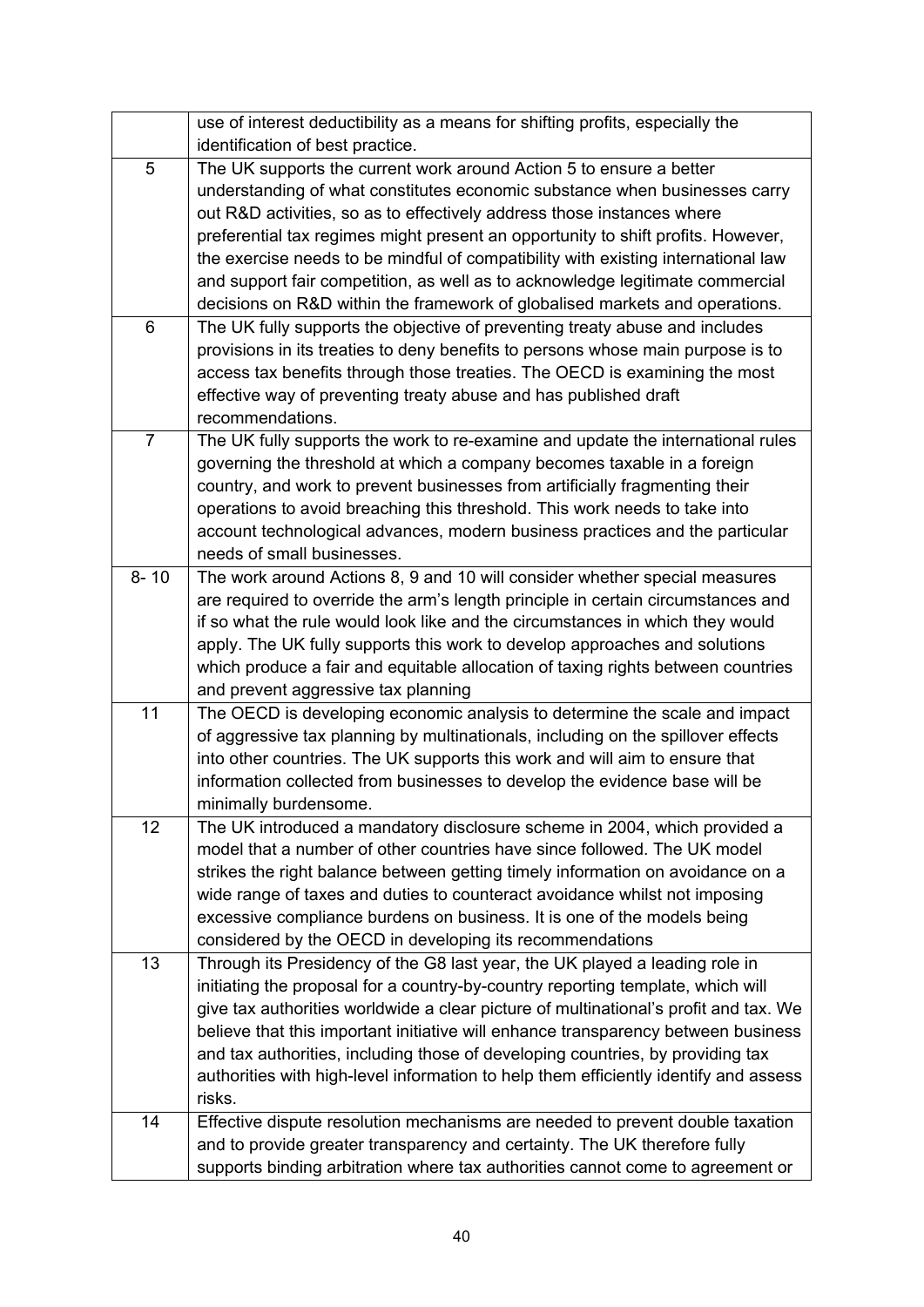|    | tax disputes have exceeded a certain length of time. This is a major step which<br>should lead to lower compliance burdens for businesses and tax authorities<br>alike.                                                                                                                                                                                                                                                                  |
|----|------------------------------------------------------------------------------------------------------------------------------------------------------------------------------------------------------------------------------------------------------------------------------------------------------------------------------------------------------------------------------------------------------------------------------------------|
| 15 | Through analysing international tax and public law, a multilateral instrument will<br>be designed which will enable participating jurisdictions to implement BEPS<br>measures and enhance bilateral tax treaties. The UK is committed to this<br>process and is working with others to devise effective solutions that reflect the<br>rapidly evolving nature of the global economy, and the need to adapt quickly to<br>this evolution. |

As can be seen from the above table, for a number of Actions, the UK either had in place or had recently implemented domestic changes similar to those developed by the BEPS Actions. This has a number of implications when compared to developed countries including: (i) that developed countries were already underway with the changes implies that little further adjustment was needed for their already developed systems to implement the BEPS Actions; (ii) that the BEPS Actions themselves reflected the developed countries current practices. The implementation timeline for BEPS was therefore already in favour of such countries with existing systems in place relative to the developing countries.

It was further indicated that:

1

"The UK has played a leading role in the OECD's BEPS project. Both HMRC and HM Treasury have committed considerable resources and expertise to make it a success, and the UK has already begun to implement the OECD's recommendations. HMRC is also working with other tax administrations to improve information exchange, including as part of the expanding Joint International Tax Shelter Information Collaboration network. HMRC will monitor the implementation and effectiveness of BEPS outcomes, where there is still work to do, both at a domestic and international level. The UK supports the proposed further work by the OECD, including the development of a multilateral instrument to implement BEPS treaty measures".102

<sup>102</sup> J. Harra, 2015, *BEPS and HMRC*, Tax Journal, Issue 1283, available at: https://www.taxjournal.com/articles/beps-and-hmrc-29102015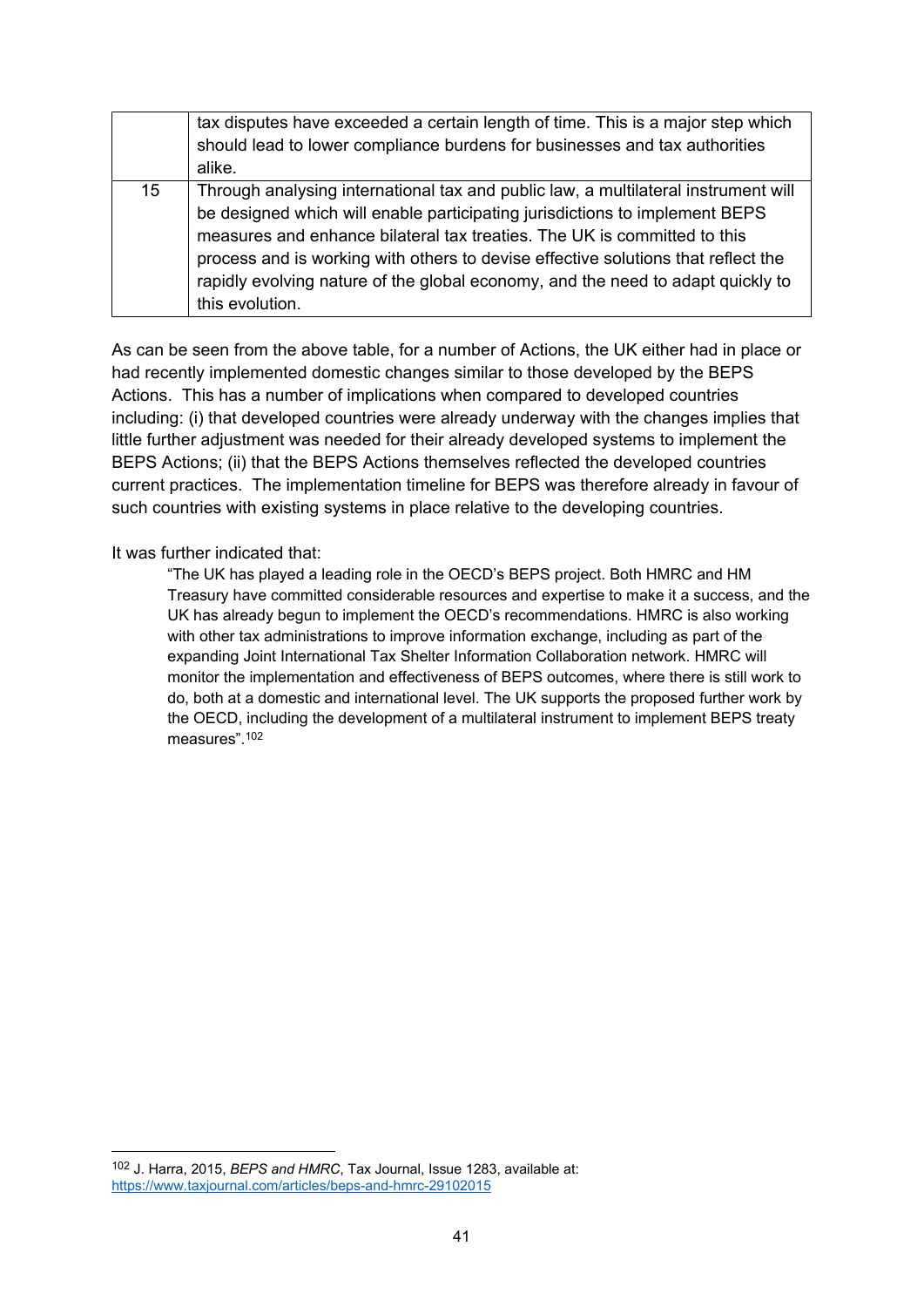# **6. Conclusions**

This report set out to answer the following questions:

- 1. RQ1: What are the 15 OECD BEPS recommendations and which implementation options are available for participating countries?
- 2. RQ2: To what extent are the 15 OECD BEPS-recommendations and implementation options considered in line with the priorities of developing countries on BEPS and why?
- 3. RQ3: To what extent is the implementation of the 15 OECD-BEPS recommendations by participating countries in line with the priorities of developing countries?

RQ 1 was addressed in section 2, providing a summary of the BEPS Actions and optionality.

RQ 2 was addressed in section 3 of this report. It outlines the importance of selected BEPS actions in the sample of developing countries.

RQ3 addressed the implementation of the BEPS Actions as regards the developing country sample (see section 4) and the developed country sample (see section 5).

It was evident that the participation from the embryonic stages of the BEPS initiative led the developed country sample to adopt all the BEPS Actions and much of the additional optional provisions (in this regard and exact mapping of the options finally selected is not provided for this sample). Further, that the BEPS Actions and implementation plan was developed by the OECD member countries and the G20 demonstrated that many of the actions were either underway in the developed countries or could be fairly easily implemented. The same is not true of the developing countries that were excluded from the design and due to capacity constraints could not always participate in the discussions concerning implementation. As the Inclusive Framework was developed after the BEPS Actions, the developing countries were not on an equal footing with the developed countries.

Lack of capacity and resources has left developing countries having difficulties to implement many of the BEPS Actions. In some instances, the OECD and regional bodies have provided training and support to enable implementation of the BEPS Actions. For some developing countries, consideration of the BEPS Actions represents too high an opportunity cost when domestic issues dominate.

Finally, many of the fundamental flaws to the current international tax regime were not (nor were intended) to be addressed by the BEPS project. What the BEPS project has achieved, is greater global consensus, cooperation and coordination of international tax developments gong forward. The ongoing developments with respect to the digital economy will be more telling as to the inclusion of the developing countries.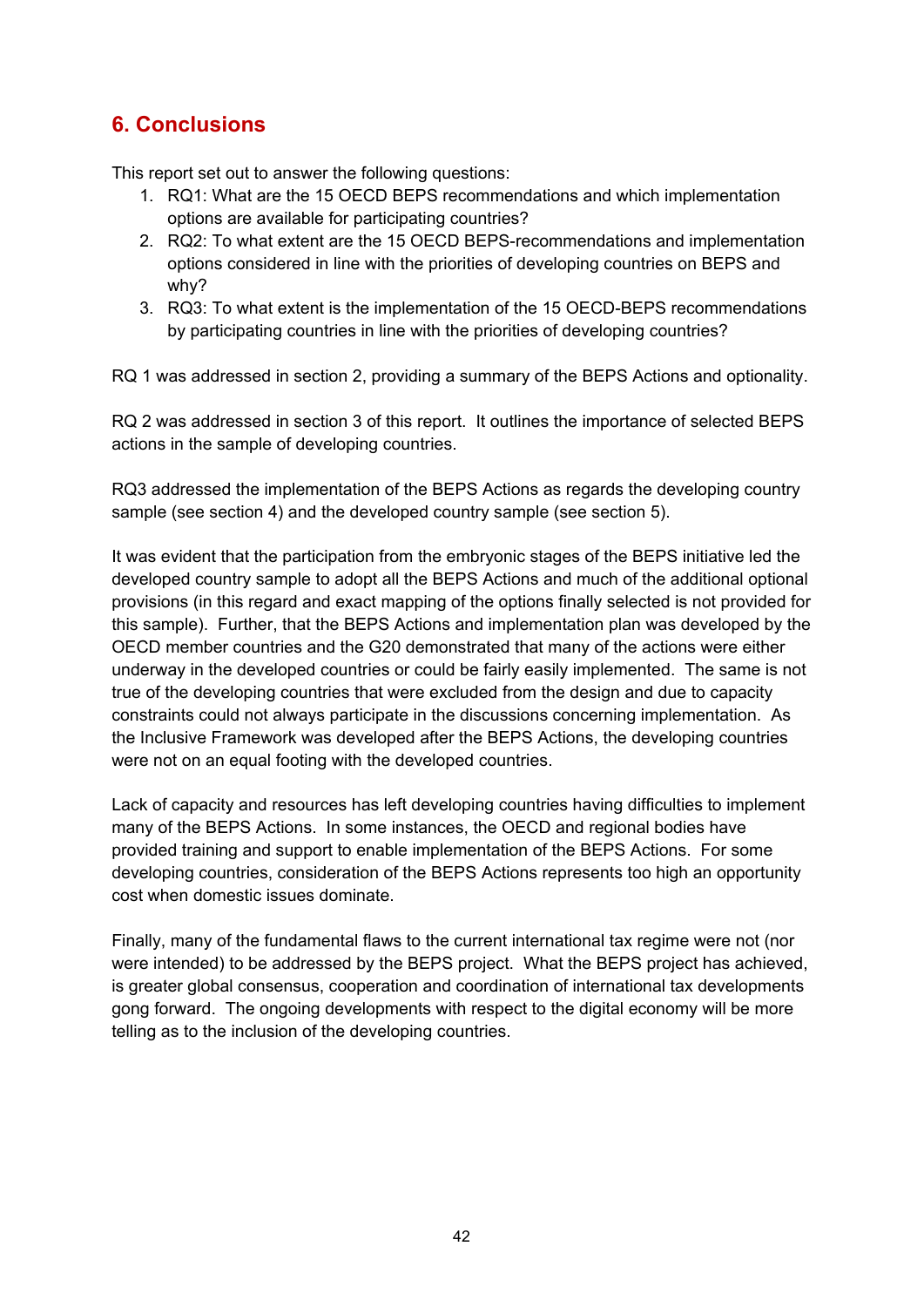# **References**

#### **OECD BEPS documents**

OECD, *What is BEPS,* (available at: https://www.oecd.org/tax/beps/about/)

OECD, *Overview of the Inclusive Framework on BEPS* (available at: https://www.oecd.org/tax/beps/flyer-inclusive-framework-on-beps.pdf)

OECD, *OECD/G20 Inclusive Framework on BEPS: Progress Report July 2019-July 2020*, (2020) (available at: https://www.oecd.org/tax/beps/oecd-g20-inclusive-framework-on-bepsprogress-report-july-2019-july-2020.pdf)

OECD (2015), Addressing the Tax Challenges of the Digital Economy, Action 1 - 2015 Final Report, OECD/G20 Base Erosion and Profit Shifting Project, OECD Publishing, Paris. http://dx.doi.org/10.1787/9789264241046-en

OECD (2015), Neutralising the Effects of Hybrid Mismatch Arrangements, Action 2 - 2015 Final Report, OECD/G20 Base Erosion and Profit Shifting Project, OECD Publishing, Paris. http://dx.doi.org/10.1787/9789264241138-en

OECD (2015), Designing Effective Controlled Foreign Company Rules, Action 3 - 2015 Final Report, OECD/G20 Base Erosion and Profit Shifting Project, OECD Publishing, Paris. http://dx.doi.org/10.1787/9789264241152-en

OECD (2015), Limiting Base Erosion Involving Interest Deductions and Other Financial Payments, Action 4 - 2015 Final Report, OECD/G20 Base Erosion and Profit Shifting Project, OECD Publishing, Paris. http://dx.doi.org/10.1787/9789264241176-en

OECD (2015), Countering Harmful Tax Practices More Effectively, Taking into Account Transparency and Substance, Action 5 - 2015 Final Report, OECD/G20 Base Erosion and Profit Shifting Project, OECD Publishing, Paris. http://dx.doi.org/10.1787/9789264241190-en

OECD (2015), Preventing the Granting of Treaty Benefits in Inappropriate Circumstances, Action 6 – 2015 Final Report, OECD/G20 Base Erosion and Profit Shifting Project, OECD Publishing, Paris. http://dx.doi.org/10.1787/9789264241695-en

OECD (2015), Preventing the Artificial Avoidance of Permanent Establishment Status, Action 7 - 2015 Final Report, OECD/G20 Base Erosion and Profit Shifting Project, OECD Publishing, Paris. http://dx.doi.org/10.1787/9789264241220-en

OECD (2015), Aligning Transfer Pricing Outcomes with Value Creation, Actions 8-10 - 2015 Final Reports, OECD/G20 Base Erosion and Profit Shifting Project, OECD Publishing, Paris. http://dx.doi.org/10.1787/9789264241244-en

OECD (2015), Mandatory Disclosure Rules, Action 12 - 2015 Final Report, OECD/G20 Base Erosion and Profit Shifting Project, OECD Publishing, Paris. http://dx.doi.org/10.1787/9789264241442-en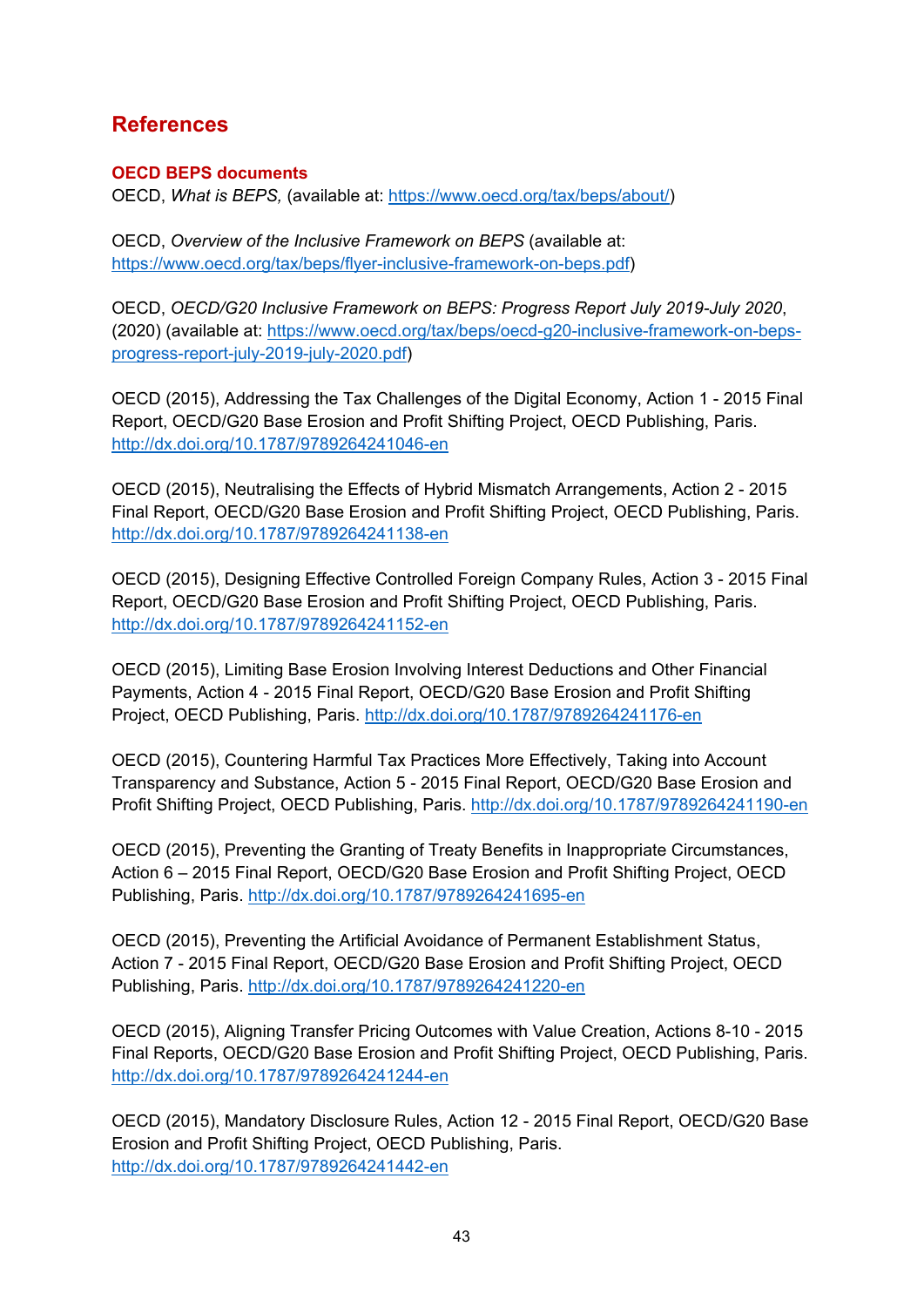OECD (2015), Transfer Pricing Documentation and Country-by-Country Reporting, Action 13 - 2015 Final Report, OECD/G20 Base Erosion and Profit Shifting Project, OECD Publishing, Paris. http://dx.doi.org/10.1787/9789264241480-en

OECD (2015), Making Dispute Resolution Mechanisms More Effective, Action 14 - 2015 Final Report, OECD/G20 Base Erosion and Profit Shifting Project, OECD Publishing, Paris. http://dx.doi.org/10.1787/9789264241633-en

OECD (2015), Developing a Multilateral Instrument to Modify Bilateral Tax Treaties, Action 15 -2015 Final Report, OECD/G20 Base Erosion and Profit Shifting Project, OECD Publishing, Paris. http://dx.doi.org/10.1787/9789264241688-en

# **OECD BEPS implementation documents / UN documents**

OECD (2020), Tax Challenges Arising from Digitalisation – Report on Pillar One Blueprint: Inclusive Framework on BEPS, OECD/G20 Base Erosion and Profit Shifting Project, OECD Publishing, Paris, https://doi.org/10.1787/beba0634-en.

OECD (2020), Tax Challenges Arising from Digitalisation – Report on Pillar Two Blueprint: Inclusive Framework on BEPS, OECD/G20 Base Erosion and Profit Shifting Project, OECD Publishing, Paris, https://doi.org/10.1787/abb4c3d1-en

OECD (2017), Harmful Tax Practices - Peer Review Reports on the Exchange of Information on Tax Rulings: Inclusive Framework on BEPS: Action 5, OECD/G20 Base Erosion and Profit Shifting Project, OECD Publishing, Paris. http://dx.doi.org/10.1787/9789264285675-en

OECD (2018), Harmful Tax Practices – 2017 Peer Review Reports on the Exchange of Information on Tax Rulings: Inclusive Framework on BEPS: Action 5, OECD/G20 Base Erosion and Profit Shifting Project, OECD Publishing, Paris. https://doi.org/10.1787/9789264309586-en

OECD (2019), Harmful Tax Practices – 2018 Peer Review Reports on the Exchange of Information on Tax Rulings: Inclusive Framework on BEPS: Action 5, OECD/G20 Base Erosion and Profit Shifting Project, OECD Publishing, Paris, https://doi.org/10.1787/7cc5b1a2-en

OECD (2020), Prevention of Treaty Abuse – Second Peer Review Report on Treaty Shopping, OECD, Paris. https://www.oecd.org/tax/beps/prevention-of-treaty-abuse-secondpeer-review-report-on-treaty-shopping.pdf

OECD, Corporate Tax Statistics Database, available at: https://www.oecd.org/tax/beps/corporate-tax-statistics-database.htm

OECD (2017), Harmful Tax Practices - Peer Review Reports on the Exchange of Information on Tax Rulings: Inclusive Framework on BEPS: Action 5, OECD/G20 Base Erosion and Profit Shifting Project, OECD Publishing, Paris. http://dx.doi.org/10.1787/9789264285675-en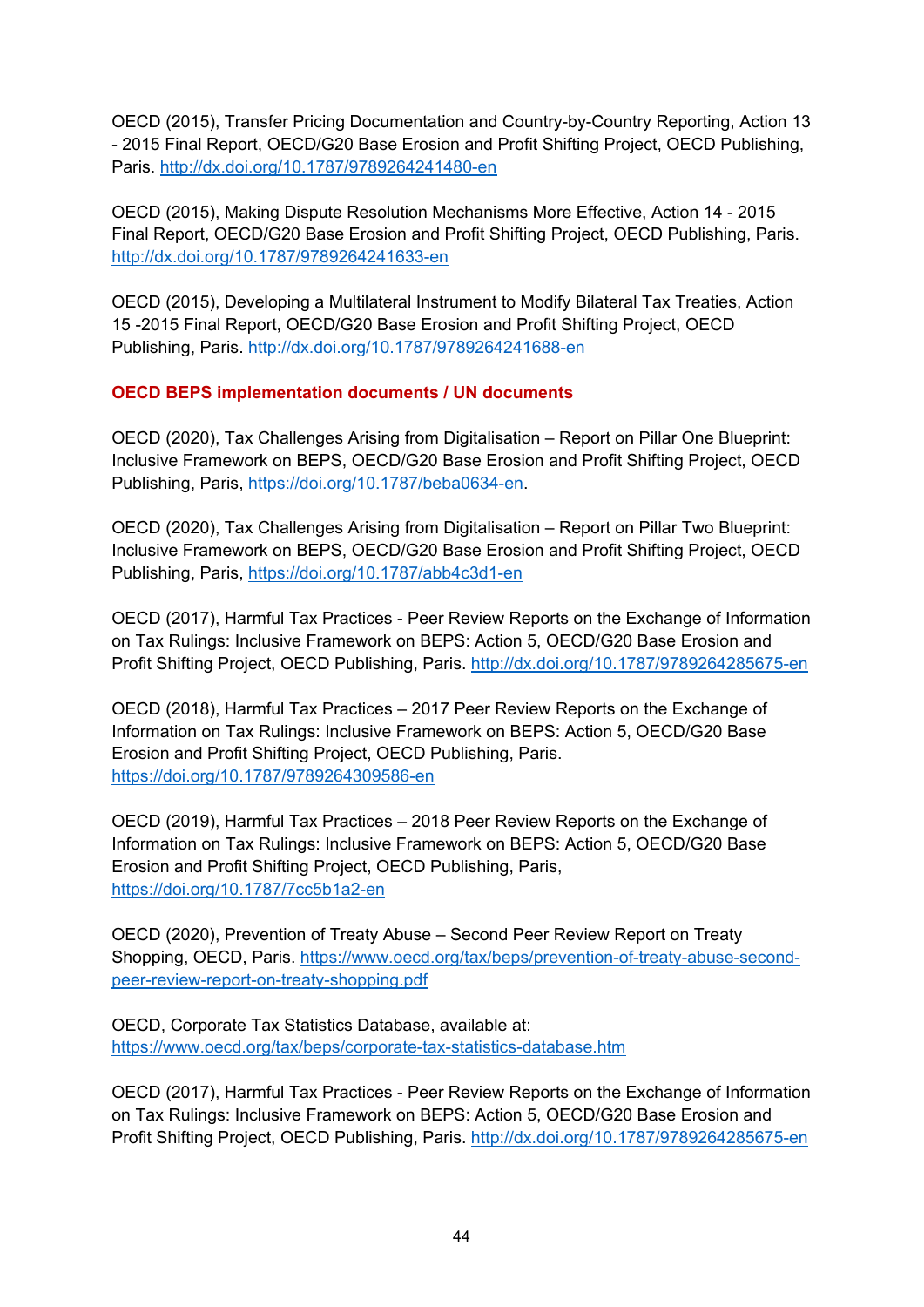OECD (2018), Harmful Tax Practices – 2017 Peer Review Reports on the Exchange of Information on Tax Rulings: Inclusive Framework on BEPS: Action 5, OECD/G20 Base Erosion and Profit Shifting Project, OECD Publishing, Paris. https://doi.org/10.1787/9789264309586-en

OECD (2019), Harmful Tax Practices – 2018 Peer Review Reports on the Exchange of Information on Tax Rulings: Inclusive Framework on BEPS: Action 5, OECD/G20 Base Erosion and Profit Shifting Project, OECD Publishing, Paris, https://doi.org/10.1787/7cc5b1a2-en

OECD et al, Tax Transparency in Africa 2020: Africa Initiative Progress Report: 2019, available at: https://www.oecd.org/tax/transparency/documents/Tax-Transparency-in-Africa-2020.pdf

OECD (2020), Prevention of Treaty Abuse – Second Peer Review Report on Treaty Shopping, OECD, Paris. https://www.oecd.org/tax/beps/prevention-of-treaty-abuse-secondpeer-review-report-on-treaty-shopping.pdf

OECD (2020), Country-by-Country Reporting – Compilation of Peer Review Reports (Phase 3) : Inclusive Framework on BEPS: Action 13 , OECD/G20 Base Erosion and Profit Shifting Project, OECD Publishing, Paris, https://doi.org/10.1787/fa6d31d7-en

OECD (2016), BEPS Action 14 on More Effective Dispute Resolution Mechanisms – Peer Review Documents, OECD/G20 Base Erosion and Profit Shifting Project, OECD, Paris. www.oecd.org/tax/beps/bepsaction-14-on-more-effective-dispute-resolution-mechanismspeer-review-documents.pdf

OECD, 2019 MAP Statistics Liberia, available at: https://www.oecd.org/tax/dispute/2019 map-statistics-liberia.pdf

OECD, 2019 MAP Statistics Kenya, available at: https://www.oecd.org/tax/dispute/2019 map-statistics-kenya.pdf

OECD, 2019 MAP Statistics Zambia, available at: https://www.oecd.org/tax/dispute/2019 map-statistics-zambia.pdf

OECD, Tax Co-operation for Development Progress Report 2019, available at: https://www.oecd.org/tax/tax-global/tax-co-operation-for-development-progress-report-2019.pdf

OECD, OECD/G20 Inclusive Framework on BEPS Progress report July 2019 – July 2020, available at: https://www.oecd.org/tax/beps/oecd-g20-inclusive-framework-on-bepsprogress-report-july-2019-july-2020.pdf

OECD/AUC/ATAF (2020), Revenue Statistics in Africa 2020, OECD Publishing, Paris, https://doi.org/10.1787/14e1edb1-en-fr.

OECD (2018), Model Mandatory Disclosure Rules for CRS Avoidance Arrangements and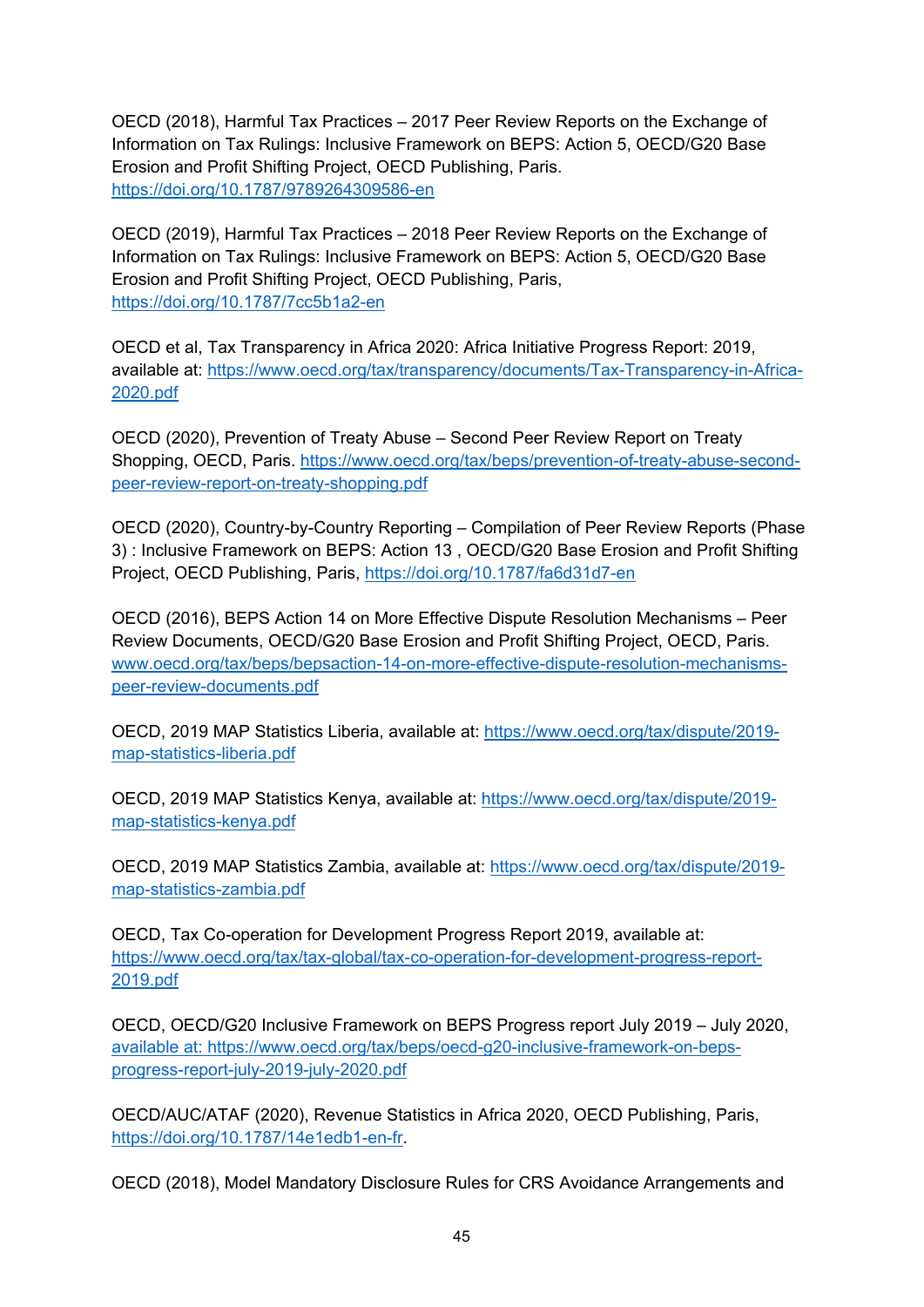Opaque Offshore Structures, OECD, Paris. www.oecd.org/tax/exchange-ofinformation/model-mandatory-disclosure-rules-for-crs-avoidance-arrangements-and-opaqueoffshorestructures.pdf

United Nations (2017). *Handbook on Selected Issues in Protecting the Tax Base of Developing Countries*, available at: http://www.un.org/esa/ffd/wpcontent/uploads/2017/08/handbook-tax-base-second-edition.pdf

# **Academic papers (Firm papers, News Reports, Journals and Books)**

M. G/M. Abamecha (2020), *Income Taxation of the Digital Economy: BEPS and Ethiopian Tax Administration in Focus*, Masters Thesis (LLM), Addis Ababa University, Ethiopia

A. Ali-Nakyea, Ghana - Transfer Pricing, Country Tax Guides IBFD

E. Barrogard, D.M. Calderón, J. de Goede, C.P. Gutiérrez, G. Verheul, *Implementing OECD/G20 BEPS Package in Developing Countries*, IBFD 2018, White Papers

Y. Brauner, What the BEPS, 16 Fla. Tax Rev. 55 (2014), available at http://scholarship.law.ufl.edu/facultypub/642

J.L. Cooper & M. Volpato, Comprehensive Directive on Transfer Pricing Adopted, 24 Intl. Transfer Pricing J. 1 (2017), Journal Articles & Papers IBFD

A.R. Masuku-Chimbombi, *Chapter 12: The Possibility of BEPS through SEZs: A Critique of the South African and Kenyan SEZ Regimes Based on BEPS Action 5* in Special Tax Zones in the Era of International Tax Coordination (A. Laukkanen, P. Pistone & J.J.P. de Goede eds., IBFD 2019), Books

M. Collin, *Does the threat of being blacklisted change behavior? Regression discontinuity evidence from the EU's tax haven listing process*, Global Development and Economy, Working Paper 139, June 2020, available at: https://www.brookings.edu/wpcontent/uploads/2020/06/EU\_working\_paper\_139\_mcollin.pdf

P. Draper, H Krogman, *Fighting BEPS in Africa: a review of Country-By-Country Reporting*, Global Economic Governance Africa (GEGAfrica), Jan 2017, available at: https://www.eldis.org/document/A101674

H.B. Kiunsi, *Curbing Transfer Pricing in Tanzania: A Critical Evaluation of the Income Tax Act*, 27 Intl. Transfer Pricing J. 1 (2020), Journal Articles & Papers IBFD

P. Kunuthia, Kenya in Global Transfer Pricing Review, 2015, KPMG available at: https://assets.kpmg/content/dam/kpmg/pdf/2015/10/tp-review-kenya-v3.pdf

B. Kuzniacki, A. Turina, T. Dubut, A. Mazz, N. Quiñones, L.E. Schoueri, C. West, P. Pistone, F. Zimmer, *Preventing Tax Arbitrage via Hybrid Mismatches: BEPS Action 2 and Developing Countries* (February 27, 2017). WU International Taxation Research Paper Series No. 2017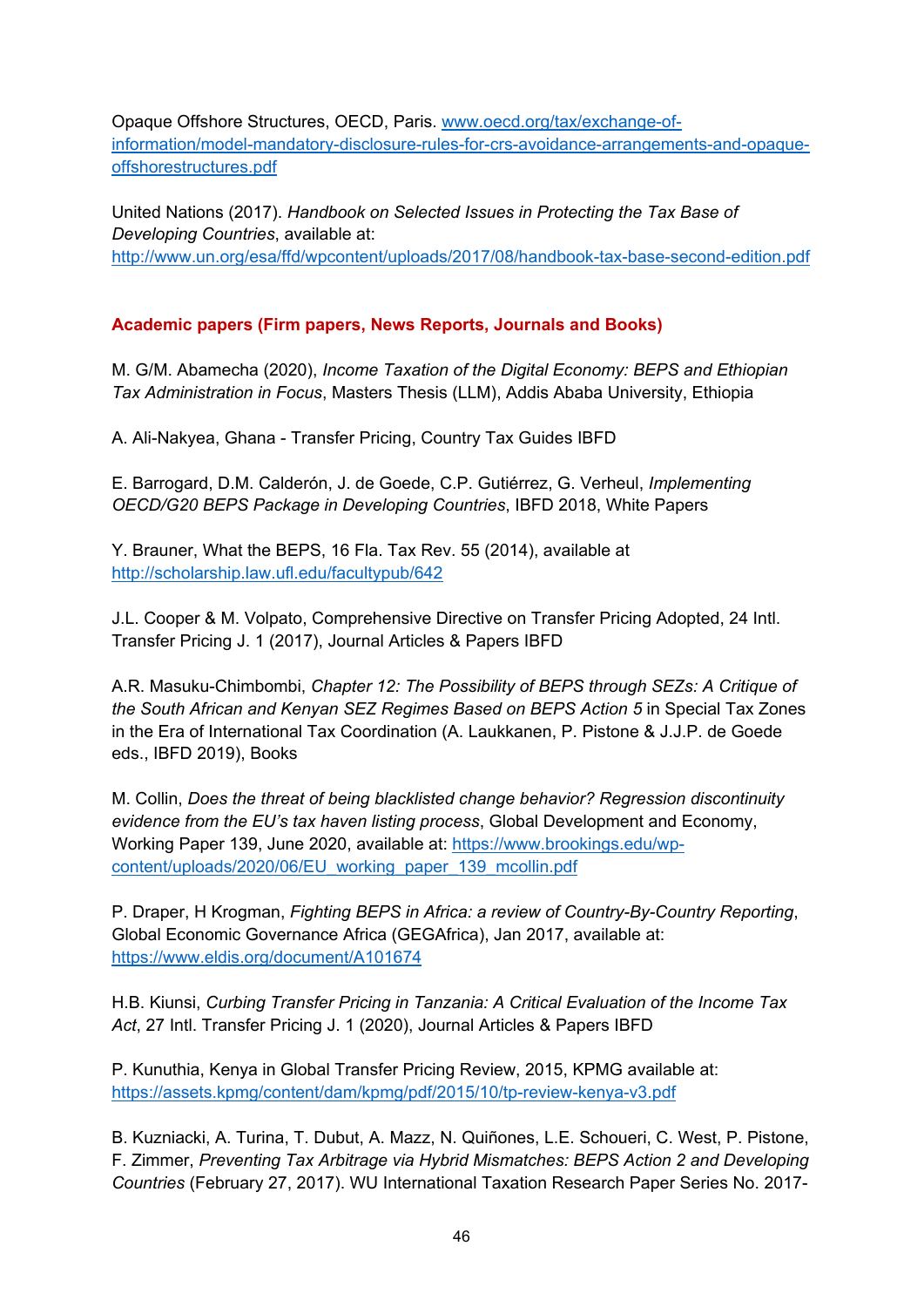03, Available at SSRN: https://ssrn.com/abstract=2941617 or http://dx.doi.org/10.2139/ssrn.2941617

G. Maina, Kenya - Transfer Pricing, Country Tax Guides IBFD

Malawi - Transfer Pricing Regulations 2017 – issued (27 July 2017), News IBFD

M.M. Mbithi, The Herculean Task of Adding One Plus One: Monitoring and Measuring Base Erosion and Profit Shifting in Kenya, ATAF's ATRN Working Paper Series and Policy Briefs, ISBN (electronic): 978-0-9584218-1-2

C.O. Migai, Chapter 20: Kenya in Implementing Key BEPS Actions: Where Do We Stand? (M. Lang et al. eds., IBFD 2019), Books IBFD

A.W. Oguttu. 2018. Should Developing Countries Sign the OECD Multilateral Instrument to Address Treaty-Related Base Erosion and Profit Shifting Measures?, CGD Policy Paper. Washington, DC: Center for Global Development. https://www.cgdev.org/publication/shoulddeveloping-countries-sign-oecd-multilateralinstrument-address-treaty-related

A.W. Oguttu, Curtailing BEPS through Enforcing Corporate Transparency: The Challenges of Implementing Country-by-Country Reporting in Developing Countries and the Case for Making Public Country-by-Country Reporting Mandatory, 12 World Tax J. (2020), Journal Articles & Papers IBFD

I. Ozai, Institutional and Structural Legitimacy Deficits in the International Tax Regime, 12 World Tax J. (2020), Journal Articles & Papers IBFD

C. Peters, Developing Countries' Reactions to the G20/OECD Action Plan on Base Erosion and Profit Shifting, 69 Bull. Intl. Taxn. 6/7 (2015), Journal Articles & Papers IBFD

C. West, Emerging Tax Treaty Policy in Africa: Evidence from the ATAF Model, Volume 75, Bull. Intl. Taxn, 1 (2020), Journal Articles & Papers IBFD (forthcoming)

J.S. Wilkie, Canada and BEPS: A Progress Report, 23 Intl. Transfer Pricing J. 1 (2016), Journal Articles & Papers IBFD

Zambia - Transfer Pricing (Amendment) Regulations 2018 gazetted (12 Apr. 2018), News IBFD

**Papers/policy documents published by governments of developing and developed countries** 

Ghana, *The Budget Statement and Economic Policy of the Government of Ghana for the 2020 Financial Year*, 13 November 2019.

E. Mensah, *Mobilizing Domestic Resources for Development & International cooperation: GHANA's Perspective*, G24 TGM ADDIS ABABA 27-28 February 2017 (available at: